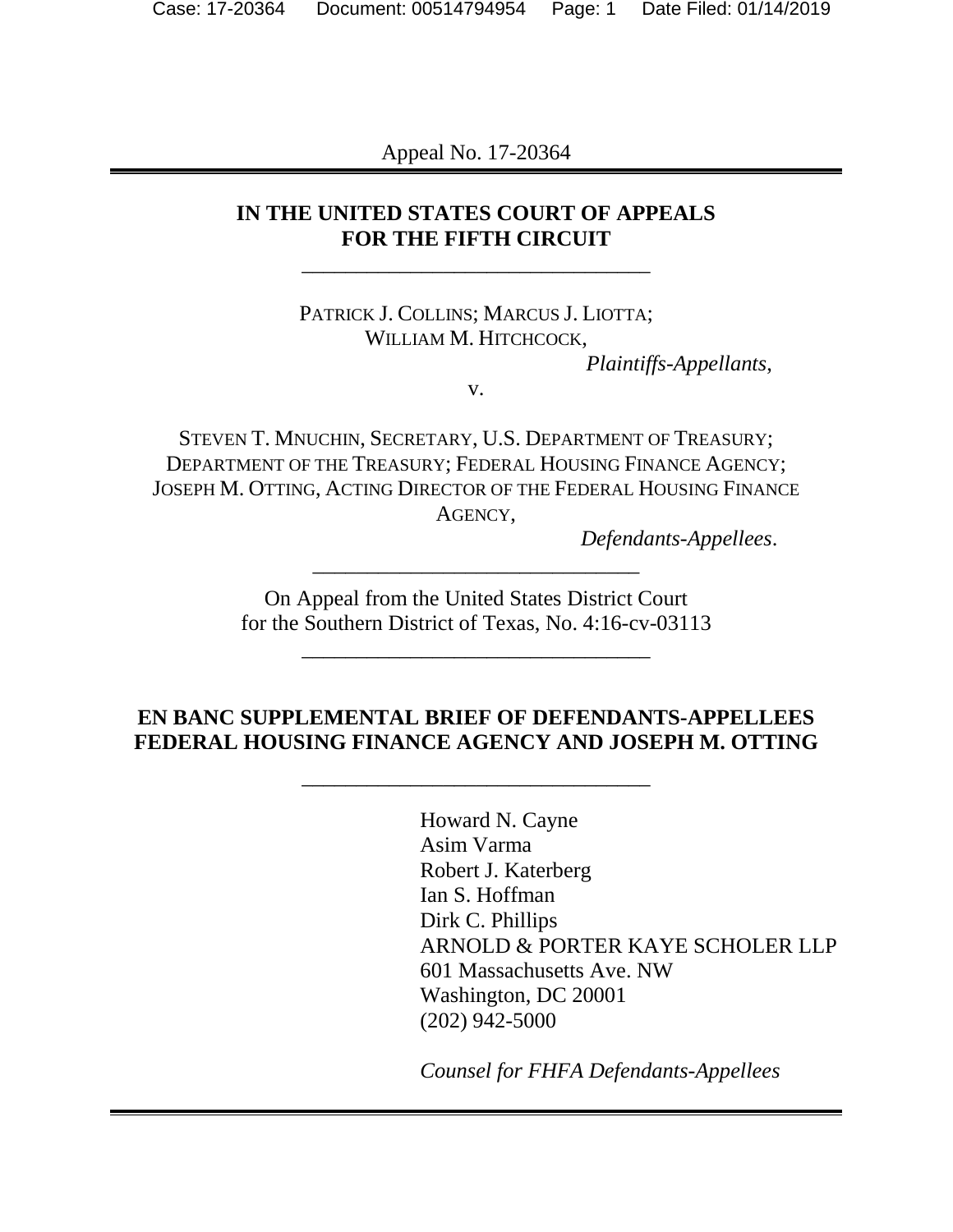Case: 17-20364 Document: 00514794954 Page: 2 Date Filed: 01/14/2019

## **CERTIFICATE OF INTERESTED PERSONS**

*Patrick J. Collins, et al. v. Steven T. Mnuchin, et al.*, No. 17-20364

The undersigned counsel of record certifies that the following listed persons

and entities as described in the fourth sentence of Rule 28.2.1 have an interest in

the outcome of this case. These representations are made in order that the judges of

this Court may evaluate possible disqualification or recusal.

| <b>Plaintiffs-Appellants</b>          | <b>Counsel for Plaintiffs-Appellants</b>    |
|---------------------------------------|---------------------------------------------|
| Patrick J. Collins                    | Charles J. Cooper                           |
| Marcus J. Liotta                      | David H. Thompson                           |
| William M. Hitchcock                  | Peter A. Patterson                          |
|                                       | Brian W. Barnes                             |
|                                       | COOPER & KIRK, PLLC                         |
|                                       |                                             |
|                                       | <b>Chad Flores</b>                          |
|                                       | <b>BECK REDDEN LLP</b>                      |
|                                       |                                             |
| <b>Defendants-Appellees</b>           | <b>Counsel for Defendants-Appellees</b>     |
| Steven T. Mnuchin                     | Hashim M. Mooppan                           |
| United States Department of Treasury  | Mark B. Stern                               |
|                                       | Abby C. Wright                              |
|                                       | Gerard J. Sinzdak                           |
|                                       | Diane Kelleher                              |
|                                       | Deepthy Kishore*                            |
|                                       | Thomas D. Zimpleman*                        |
|                                       | <b>U.S. DEPARTMENT OF JUSTICE</b>           |
|                                       |                                             |
| <b>Defendants-Appellees</b>           | <b>Counsel for Defendants-Appellees</b>     |
| Joseph M. Otting                      | Howard N. Cayne                             |
| Melvin L. Watt                        | Asim Varma                                  |
| <b>Federal Housing Finance Agency</b> | Robert J. Katerberg                         |
|                                       | Ian S. Hoffman                              |
|                                       | Dirk C. Phillips                            |
|                                       | <b>ARNOLD &amp; PORTER KAYE SCHOLER LLP</b> |
|                                       |                                             |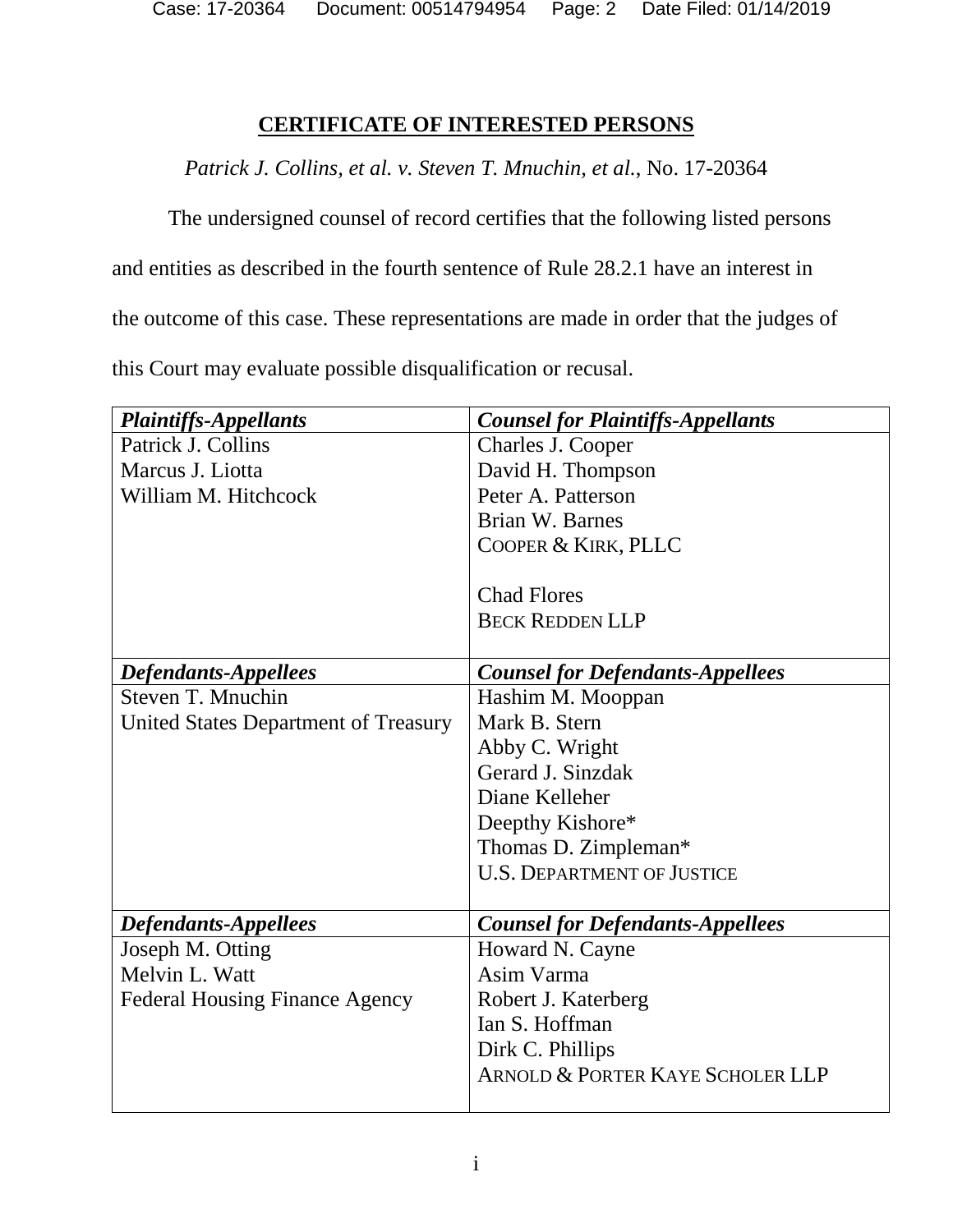*Other Persons and Entities* Federal National Mortgage Association ("Fannie Mae") Federal Home Loan Mortgage Corporation ("Freddie Mac")

\* Attorneys whose names are denoted with an asterisk entered appearances in the district court but have not entered appearances in the Fifth Circuit.

> /s/ Robert J. Katerberg Robert J. Katerberg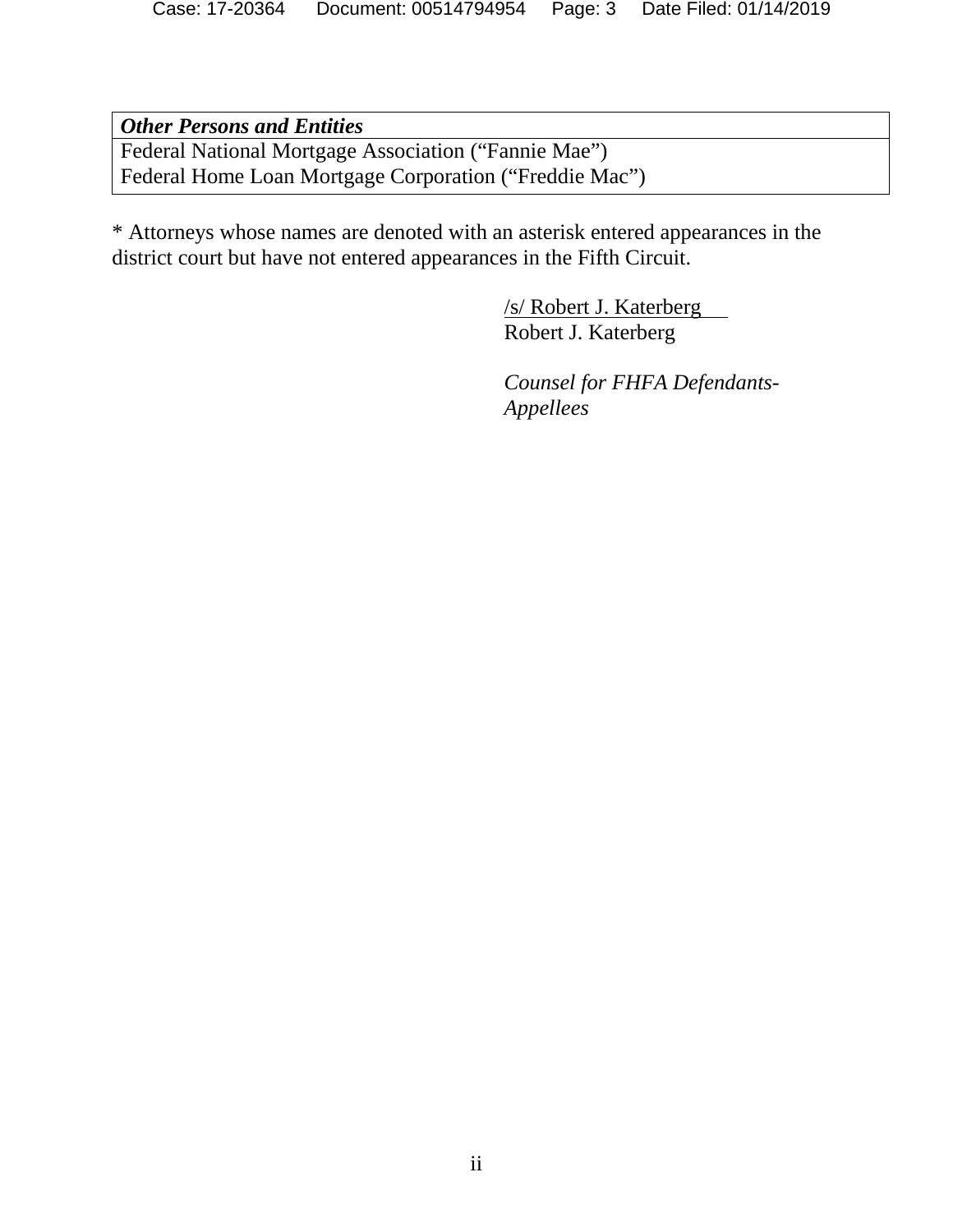# **TABLE OF CONTENTS**

## **Page**

|                                               | A.              |    |                                                           |
|-----------------------------------------------|-----------------|----|-----------------------------------------------------------|
|                                               | <b>B.</b>       |    |                                                           |
|                                               | $\mathcal{C}$ . |    |                                                           |
|                                               | D.              |    |                                                           |
|                                               | E.              |    | The Conservatorships and Preferred Stock Purchase         |
|                                               | F.              |    |                                                           |
|                                               | G.              |    |                                                           |
|                                               |                 |    |                                                           |
| I.<br>PLAINTIFFS LACK STANDING TO BRING THEIR |                 |    |                                                           |
| A.<br>B.                                      |                 |    | Standing Requirements Apply to Plaintiffs' Separation-of- |
|                                               |                 |    |                                                           |
|                                               |                 | 1. | The FHFA Acting Director Did Not Have the Challenged      |
|                                               |                 | 2. | Plaintiffs' Theory Rules Out FHFA's Independence as a     |
|                                               | C.              |    |                                                           |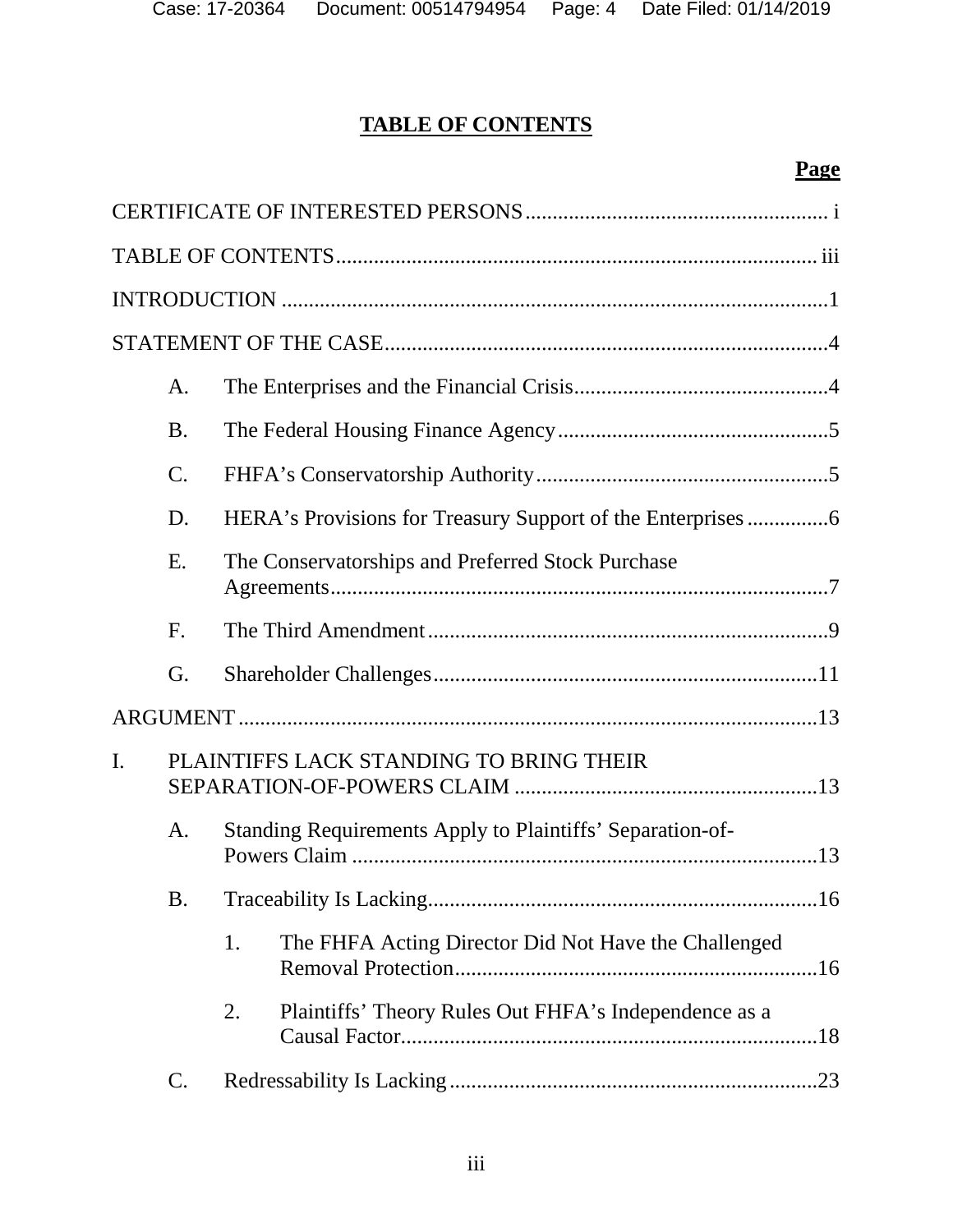|     |           | 1. | Courts Do Not Set Aside or Enjoin Agency Actions Due      |  |
|-----|-----------|----|-----------------------------------------------------------|--|
|     |           | 2. |                                                           |  |
|     |           | 3. |                                                           |  |
|     |           | 4. | The Unavailability of Vacatur and Injunctive Relief       |  |
| II. |           |    |                                                           |  |
|     | A.        |    | Section 4617(f) Bars Relief That Would Restrain or Affect |  |
|     | <b>B.</b> |    | The Third Amendment Is Within FHFA's Statutory            |  |
|     | C.        |    |                                                           |  |
| Ш.  |           |    | HERA'S SUCCESSION PROVISION BARS PLAINTIFFS'              |  |
|     |           |    |                                                           |  |
|     |           |    | <b>CERTIFICATE OF COMPLIANCE</b>                          |  |

CERTIFICATE OF SERVICE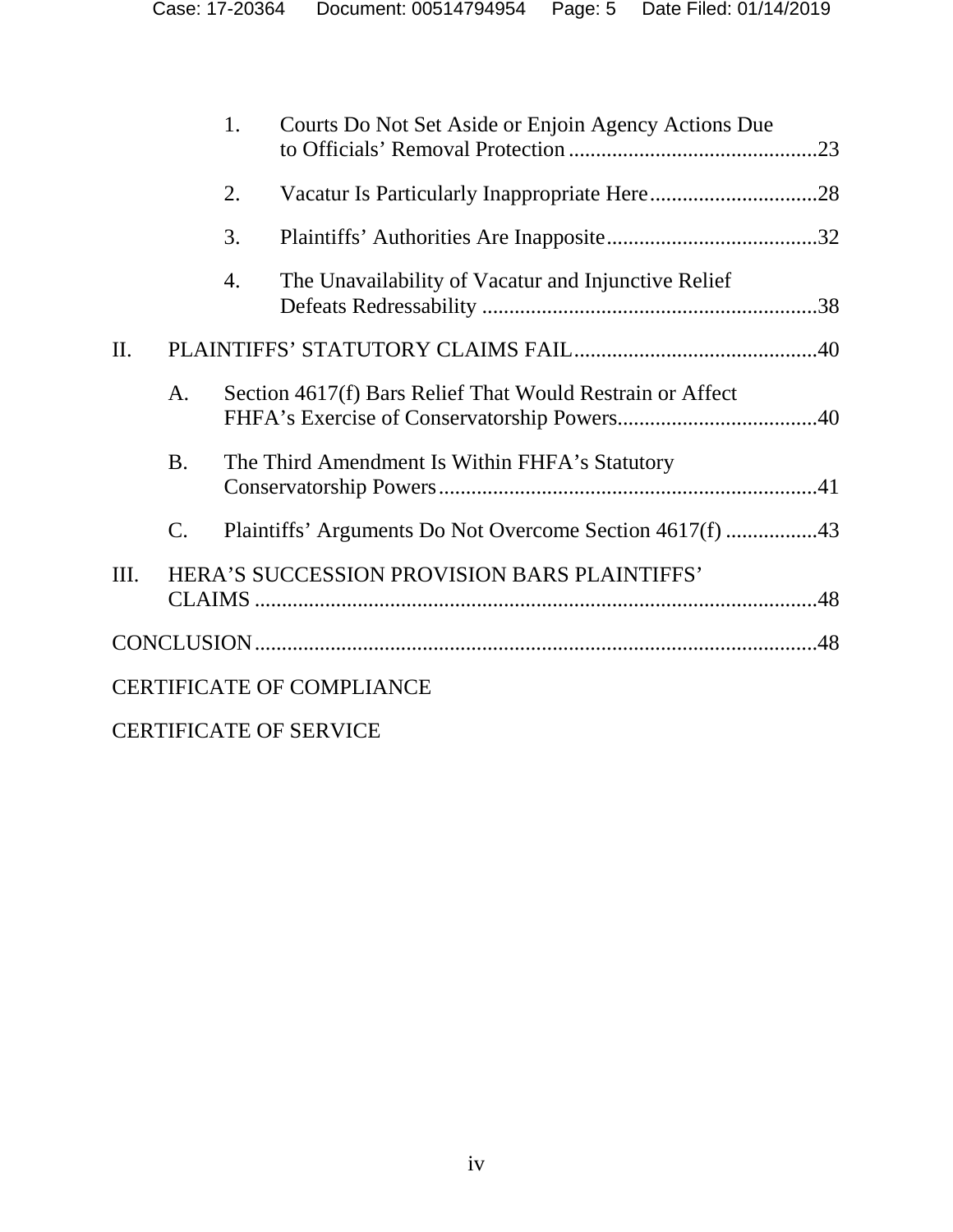# **TABLE OF AUTHORITIES**

## **Page(s)**

## **Cases**

| 281-300 Joint Venture v. Onion,                                |
|----------------------------------------------------------------|
| Alaska Airlines, Inc. v. Brock,                                |
| Bank of Am. Nat'l Ass'n v. Colonial Bank,                      |
| Bhatti v. FHFA,                                                |
| <b>Bond v. United States,</b>                                  |
| Bowsher v. Synar,                                              |
| Buckley v. Valeo,                                              |
| Clapper v. Amnesty Int'l USA,                                  |
| Comm. for Monetary Reform v. Bd. of Gov. of Fed. Reserve Sys., |
| Cont'l W. Ins. Co. v. FHFA,                                    |
| FHFA v. City of Chicago,                                       |
| Free Enter. Fund v. PCAOB,                                     |
| Freeman v. FDIC,                                               |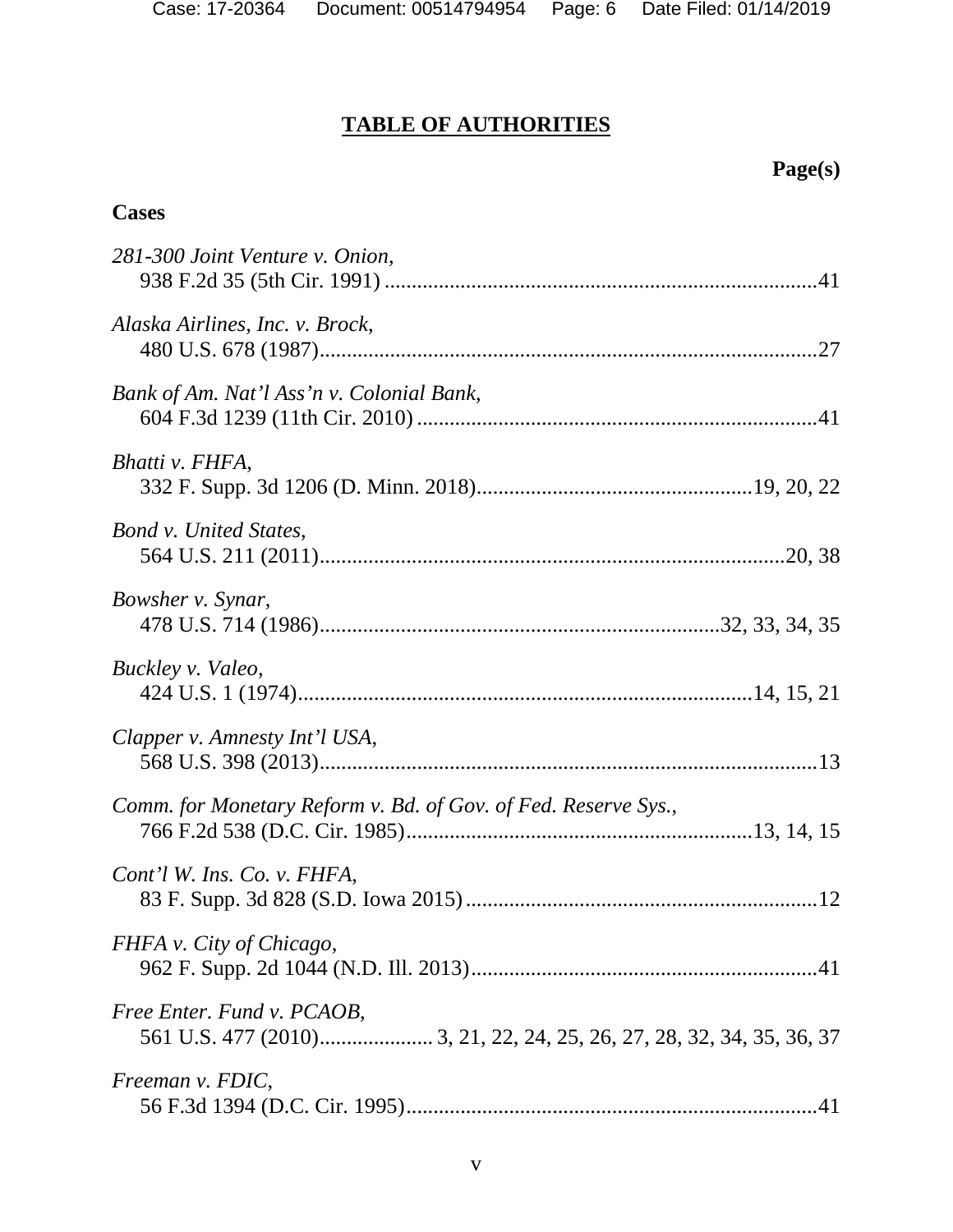| Glidden Co. v. Zdanok,                                                            |  |
|-----------------------------------------------------------------------------------|--|
| Greater New Orleans Broad. Ass'n, Inc. v. United States,                          |  |
| HealthNow N.Y. Inc. v. N.Y.,                                                      |  |
| Henderson v. Stalder,                                                             |  |
| Hindes v. FDIC,                                                                   |  |
| Hooks v. Kitsap Tenant Support Servs., Inc.,                                      |  |
| Humphrey's Executor v. United States,                                             |  |
| Jacobs v. FHFA,                                                                   |  |
| John Doe Co. v. CFPB,                                                             |  |
| Landry v. FDIC,                                                                   |  |
| Lucia v. SEC,                                                                     |  |
| Lujan v. Defenders of Wildlife,                                                   |  |
| Metro. Wash. Airports Auth. v. Citizens for Abatement of Aircraft<br>Noise, Inc., |  |
|                                                                                   |  |
| Morrison v. Olson,                                                                |  |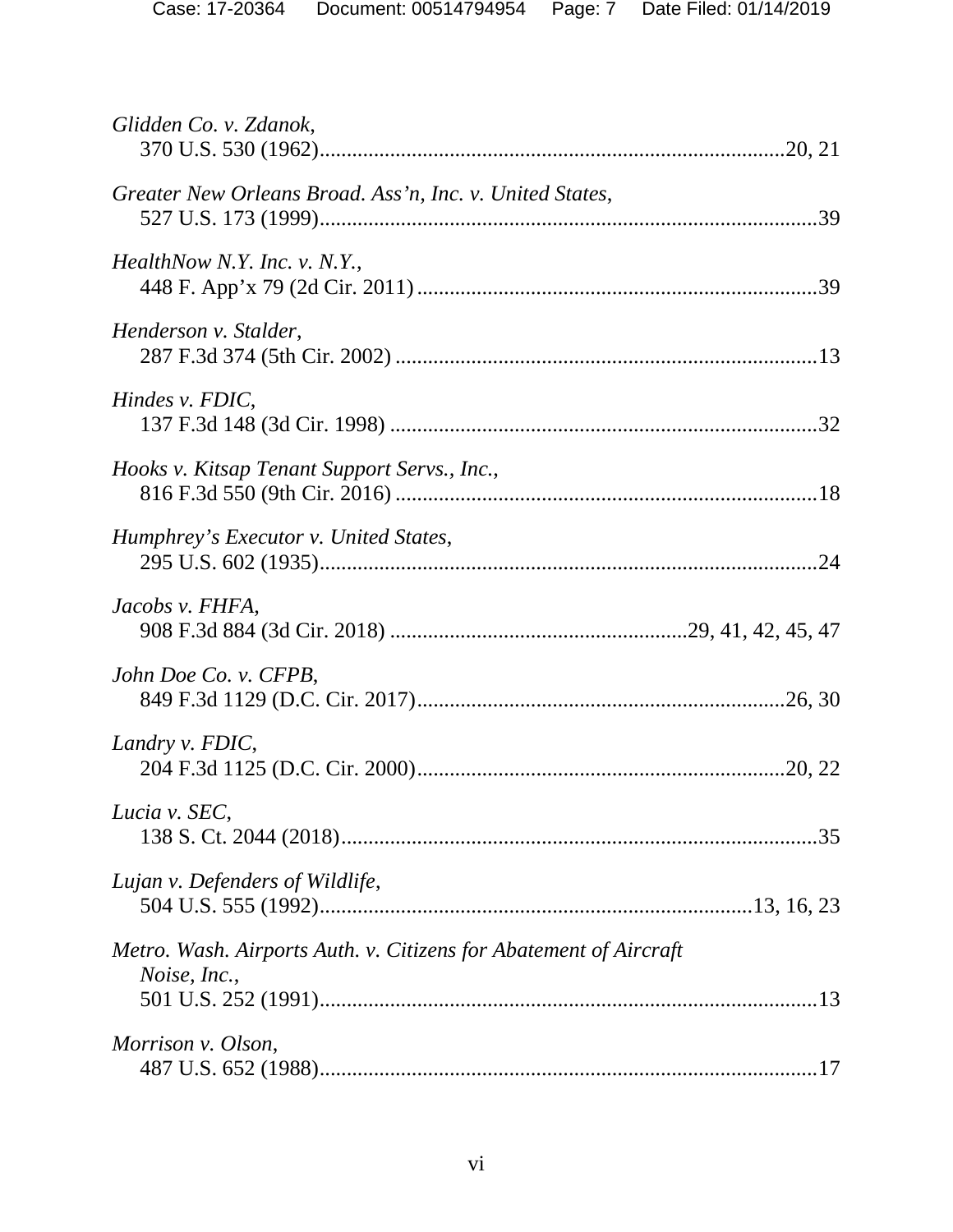| Murphy v. NCAA,                           |
|-------------------------------------------|
| Myers v. United States,                   |
| Nguyen v. United States,                  |
| <i>Noel Canning v. NLRB,</i>              |
| O'Melveny & Myers v. FDIC,                |
| Perry Capital LLC v. Mnuchin,             |
| Perry Capital LLC v. Mnuchin,             |
| Roberts v. FHFA,                          |
| Robinson v. FHFA,                         |
| Russello v. United States,                |
| Ryder v. United States,                   |
| Saxton v. FHFA,                           |
| Steel Co. v. Citizens for a Better Envt., |
| SW Gen., Inc. v. NLRB,                    |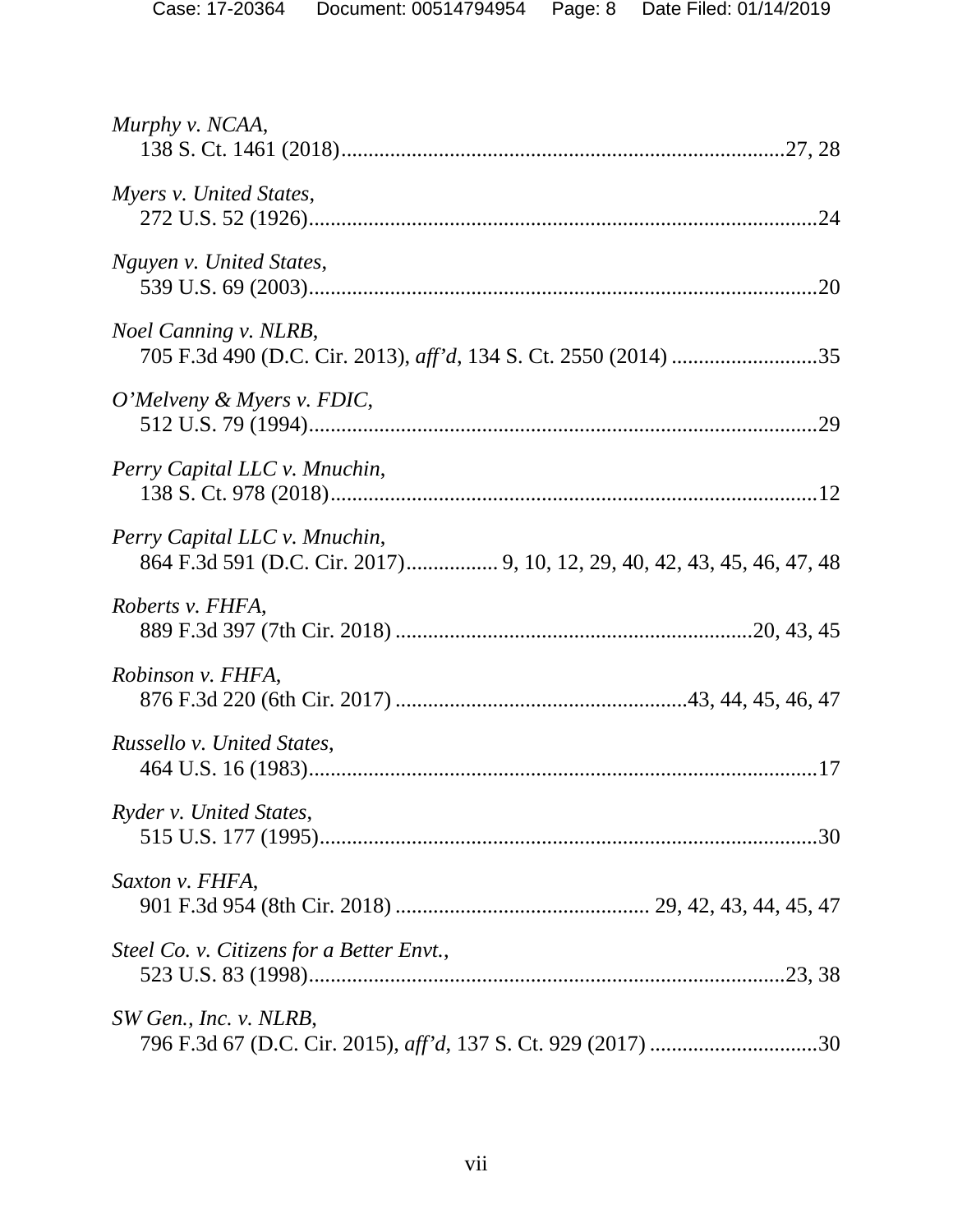| Synar v. United States,<br>626 F. Supp. 1374 (D.D.C. 1986), aff'd, 478 U.S. 714 (1986) 33, 34, 35 |  |
|---------------------------------------------------------------------------------------------------|--|
| United States v. Beszborn,                                                                        |  |
| <i>Voting for Am., Inc. v. Steen,</i>                                                             |  |
| Ward v. RTC,                                                                                      |  |
| Webster v. Doe,                                                                                   |  |
| Wiener v. United States,                                                                          |  |
| <b>Statutes</b>                                                                                   |  |
| 5 U.S.C.                                                                                          |  |
| 12 U.S.C.                                                                                         |  |
|                                                                                                   |  |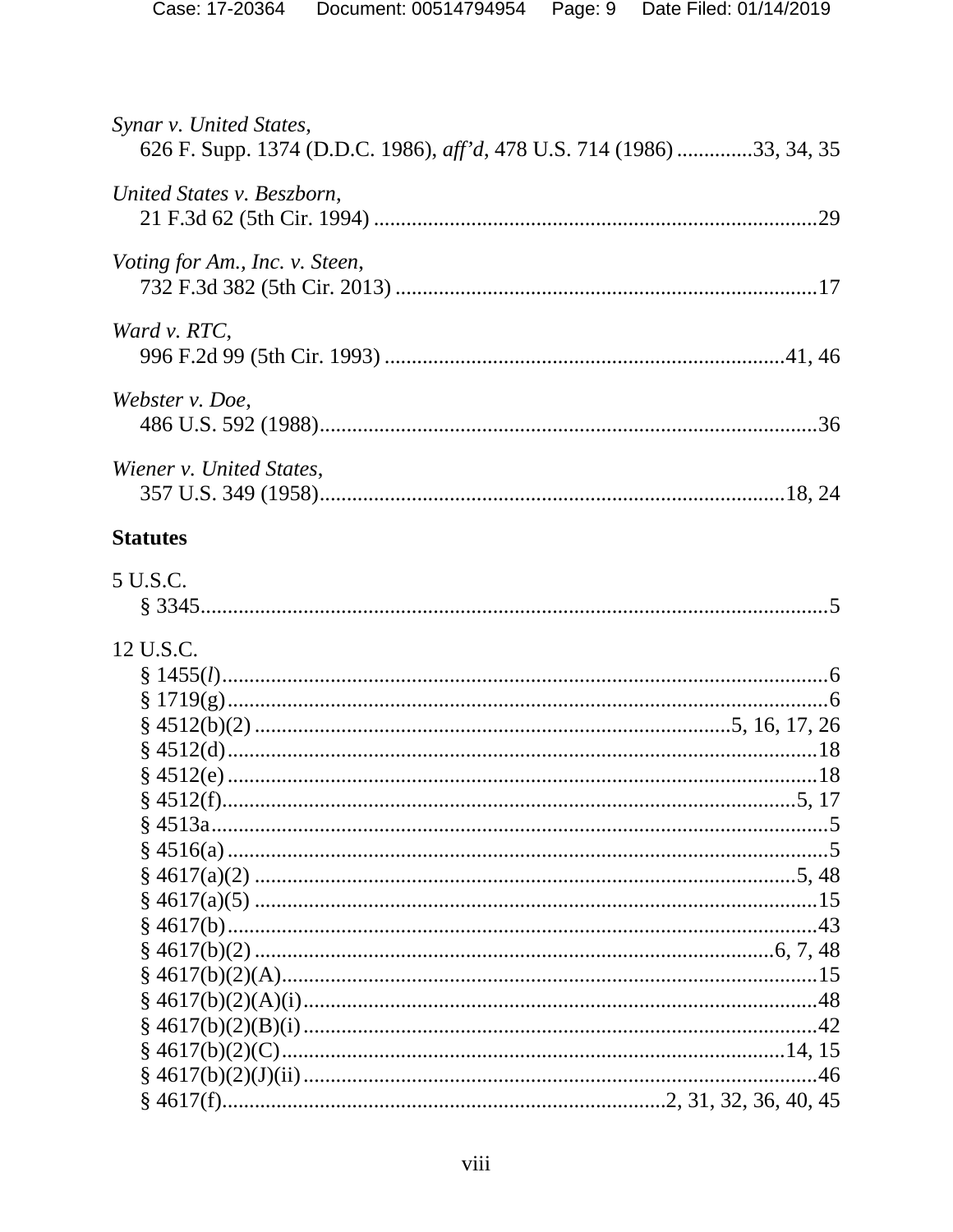| 15 U.S.C.                                                                                                   |  |
|-------------------------------------------------------------------------------------------------------------|--|
| 28 U.S.C.                                                                                                   |  |
| Housing and Economic Recovery Act, Pub. L. No. 110-289, 122 Stat.                                           |  |
| Pay It Back Act, Pub. L. No. 111-203, § 1304(d), 124 Stat. 2134 (July                                       |  |
| <b>Other Authorities</b>                                                                                    |  |
| CONGRESSIONAL BUDGET OFFICE, CBO'S BUDGETARY TREATMENT OF<br>FANNIE MAE AND FREDDIE MAC 10 n.26, 13 2010),  |  |
| FHFA OIG, FANNIE MAE AND FREDDIE MAC: WHERE THE<br>TAXPAYERS' MONEY WENT 25 (2012), https://bit.ly/2M0Ms539 |  |
| Complaint, Free Enterprise Fund v. PCAOB,                                                                   |  |
|                                                                                                             |  |
| Statement of FHFA Director James Lockhart, Sept. 7, 2008,                                                   |  |
| U.S. DEP'T OF TREASURY, PERFORMANCE AND ACCOUNTABILITY                                                      |  |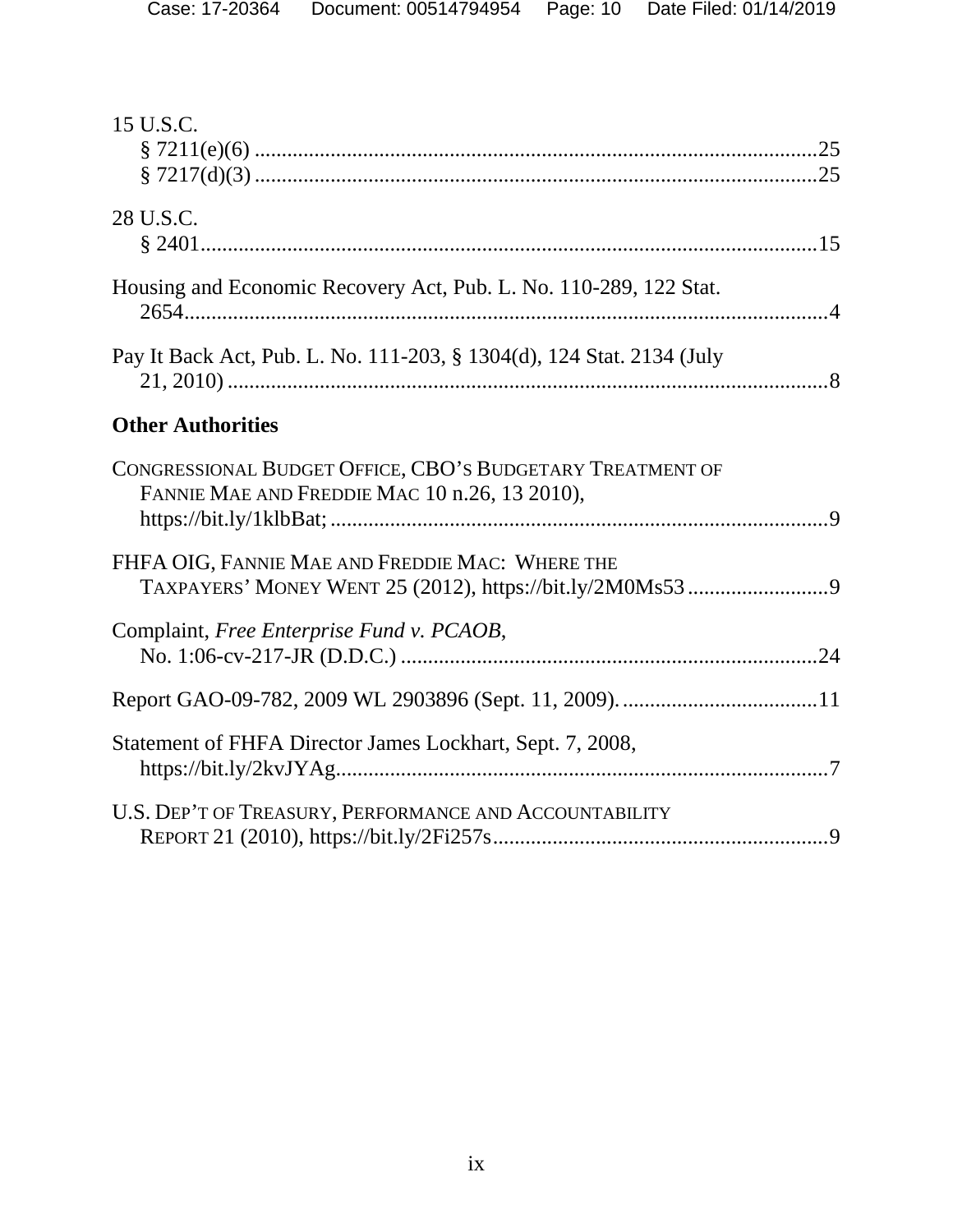#### **INTRODUCTION**

In this case, shareholders of Fannie Mae and Freddie Mac (the "Enterprises") seek to unwind amendments to preferred stock purchase agreements between the Federal Housing Finance Agency ("FHFA"), as Conservator for the Enterprises, and the U.S. Department of the Treasury. Since the Enterprises were placed in conservatorships during the 2008 financial crisis, those agreements have been the vehicle for infusions of many billions of dollars required to offset massive losses and keep the Enterprises running.

For the protection of taxpayers, the 2008 agreements gave Treasury priority rights to be repaid for its assistance and to be fully compensated for its ongoing capital commitments through dividends and fees. The consideration due Treasury for its nearly \$200 billion in infusions and continuing obligation to provide up to a quarter-trillion more thus rendered the other shareholders' stock virtually worthless. Shareholders did not challenge those measures, and the time for any such challenge has long passed. However, the shareholders now bring constitutional and statutory claims seeking to invalidate 2012 amendments to the Treasury agreements, commonly known as the Third Amendment, adjusting the forms of consideration Treasury receives for its one-of-a-kind commitments.

Those challenges lack merit. Plaintiffs lack standing to bring their constitutional claim—that as an independent agency FHFA is unconstitutionally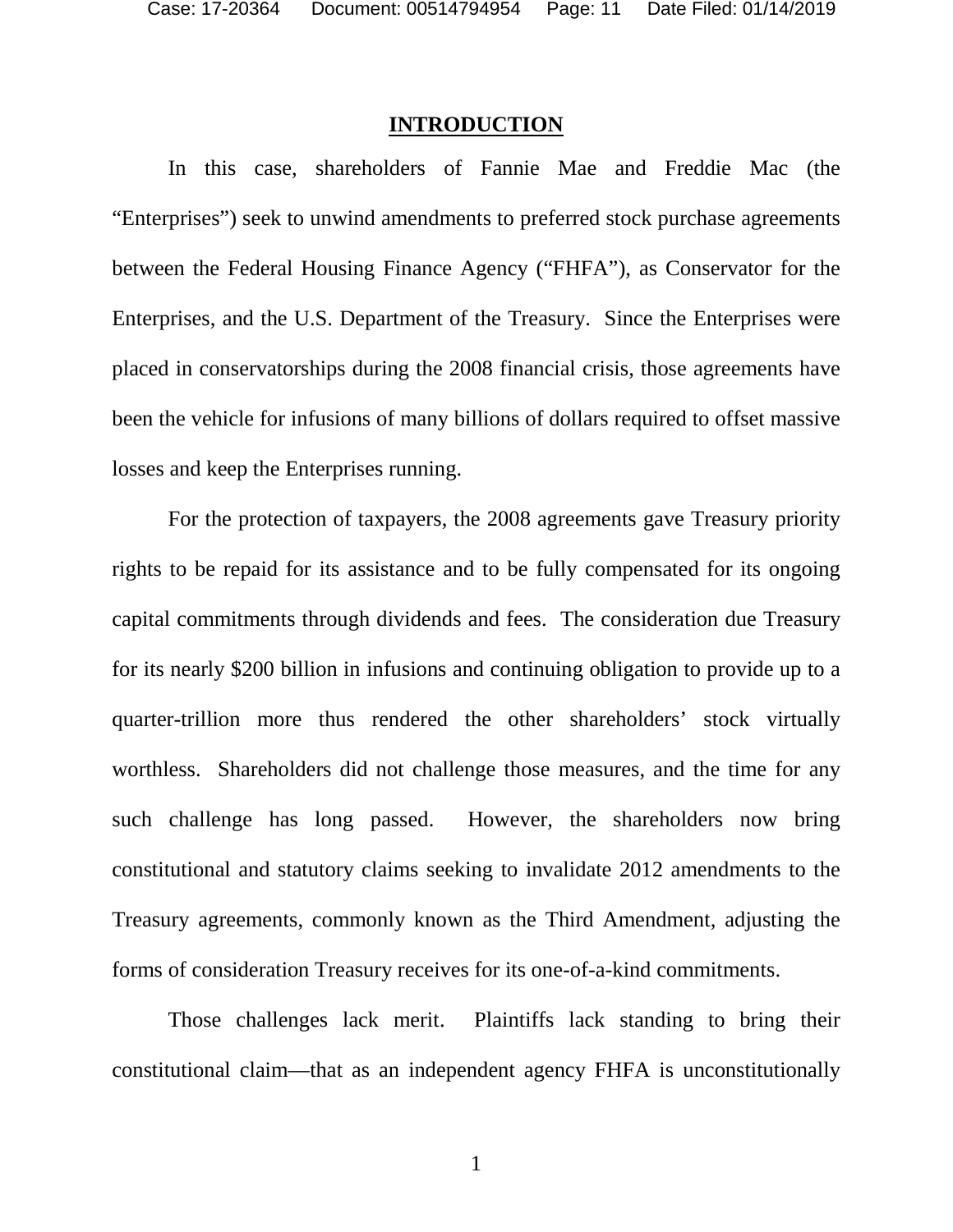insulated from Presidential control. Assuming *arguendo* that the 2012 adjustment to Treasury's compensation mechanism caused Plaintiffs a cognizable injury-infact (which is doubtful), there is a fundamental mismatch between any such injury and the alleged constitutional violation: no conceivable causal link exists between the two, and the relief available for the purported violation would not redress the supposed injury.

Plaintiffs' arguments to the contrary rest on a mistaken assumption of *per se* standing for separation-of-powers claims—that any action an unconstitutionally independent agency takes is conclusively presumed traceable to its independence, and must be automatically voided on demand of any litigant. But neither standing nor separation-of-powers jurisprudence supports that misplaced approach.

As to Plaintiffs' statutory claims, those have been rejected by every other court that has considered them—five of this Court's sister circuits and still more district courts. Plaintiffs offer no arguments not already thoroughly and repeatedly analyzed, discredited, and rejected.

Plaintiffs would have this Court rewrite both the Conservator's financing contracts with Treasury and the governing statute itself, all in service of Plaintiffs' financial interests. But Congress prohibited precisely such interference with the Conservator's transactions, 12 U.S.C. § 4617(f), and "editorial freedom" to amend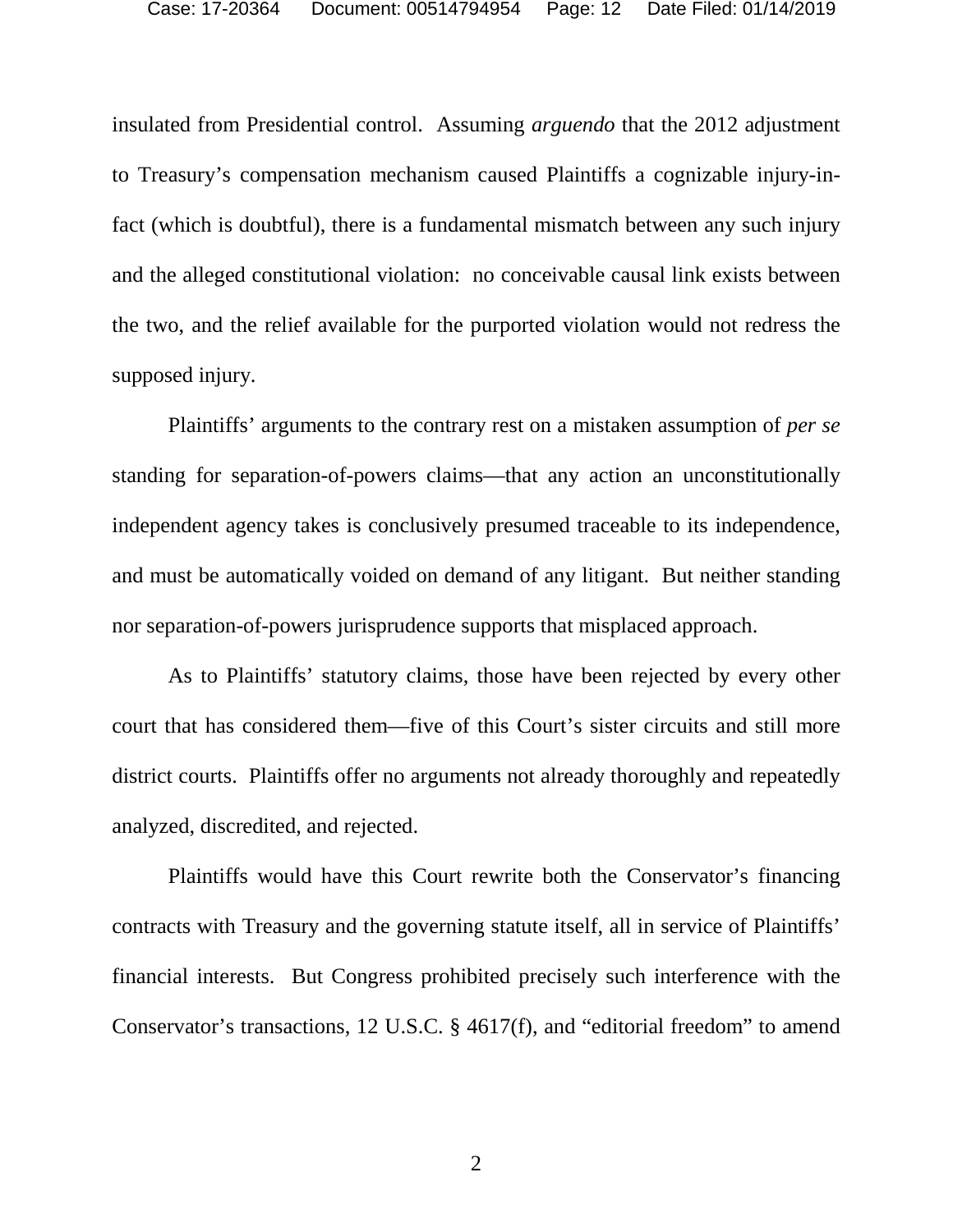statutes "belongs to the Legislature, not the Judiciary," *Free Enterprise Fund v. PCAOB*, 561 U.S. 477, 510 (2010).

Under prior leadership, FHFA petitioned for rehearing en banc seeking consideration by the full Court of the Panel's holding that FHFA's structure, in particular its leadership by a single director removable only for cause, unconstitutionally limits the President's ability to supervise FHFA. As of January 7, 2019, FHFA is led by a new Acting Director, who has reconsidered the issues presented in this case. For the reasons discussed herein, it remains FHFA's position that it is unnecessary for this Court to reach the constitutionality of the Housing and Economic Recovery Act's ("HERA") for-cause removal provision in order to resolve this case and affirm the dismissal of Plaintiffs' claims. To the extent the Court concludes it is necessary to reach the constitutional issue, FHFA will not defend the constitutionality of HERA's for-cause removal provision and agrees with the analysis in Section II.A of Treasury's Supplemental Brief that the provision infringes on the President's control of executive authority.

Nevertheless, that issue provides no basis for awarding any relief to Plaintiffs in this case. Therefore, the Court should affirm the District Court's judgment dismissing Plaintiffs' claims.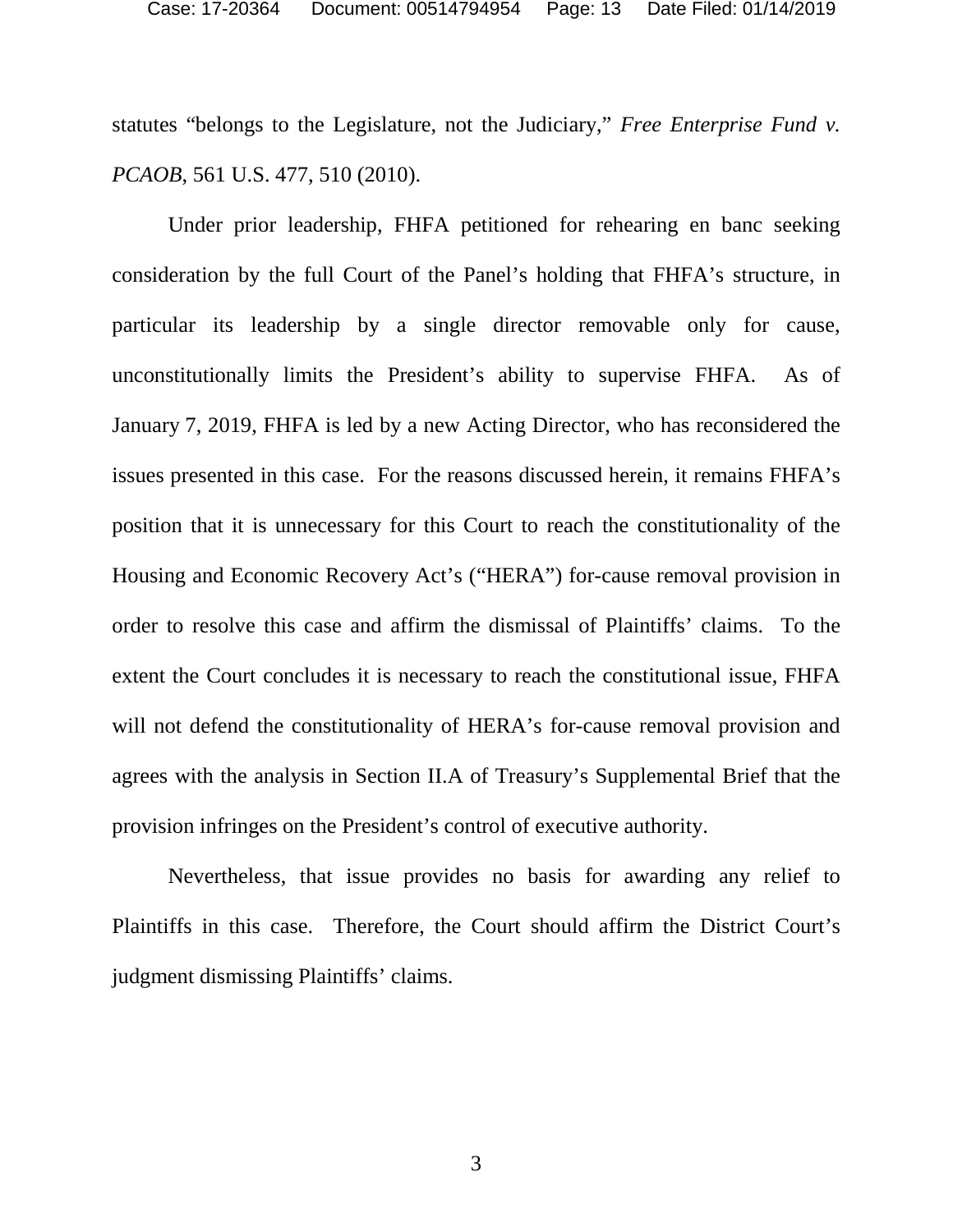### **STATEMENT OF THE CASE**

#### **A. The Enterprises and the Financial Crisis**

Congress chartered the Enterprises to provide liquidity to the mortgage market by purchasing residential loans from banks and other lenders. Panel  $3<sup>1</sup>$ They own or guarantee trillions of dollars of mortgages and mortgage-backed securities and play a vital role in housing finance and the U.S. economy. Panel 1, 3.

In the late 2000s, "the United States was engulfed in perhaps the worst financial crisis since the Great Depression." Panel 1. "As essential players in the housing market, Fannie and Freddie suffered multi-billion dollar losses," losing "more in 2008 (\$108 billion) than they had earned in the previous thirty-seven years combined (\$95 billion)." Panel 2.

In July 2008, "to protect the fragile economy from further losses," Panel 4, Congress enacted HERA, Pub. L. No. 110-289, 122 Stat. 2654. As detailed below, HERA both established FHFA as a new federal agency to supervise and regulate the Enterprises and endowed the U.S. Treasury Department with new authority to infuse massive amounts of funding into them.

<sup>&</sup>lt;sup>1</sup> Citations to "Panel \_\_\_" refer to the Panel opinion. Citations to "Br. \_\_\_" refer to Plaintiffs' supplemental en banc brief.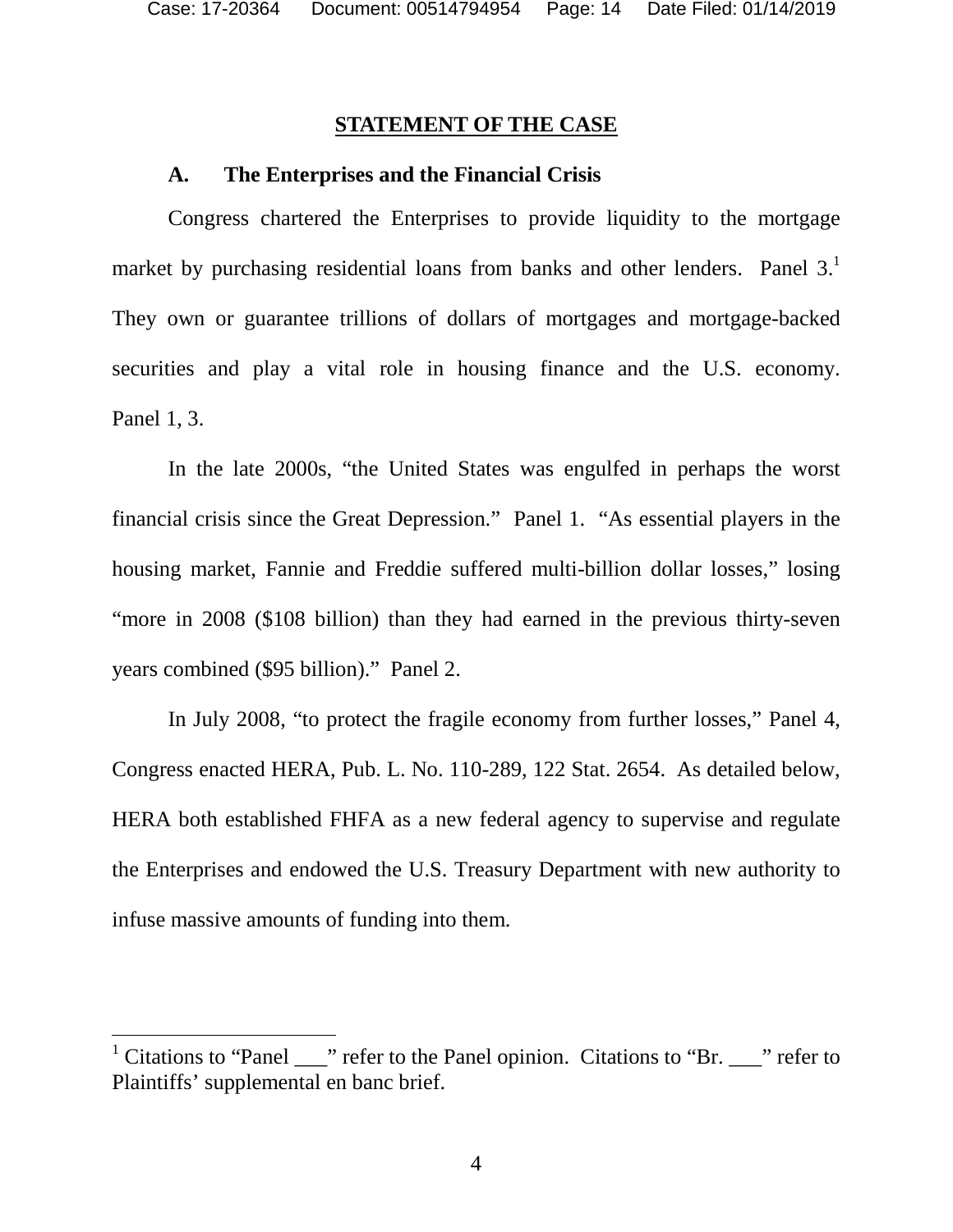Case: 17-20364 Document: 00514794954 Page: 15 Date Filed: 01/14/2019

#### **B. The Federal Housing Finance Agency**

Congress established FHFA as an agency headed by a Director appointed by the President, with the advice and consent of the Senate, "for a term of 5 years, unless removed before the end of such term for cause by the President." 12 U.S.C. § 4512(b)(2). In the event of a vacancy, HERA empowered the President to designate one of three FHFA deputy directors to serve as acting Director. *Id*. § 4512(f); *see also* 5 U.S.C. § 3345 (additional authority under the Vacancies Act for President to designate acting FHFA director). Neither § 4512(f) nor the Vacancies Act restricts the President's ability to rescind a designation of an acting director.

Consistent with the longstanding model Congress uses for federal financial regulators, FHFA is funded through assessments charged to the entities it regulates. 12 U.S.C. § 4516(a). Congress also established a Federal Housing Finance Oversight Board ("FHFOB"), composed of the Director, SEC Chairman, and Secretaries of Treasury and Housing and Urban Development, to advise the Director on strategy and policy. *Id.* § 4513a.

## **C. FHFA's Conservatorship Authority**

HERA also authorized FHFA to place an Enterprise in conservatorship. 12 U.S.C. § 4617(a)(2). As Conservator, FHFA "operate[s]," "take[s] over the assets," and "conduct[s] all business" of the Enterprise, and may "take any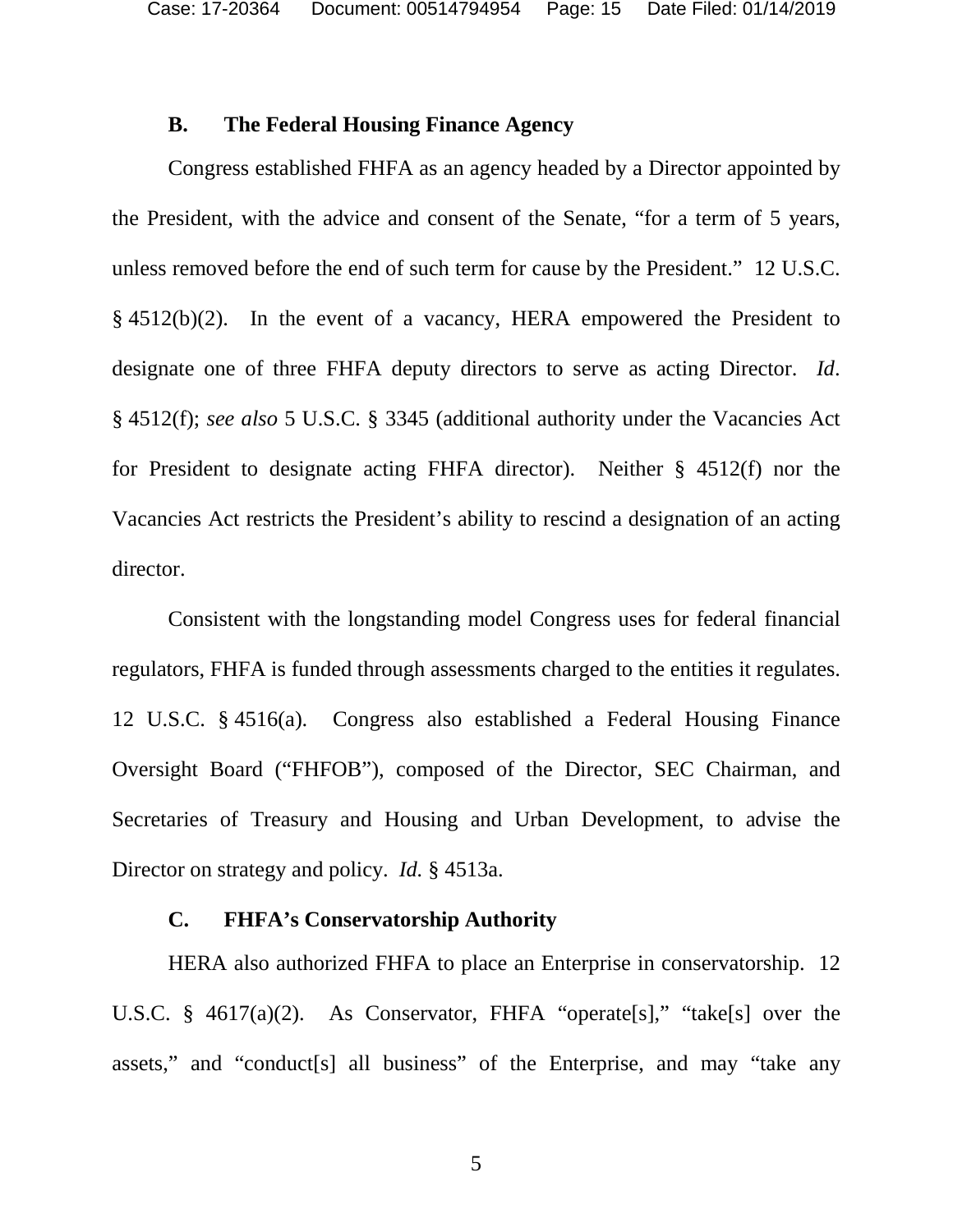[authorized action], which the Agency determines is in the best interests of the [Enterprises] or the Agency." *Id.* § 4617(b)(2). As Conservator FHFA also "immediately succeed[s] to … all rights, titles, powers, and privileges of the regulated entity, and of any stockholder … of such regulated entity with respect to the regulated entity and the assets of the regulated entity." *Id.* § 4617(b)(2)(A). As in other financial regulatory statutes, Congress shielded conservatorship operations from litigative interference, providing that "no court may take any action to restrain or affect the exercise of powers or functions of the Agency as a conservator." *Id.* § 4617(f).

## **D. HERA's Provisions for Treasury Support of the Enterprises**

Anticipating the potential need for a large infusion of taxpayer funding into the Enterprises, HERA simultaneously authorized Treasury to purchase securities from the Enterprises if the Secretary makes an emergency determination that such action is "necessary to (i) provide stability to the financial markets; (ii) prevent disruptions in the availability of mortgage finance; and (iii) protect the taxpayer." 12 U.S.C. §§ 1455(l), 1719(g). That authority was conditioned on "protecting the taxpayers" through consideration of several factors, foremost among them "[t]he need for preferences or priorities regarding payments to the Government." *Id.*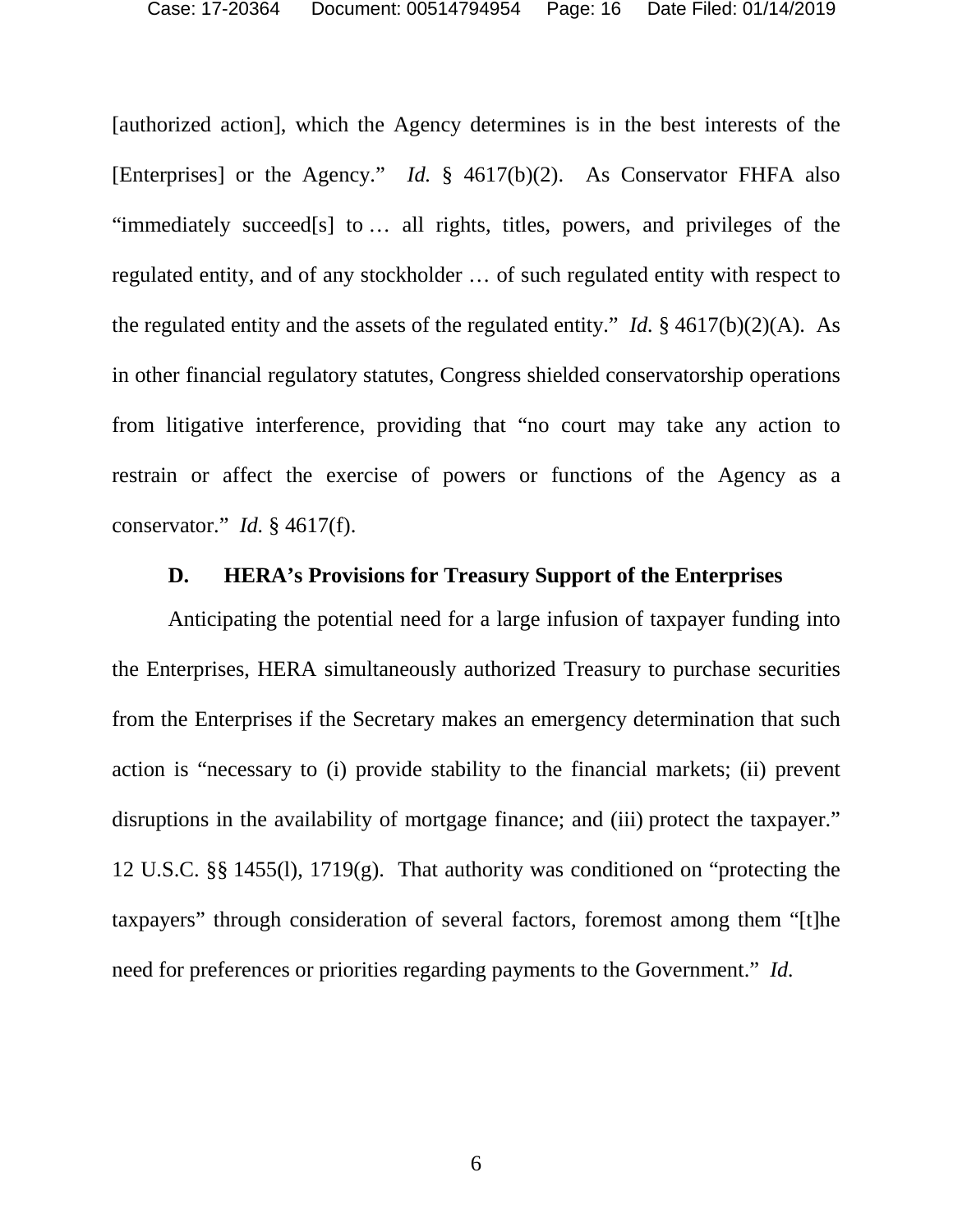Case: 17-20364 Document: 00514794954 Page: 17 Date Filed: 01/14/2019

#### **E. The Conservatorships and Preferred Stock Purchase Agreements**

In September 2008, FHFA exercised its authority under HERA to place the Enterprises into conservatorships. FHFA as Conservator thus took over the operations and management of the Enterprises, and succeeded to the rights of private shareholders of the Enterprises. 12 U.S.C. § 4617(b)(2). All "[c]ommon stock and preferred stock dividends" were immediately "eliminated" as a "key component[] of [the] conservatorship[s]." Statement of FHFA Director James Lockhart, Sept. 7, 2008, https://bit.ly/2kvJYAg.

Simultaneously, Treasury exercised its new authority to purchase newly created senior preferred stock in the Enterprises, as a vehicle to commit hundreds of billions of dollars as needed to ensure the Enterprises' continued solvency and the performance of their statutory missions. This commitment was accomplished through stock purchase agreements between FHFA as Conservator and Treasury. ROA.209-236. Under the stock purchase agreements, if at the end of any quarter an Enterprise has a negative net worth, Treasury must invest additional funds in the Enterprise to make up the shortfall and avert mandatory receivership. Treasury initially committed up to \$100 billion per Enterprise, a cap soon lifted as detailed below.

In exchange for this massive commitment, and to effectuate the taxpayerprotection mandate, the agreements gave Treasury several forms of consideration.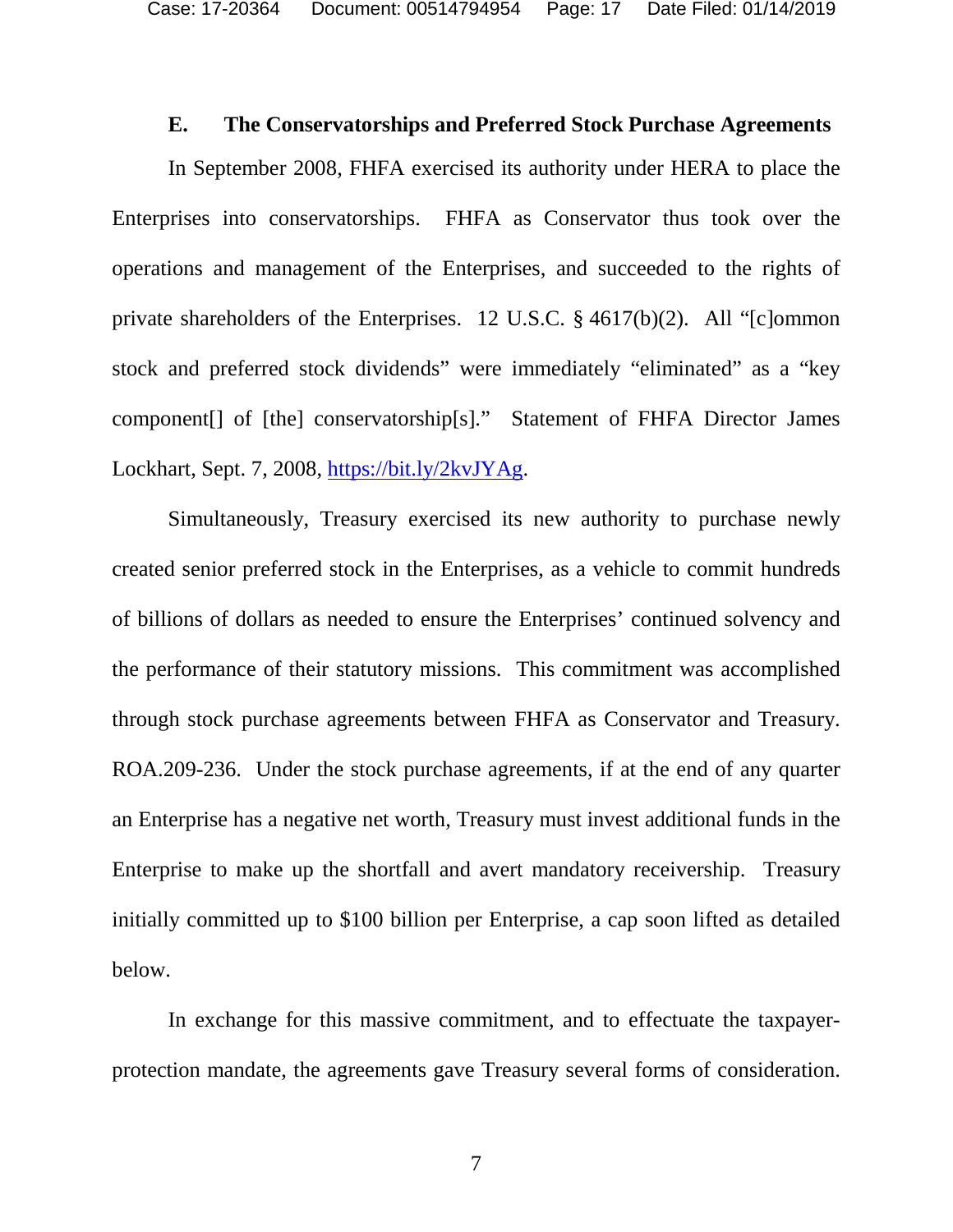Treasury received a senior liquidation preference equal to the cumulative amount of money each Enterprise drew under the agreements. To "fully compensate [Treasury] for the support provided by the ongoing Commitment," the Conservator also agreed to pay Treasury periodic commitment fees reflecting "the market value of the Commitment as then in effect." ROA.214, 228; *see* Pay It Back Act, Pub. L. No. 111-203, § 1304(d), 124 Stat. 2134 (July 21, 2010) (addressing commitment fees as key component of compensation).<sup>2</sup>

In addition, the Conservator agreed to pay Treasury a quarterly dividend equal to 10% of the liquidation preference annually (*i.e.*, 2.5% per quarter). If the Conservator missed a dividend payment, the rate for that dividend and all future dividends would increase by 20%, and the amount of the as-increased dividend would be added to the liquidation preference. Payment of dividends to Treasury does not reduce the liquidation preference, and the Enterprises are prohibited from paying down the liquidation preference while the agreements are in effect. ROA.240, 249-50. Finally, Treasury received warrants to acquire 79.9% of the Enterprises' common stock.

It was only by virtue of their contractual rights under the Treasury agreements to take large and recurring draws that the Enterprises were able to

 $2$  Treasury waived the fees during initial periods.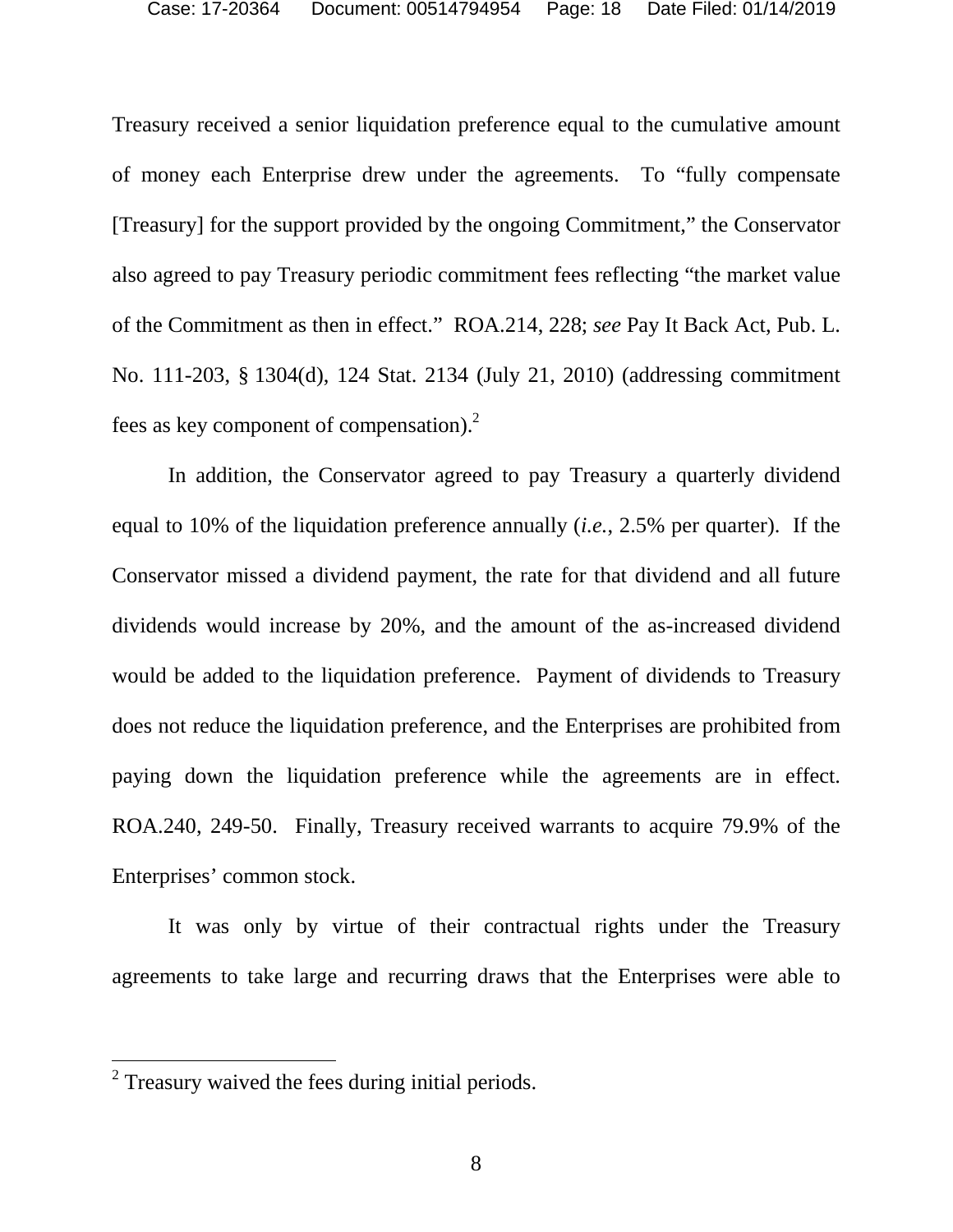avoid mandatory placement into liquidating receiverships, and maintain their critical role in the national economy during conservatorship.

But it was also widely recognized that these 2008 measures gave the government a "complete claim to the equity" of the Enterprises, reducing junior stock to "negligible value." CONGRESSIONAL BUDGET OFFICE, CBO'S BUDGETARY TREATMENT OF FANNIE MAE AND FREDDIE MAC 10 n.26, 13 (2010), https://bit.ly/1klbBat; *accord* U.S. DEP'T OF TREASURY, PERFORMANCE AND ACCOUNTABILITY REPORT 21 (2010), https://bit.ly/2Fi257s (2008 agreements were "structured in such a way that ensures that virtually all profits in the company revert to the Government"). The Treasury agreements prohibited dividends to junior shareholders, ROA.216, 230, and the shares were delisted from the NYSE, ROA.307. As FHFA's independent OIG reported, the measures "rendered the common shares of the Enterprises virtually worthless"; shareholders "effectively lost their investments." FHFA OIG, FANNIE MAE AND FREDDIE MAC: WHERE THE TAXPAYERS' MONEY WENT 25 (2012), https://bit.ly/2M0Ms53.

#### **F. The Third Amendment**

Within months, "[i]t quickly became clear ... that Fannie and Freddie were in a deeper financial quagmire than first anticipated," and "would require even greater capital infusions by Treasury." *Perry Capital LLC v. Mnuchin*, 864 F.3d 591, 601 (D.C. Cir. 2017). So the Conservator and Treasury amended the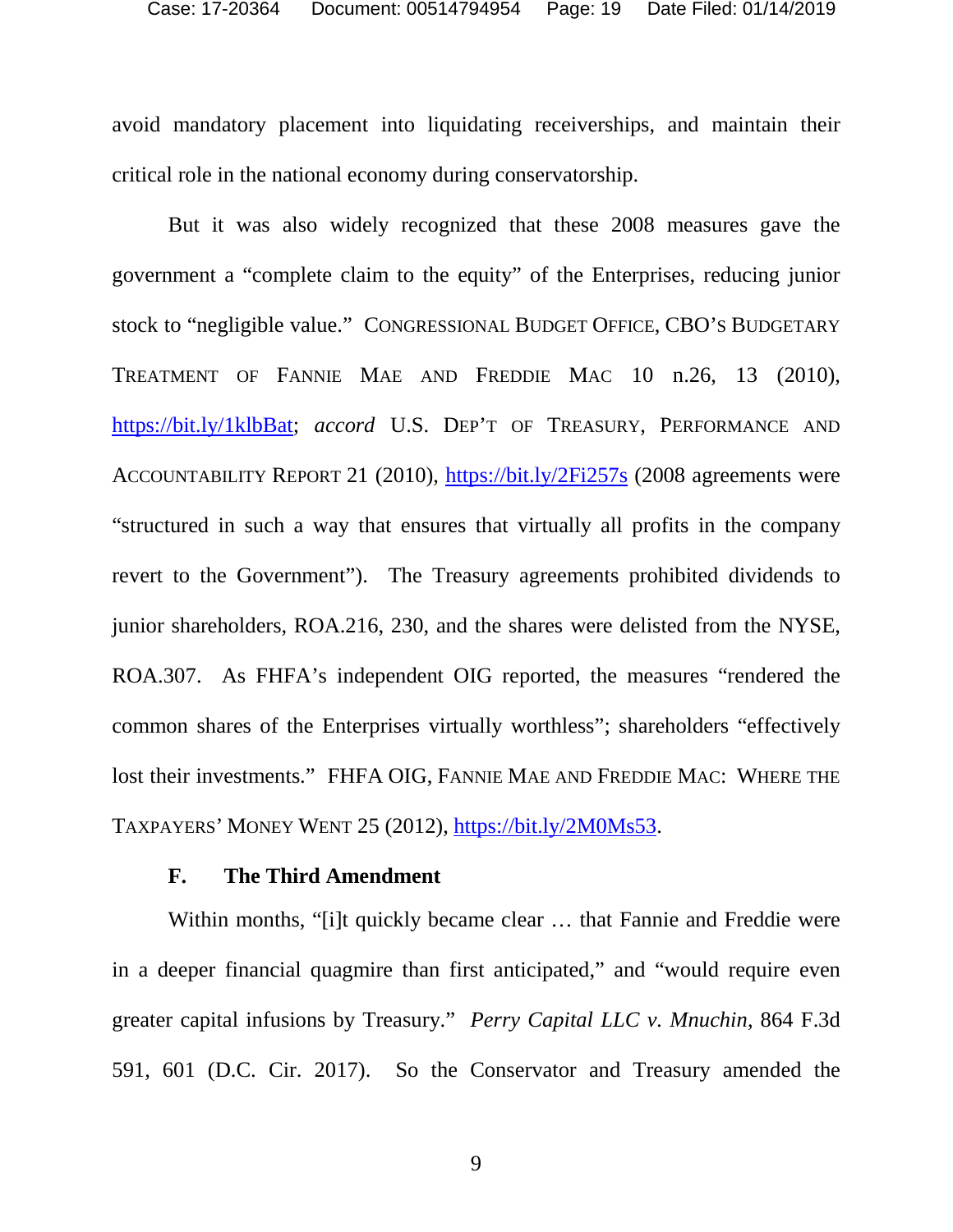agreements twice to increase the initial \$100 billion-per-Enterprise caps, first to \$200 billion each, and later to a formulaically determined maximum exceeding \$200 billion. *Id.*; ROA.257-58, 263-64.

By August 2012, the amount the Enterprises had together drawn from Treasury's funding commitment had climbed to \$189 billion. Panel 11. Under the 10% formula, this imposed upon the Enterprises a staggering \$19 billion annual dividend obligation. That amount exceeded the Enterprises' average historical earnings per year, and they "struggled to generate" sufficient cash to pay it. *Id.* Indeed, in many quarters they drew on the Treasury commitment in order to make their dividend payments, *i.e.*, borrowing more money from Treasury in order to pay the obligations to Treasury based on what they had already borrowed. The Enterprises stated in SEC filings that they "d[id] not expect to generate net income or comprehensive income in excess of our annual dividend obligation to Treasury over the long term."<sup>3</sup>

In a Third Amendment to the Treasury agreements dated August 17, 2012, the Conservator and Treasury adjusted how Treasury would be compensated for its financial assistance and continuing commitment going forward. Panel 12. The parties accomplished this in twin provisions. In Section 3 of the Third

<sup>3</sup> *See* FANNIE MAE, QUARTERLY REPORT (FORM 10-Q), at 12 (Aug. 8, 2012), https://bit.ly/2REVlq2; FREDDIE MAC, QUARTERLY REPORT (FORM 10-Q), at 10 (Aug. 7, 2012), https://bit.ly/2H1iWNv.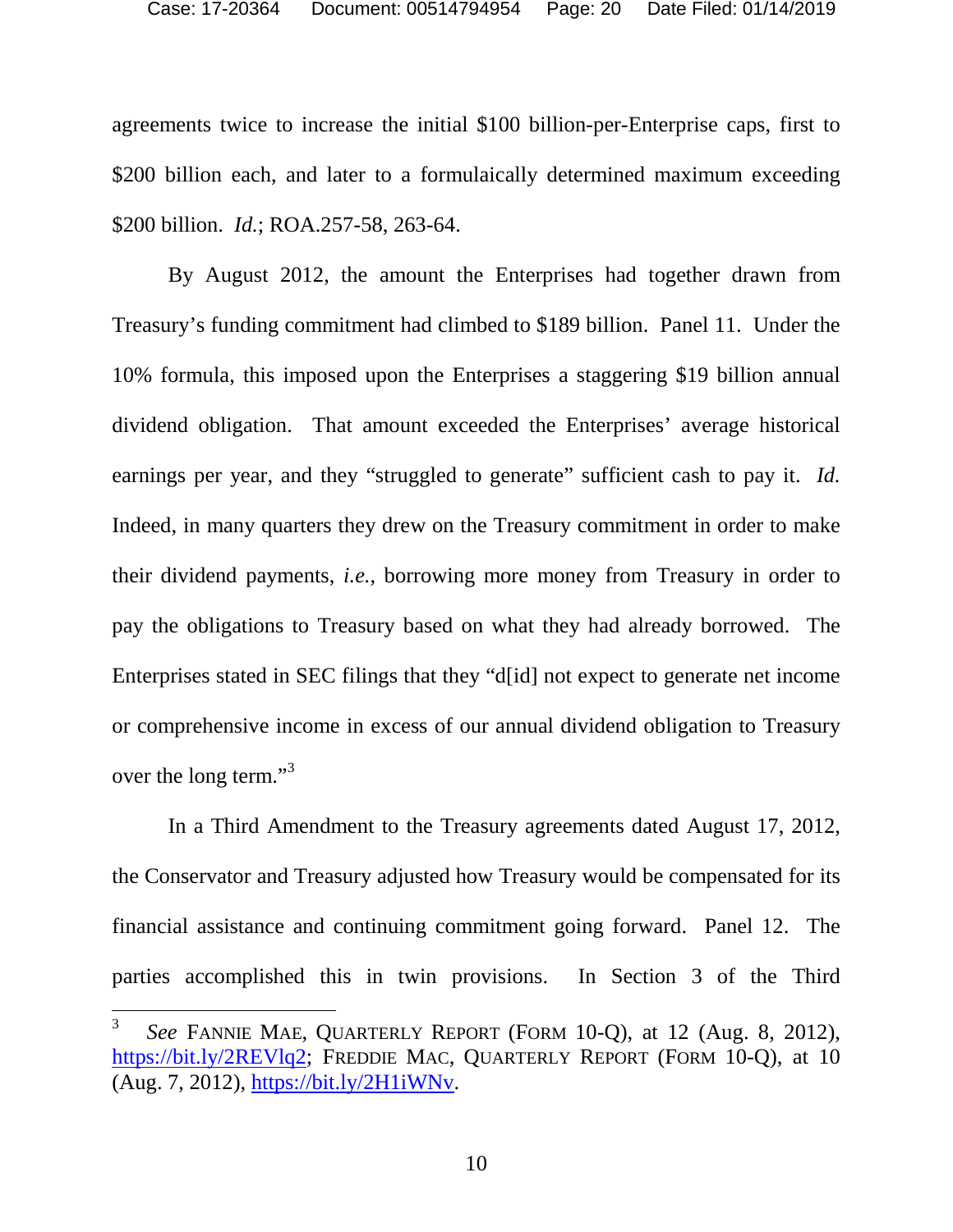Amendment, they replaced the fixed 10% dividend with a variable dividend equal to the Enterprise's net worth less a capital buffer. ROA.273, 281. In Section 4, they agreed that "for as long as" that revised dividend formula remained in effect, "no Periodic Commitment Fee shall be set, accrue, or be payable." ROA.274, 282.

Accordingly, under the Third Amendment, if an Enterprise's net worth is negative or zero at the end of a given quarter, it pays no dividend to Treasury. If an Enterprise's net worth is positive, it pays that amount less the capital buffer. Under this variable formula, the dividend component of Treasury's compensation turns out to be smaller in some quarters than it would have been under the prior fixed percentage, larger in others. Panel 11-12. In all quarters, the Conservator is relieved of paying commitment fees for the market value of Treasury's remaining quarter-trillion dollar backstop—fees the Government Accountability Office had recognized as a "long-term challenge to the enterprises' financial viability" prior to the Third Amendment. Report GAO-09-782 at 47, 2009 WL 2903896.

#### **G. Shareholder Challenges**

In 2013, shareholders began bringing lawsuits challenging the Third Amendment. Although the conservatorships and original Treasury agreements in 2008 had already rendered their shares of negligible value, shareholders asserted that it was the Third Amendment in 2012 that ruined their investments. They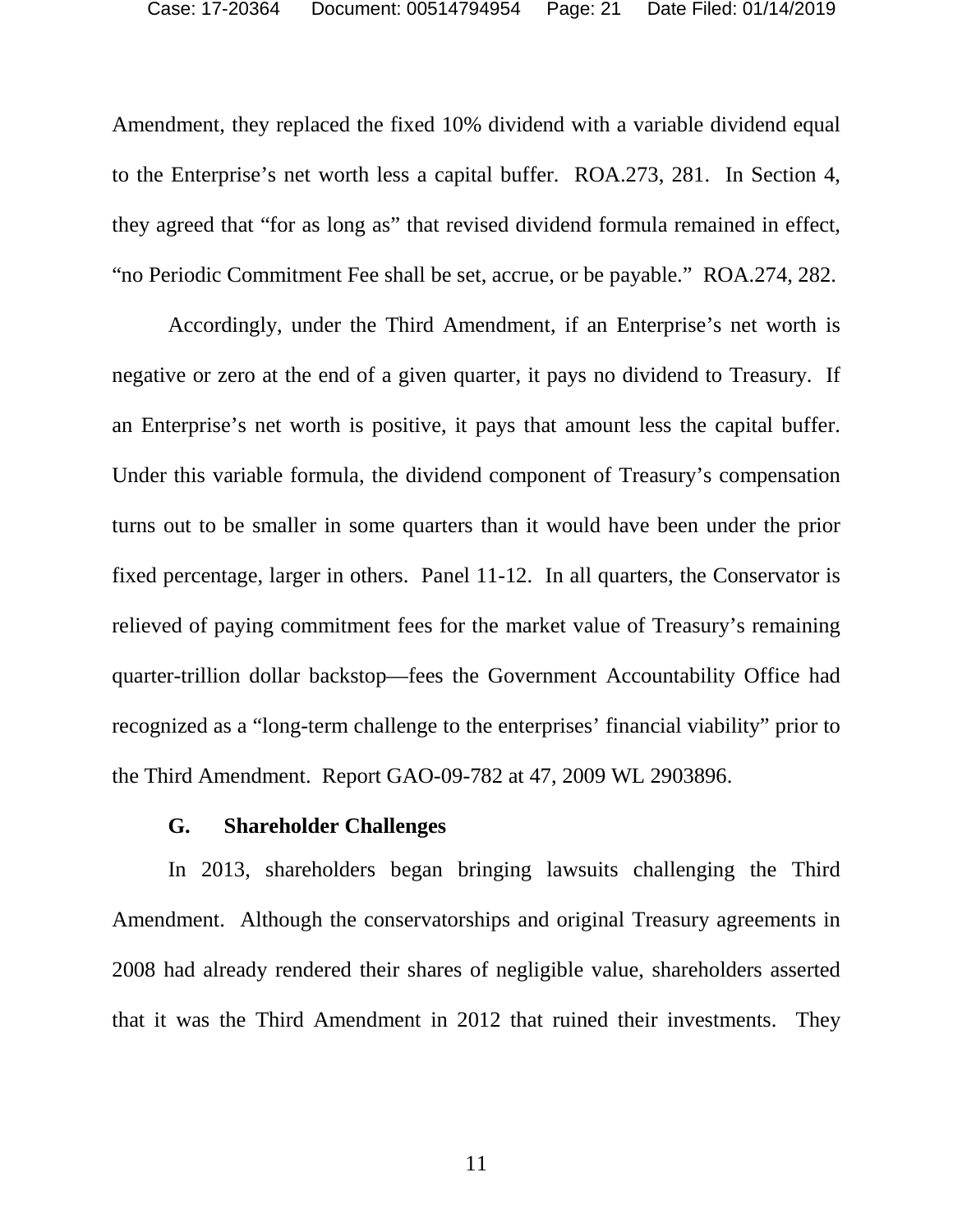alleged that the Third Amendment was a giveaway to Treasury and violated HERA, and sought orders invalidating it under the APA.

Those challenges failed. *See Perry Capital*, 864 F.3d 591; *Robinson v. FHFA*, 876 F.3d 220 (6th Cir. 2017); *Roberts v. FHFA*, 889 F.3d 397 (7th Cir. 2018); *Saxton v. FHFA*, 901 F.3d 954 (8th Cir. 2018); *Jacobs v. FHFA*, 908 F.3d 884 (3d Cir. 2018); *Cont'l W. Ins. Co. v. FHFA*, 83 F. Supp. 3d 828 (S.D. Iowa  $2015$ .<sup>4</sup> The courts held uniformly that the Third Amendment fell within FHFA's powers as Conservator. The Supreme Court denied certiorari. *Perry Capital LLC v. Mnuchin*, 138 S. Ct. 978 (2018).

In 2016, eight years into the conservatorships, Plaintiffs brought this case seeking to invalidate the Third Amendment based on the same APA claims as the prior cases, and a new claim that FHFA's structure violates the Constitution. Both sides moved for summary judgment. The District Court ruled for Defendants. ROA.946-961. By *per curiam* opinion, a panel of this Court affirmed the judgment dismissing the APA claims, reversed the judgment rejecting the constitutional claim, and held that Plaintiffs were not entitled to invalidation of the

<sup>4</sup> The D.C. Circuit remanded certain claims by shareholders for damages for further litigation, which remain pending. *Perry Capital*, 864 F.3d at 630-33. Takings and related claims by shareholders are also pending in the Court of Federal Claims.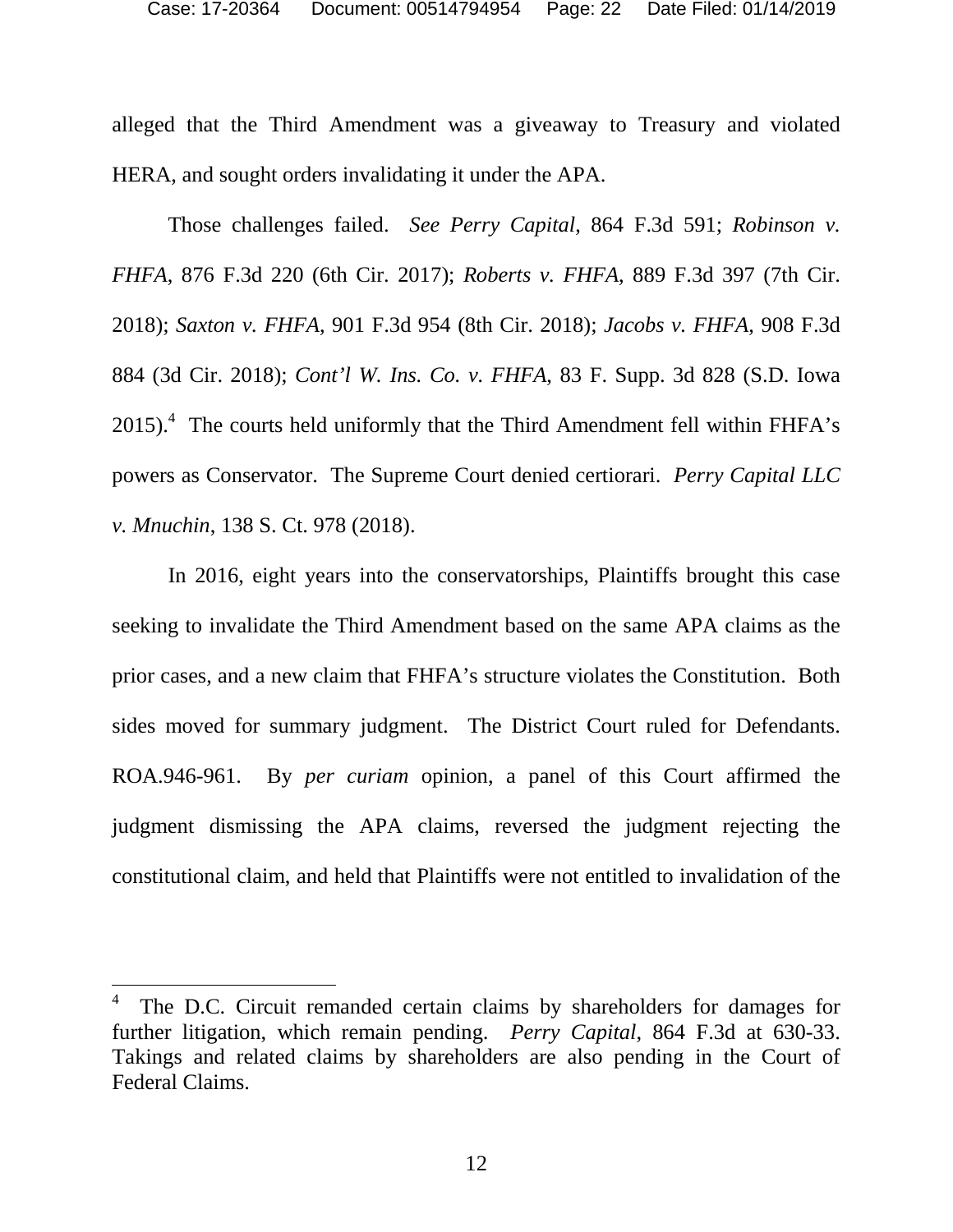Case: 17-20364 Document: 00514794954 Page: 23 Date Filed: 01/14/2019

Third Amendment as relief for the latter claim. Chief Judge Stewart dissented from the constitutional holding; Judge Willett dissented from the APA holding.

#### **ARGUMENT**

#### **I. PLAINTIFFS LACK STANDING TO BRING THEIR SEPARATION-OF-POWERS CLAIM**

### **A. Standing Requirements Apply to Plaintiffs' Separation-of-Powers Claim**

To establish standing to challenge the constitutionality of a statute, plaintiffs must show both that their alleged injury-in-fact is "fairly traceable" to the allegedly unconstitutional provision and that it "will be redressed in the event that statute is enjoined and/or declared unconstitutional." *Henderson v. Stalder*, 287 F.3d 374, 379 (5th Cir. 2002); *see Lujan v. Defenders of Wildlife*, 504 U.S. 555, 560-61 (1992).

These requirements are as applicable to separation-of-powers claims as to any other type of claim. *See, e.g.*, *Metro. Wash. Airports Auth. v. Citizens for Abatement of Aircraft Noise, Inc.*, 501 U.S. 252, 264 (1991); *Comm. for Monetary Reform v. Bd. of Gov. of Fed. Reserve Sys.*, 766 F.2d 538, 542-43 (D.C. Cir. 1985). "The law of Article III standing" is itself "built on separation-of-powers principles." *Clapper v. Amnesty Int'l USA*, 568 U.S. 398, 408 (2013).

Regulated entities may have standing to enforce a general right to be regulated by an agency that conforms to constitutional requirements, even without a particular past agency action for which injury-in-fact, traceability, and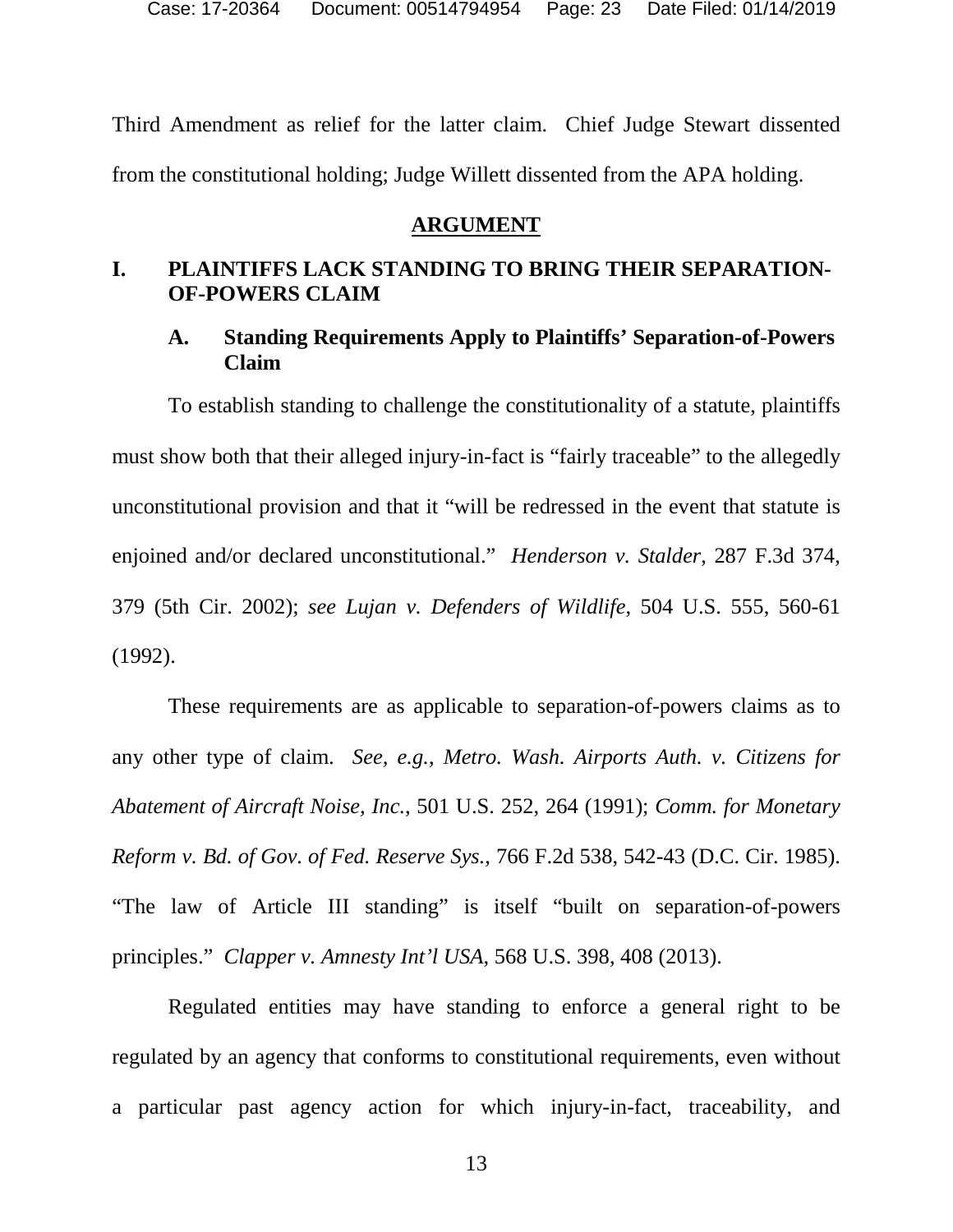redressability can be shown. *See*, *e.g.*, *Buckley v. Valeo*, 424 U.S. 1, 117 (1974) (political action committees regulated by the Federal Election Commission had "standing to raise constitutional questions of separation of powers" about that agency because it was "designated to adjudicate their rights," even though no adjudication had yet occurred). But that form of standing does not apply here because Plaintiffs *do* challenge a specific past action—the Third Amendment—and they are not subject to adjudication or otherwise regulated by FHFA.

Regulated-entity standing under *Buckley* is only for parties answerable to an agency "designated to adjudicate their rights." *Buckley*, 424 U.S. at 117; *see also Comm. for Monetary Reform*, 766 F.2d at 543 (articulating test as whether plaintiff is "directly subject" to the agency's "regulatory, administrative, or adjudicative" authority). For example, businesses not regulated by the Federal Reserve System could not rely on *Buckley* regulated-entity standing to challenge the Fed's constitutionality, despite being "substantially affected" by adverse Fed monetary policy. *Comm. for Monetary Reform*, 766 F.2d at 543.

Similarly here, although Plaintiffs insist FHFA "directly affects" them (Br. 8), in no sense are they regulated by FHFA. FHFA regulates the Enterprises, not their shareholders. The HERA provisions Plaintiffs cite do not provide for regulation of shareholders. One simply authorizes the Conservator to delegate functions. 12 U.S.C. § 4617(b)(2)(C). The other provides for Conservator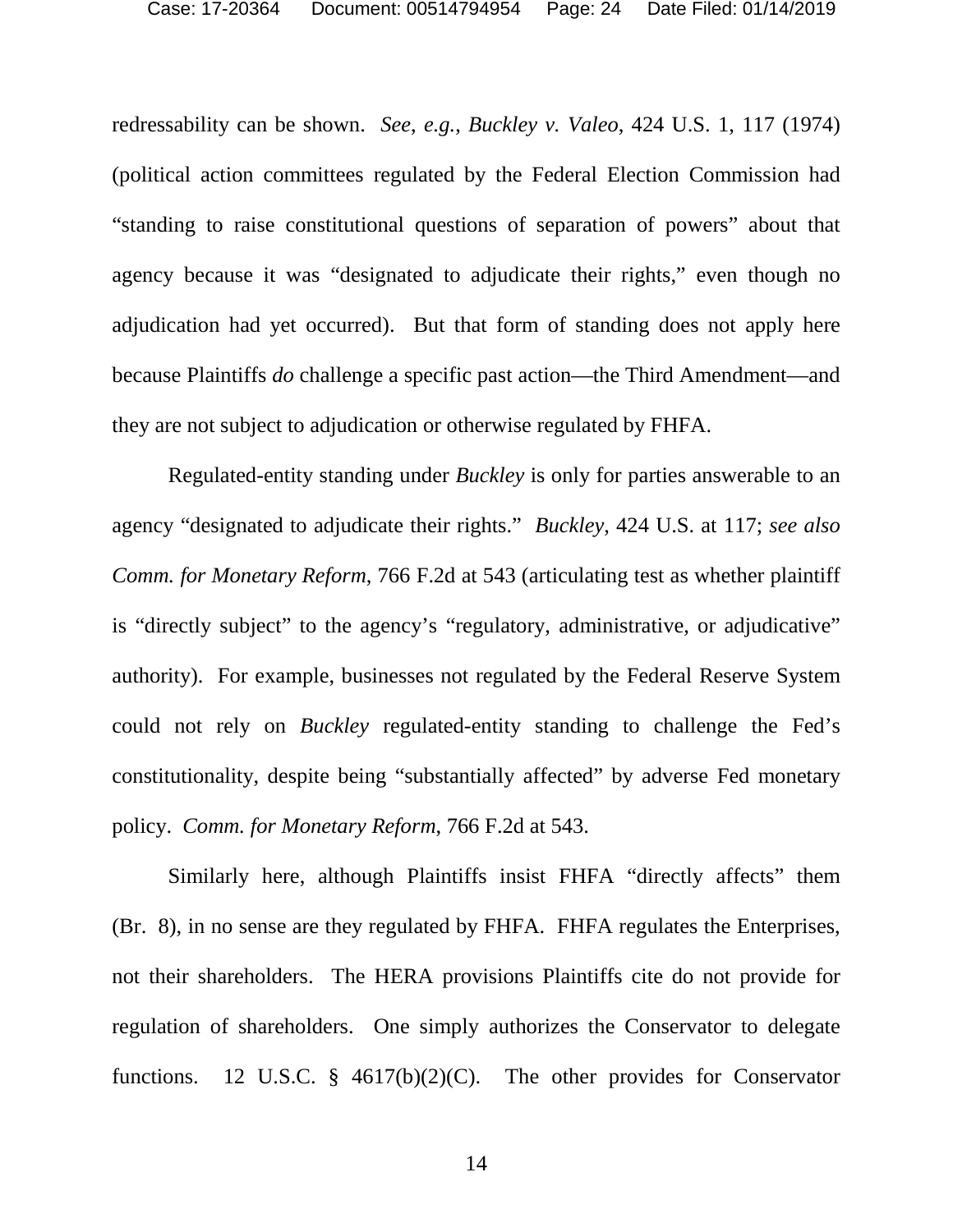succession to shareholders' rights. *Id.* § 4617(b)(2)(A). Plaintiffs' 190-paragraph complaint, which named FHFA solely "in its capacity as Conservator" (ROA.8), alleges no injury from ongoing enforcement or regulation targeting Plaintiffs. Rather, Plaintiffs allege injury from a Conservator transaction "[i]n August 2012" that they say "took … the entire value of [their] rights." ROA.8.

Because Plaintiffs do not qualify for general forward-looking standing under *Buckley* as regulated entities, they are required to make the traditional Article III showing that they have suffered cognizable injury-in-fact that is both "fairly traceable to the asserted constitutional violations" and "likely to be redressed by a favorable decision." *Comm. for Monetary Reform*, 766 F.2d at 541-42. Plaintiffs fail to meet those requirements.

As an initial matter, it is doubtful Plaintiffs have an cognizable injury-infact. Plaintiffs' rights as shareholders were substantially impacted by the conservatorships and original Treasury agreements in 2008, but they have not challenged those actions and any challenge would now be untimely under any conceivable statute of limitations. 12 U.S.C.  $\S$  4617(a)(5); 28 U.S.C.  $\S$  2401; Br. 33 (acknowledging statutes of limitation can bar separation-of-powers claims). Even before the Third Amendment, Plaintiffs could not receive any dividends, their claims on assets of the Enterprises stood behind a senior shareholder preference of nearly \$200 billion, and their shares were delisted from the NYSE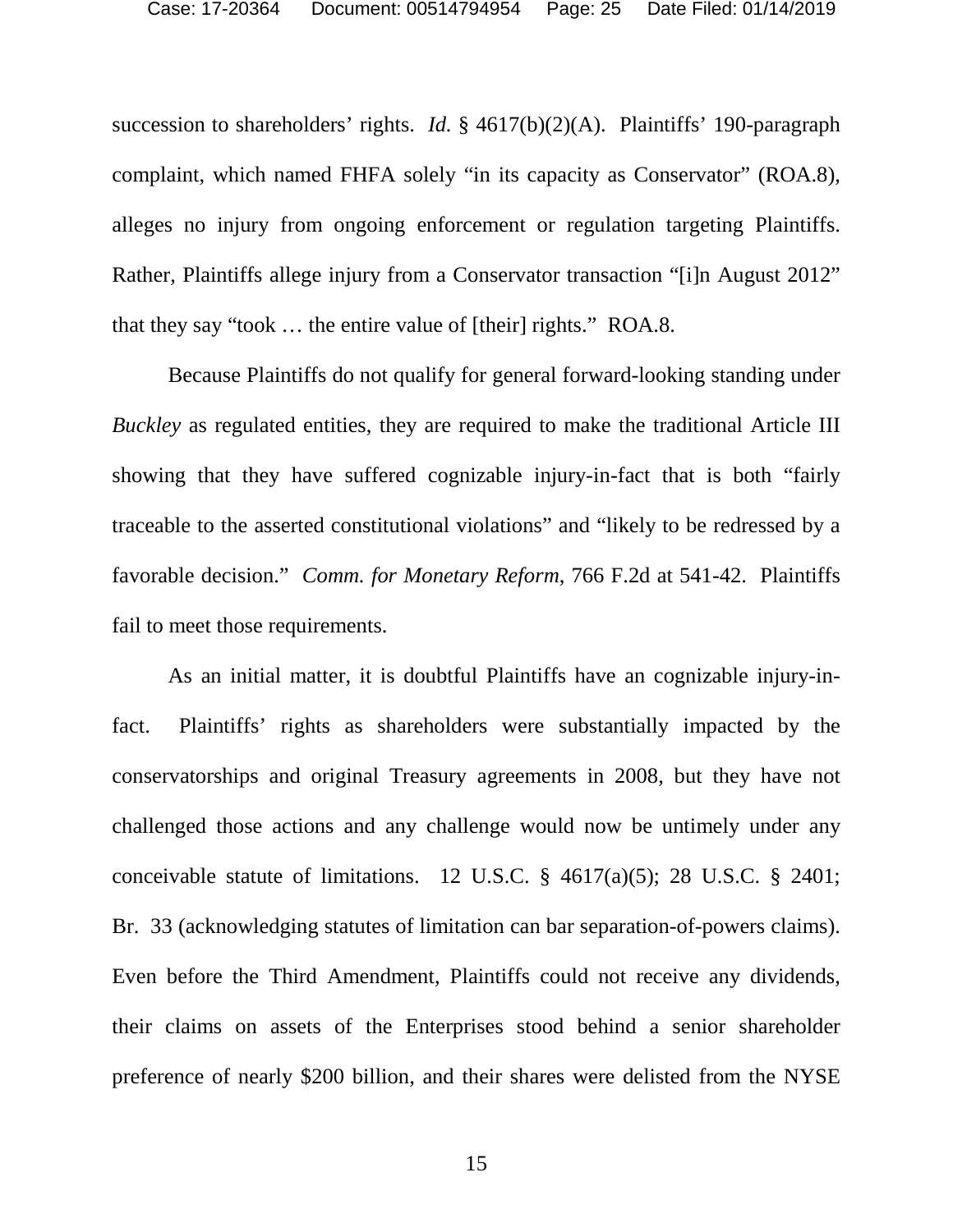and trading for speculative value. Conclusory rhetoric about "expropriation" or "nationalization" aside, Plaintiffs do not identify any "concrete," "particularized," and "actual or imminent" impact on their tangible economic interests from the Third Amendment's rebalancing of various consideration streams to Treasury. *Lujan*, 504 U.S. at 560. In any event, the multiple traceability and redressability problems set forth below independently defeat Article III standing.

#### **B. Traceability Is Lacking**

Plaintiffs' injury from the Third Amendment is not traceable to HERA's forcause removal standard because (1) that standard was not operative at the relevant time, and (2) Plaintiffs' own theory of the case conflicts irreconcilably with the notion that FHFA's independence played any causal role in the adoption of the Third Amendment.

## **1. The FHFA Acting Director Did Not Have the Challenged Removal Protection**

Plaintiffs' challenge to FHFA's independence focuses primarily on the protection from removal without cause that HERA affords to permanent FHFA Directors upon being appointed by the President and confirmed by the Senate. *See* 12 U.S.C. § 4512(b)(2) (FHFA Directors serve "for a term of 5 years, unless removed before the end of such term for cause by the President."). However, the decision to enter into the Third Amendment in 2012 was made by an FHFA deputy director, Edward DeMarco, who was temporarily *acting* as FHFA Director under a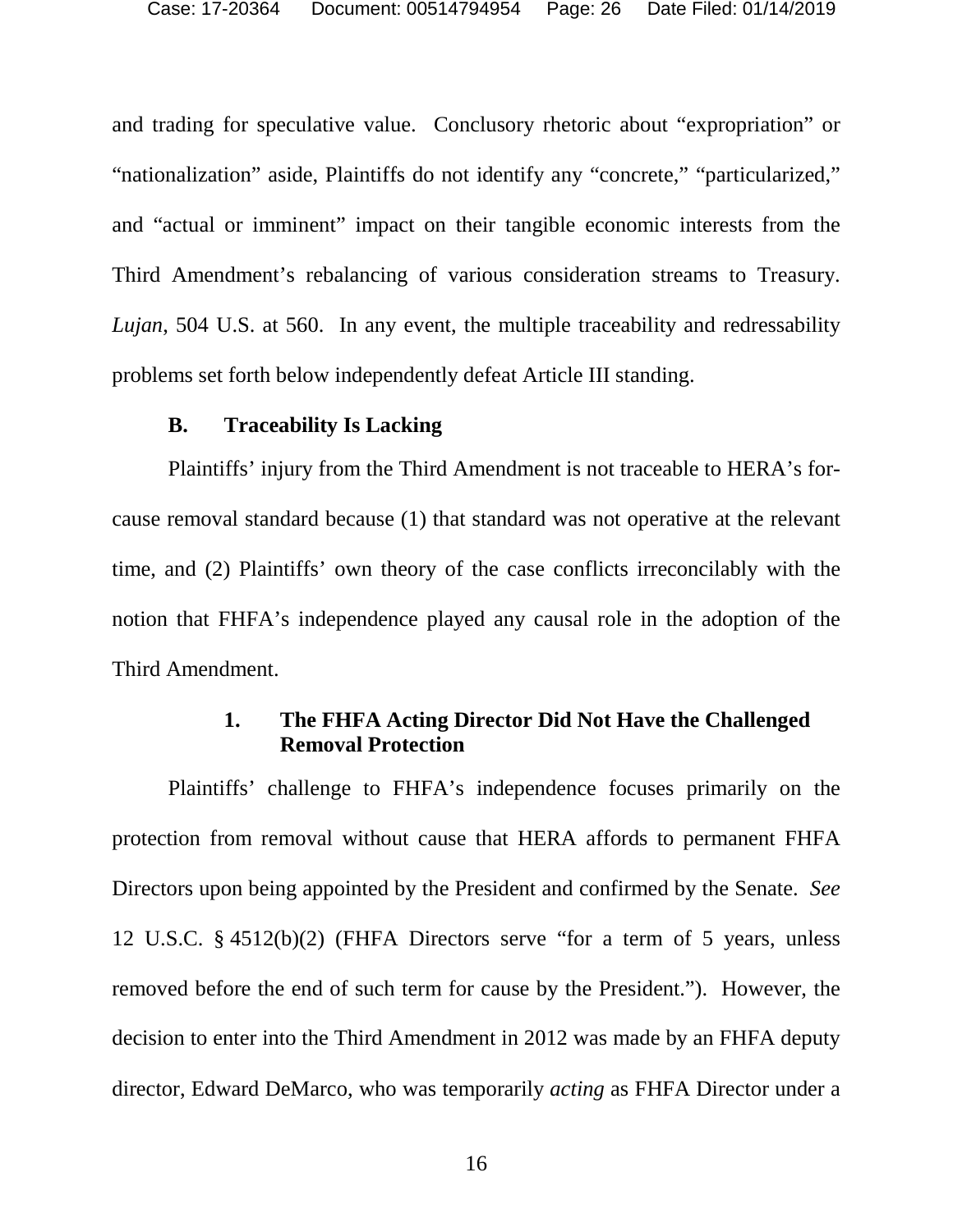separate provision,  $\S$  4512(f), that neither sets a fixed term nor limits the President's power to withdraw such a designation for cause or otherwise.

"Where Congress includes particular language in one section of a statute but omits it in another section of the same Act, it is generally presumed that Congress acts intentionally and purposely in the disparate inclusion or exclusion." *Russello v. United States*, 464 U.S. 16, 23 (1983). Because § 4512(b)(2)'s cause requirement for removal was inoperative at the relevant time, and the President could freely have designated a different acting director at will and thereby replaced Mr. DeMarco, it is impossible for there to have been any connection between HERA's for-cause removal provision and FHFA's execution of the Third Amendment.

The Panel held that the Acting Director nevertheless "is covered by the removal restriction" because of Congress's general intent that FHFA be an independent agency. Panel 19-20. But the statutory text controls, and the Court has a "'duty ... to construe the statute in order to save it from constitutional infirmities'" and to avoid "'overstating the matter.'" Panel 15 (quoting *Morrison v. Olson*, 487 U.S. 652, 682 (1988)). If the Court perceives for-cause protection as raising constitutional problems, then "every reasonable construction must be resorted to in order to save [the] statute from unconstitutionality." *Voting for Am., Inc. v. Steen*, 732 F.3d 382, 387 (5th Cir. 2013).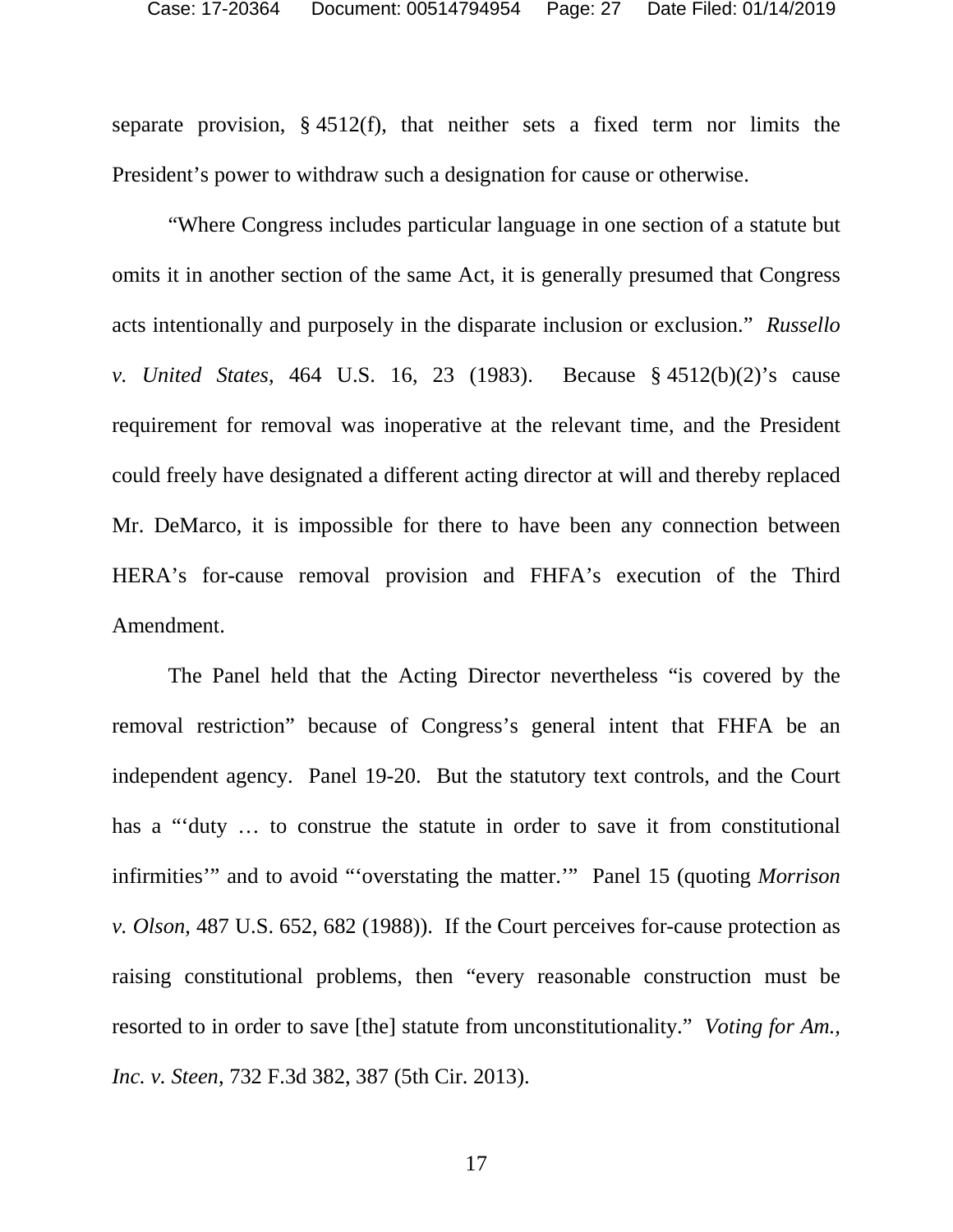*Wiener v. United States*, 357 U.S. 349 (1958), is not to the contrary. There, the Supreme Court inferred removal protection for a Senate-confirmed adjudicatory official appointed to a term of years—not for a temporary acting official. And quite unlike HERA, the statute did not prescribe removal protection in one subsection while omitting it in another.

Plaintiffs also argue that even though the President could have removed Mr. DeMarco at will, the President's influence over FHFA was still limited because he "could have only been replaced by one of Mr. DeMarco's own handpicked deputies." Br. 12 (citing 12 U.S.C. § 4512(c)-(f)); *see* Panel 37 n.199. That overlooks concurrent authority possessed by the President under the Federal Vacancies Reform Act to designate an Acting FHFA Director who is not one of the deputies. *See Hooks v. Kitsap Tenant Support Servs., Inc.*, 816 F.3d 550, 556 (9th Cir. 2016) (holding that "the President is permitted to elect" between the Vacancies Act and agency-specific acting official provisions as "two statutory alternatives to designate an Acting General Counsel" of the NLRB). Indeed, FHFA's current Acting Director, Joseph M. Otting, was not an FHFA deputy director when the President designated him Acting FHFA Director.

### **2. Plaintiffs' Theory Rules Out FHFA's Independence as a Causal Factor**

If the fact that the alleged constitutional violation did not exist at the time of the challenged agency action were not enough, there is a separate, even more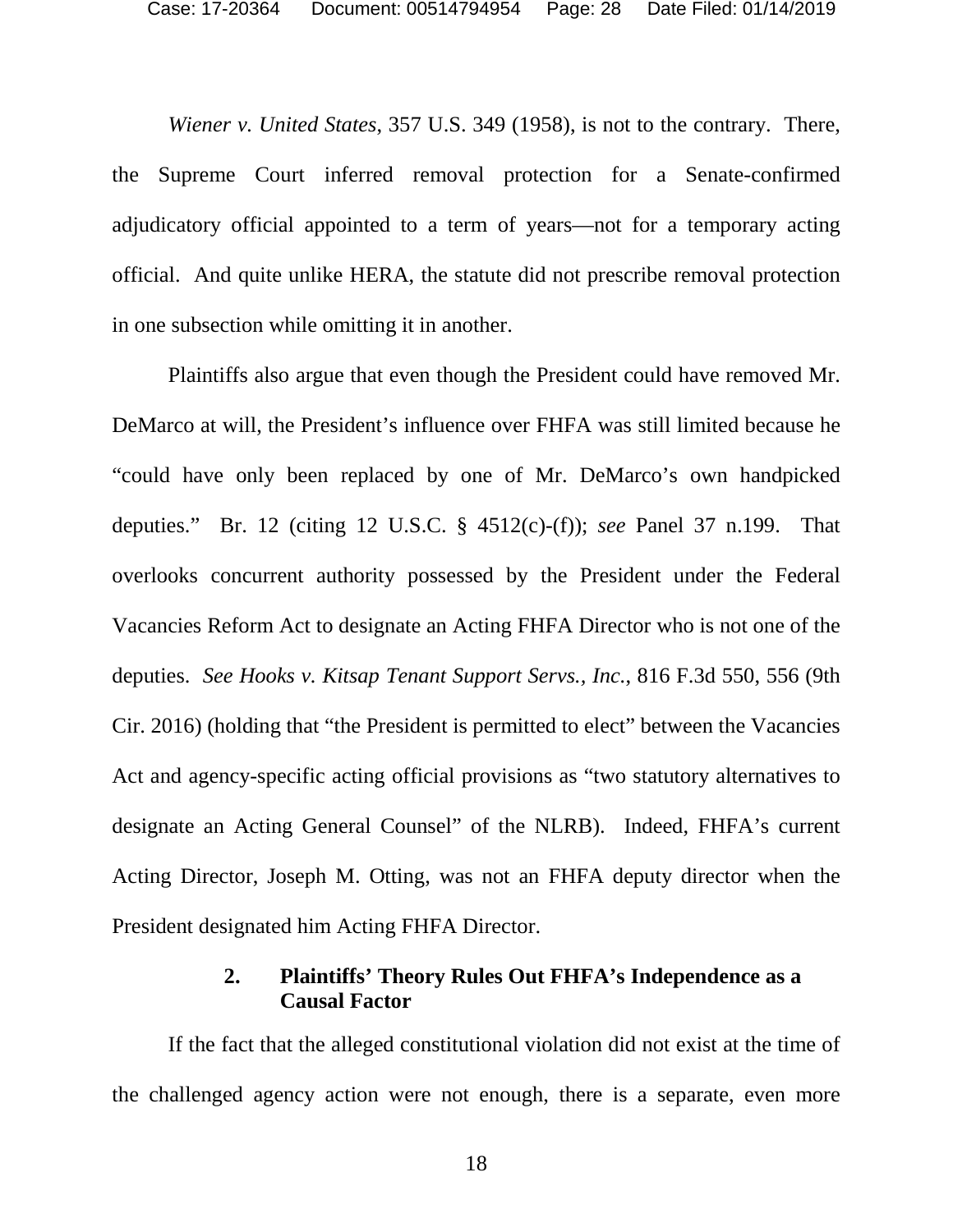"glaring" traceability problem. *Bhatti v. FHFA*, 332 F. Supp. 3d 1206, 1213 (D. Minn. 2018). The crux of Plaintiffs' claim is that HERA's for-cause removal provision, together with other features, result in an FHFA "that is not accountable to the President." Panel 51. But any such lack of accountability could not have had anything to do with the "joint FHFA-Treasury action" that Plaintiffs claim injured them, ROA.515, because Treasury—an agency that no one disputes is fully accountable to the President—was a necessary and indispensable party to that action.

The President always had total control over whether the Third Amendment would happen, because he could have directed Treasury not to enter into it. Increasing the President's influence over FHFA would not have added to that power. Plenary control over both sides of the transaction, rather than just one, could only have *facilitated* adoption of the Third Amendment—not made it less likely. The Panel found it constitutionally problematic that as a general matter, "the Treasury Secretary … cannot pump the brakes on the FHFA's actions." Panel 43. But the Treasury Secretary could bring the action Plaintiffs are complaining about to a complete stop without needing to brake FHFA itself.

Indeed, before even mentioning FHFA, Plaintiffs' Complaint dubs the Third Amendment a "deliberate strategy" of the Administration and Treasury. ROA.10; *see* ROA.15 (Treasury "secretly resolved" to do the Third Amendment); ROA.17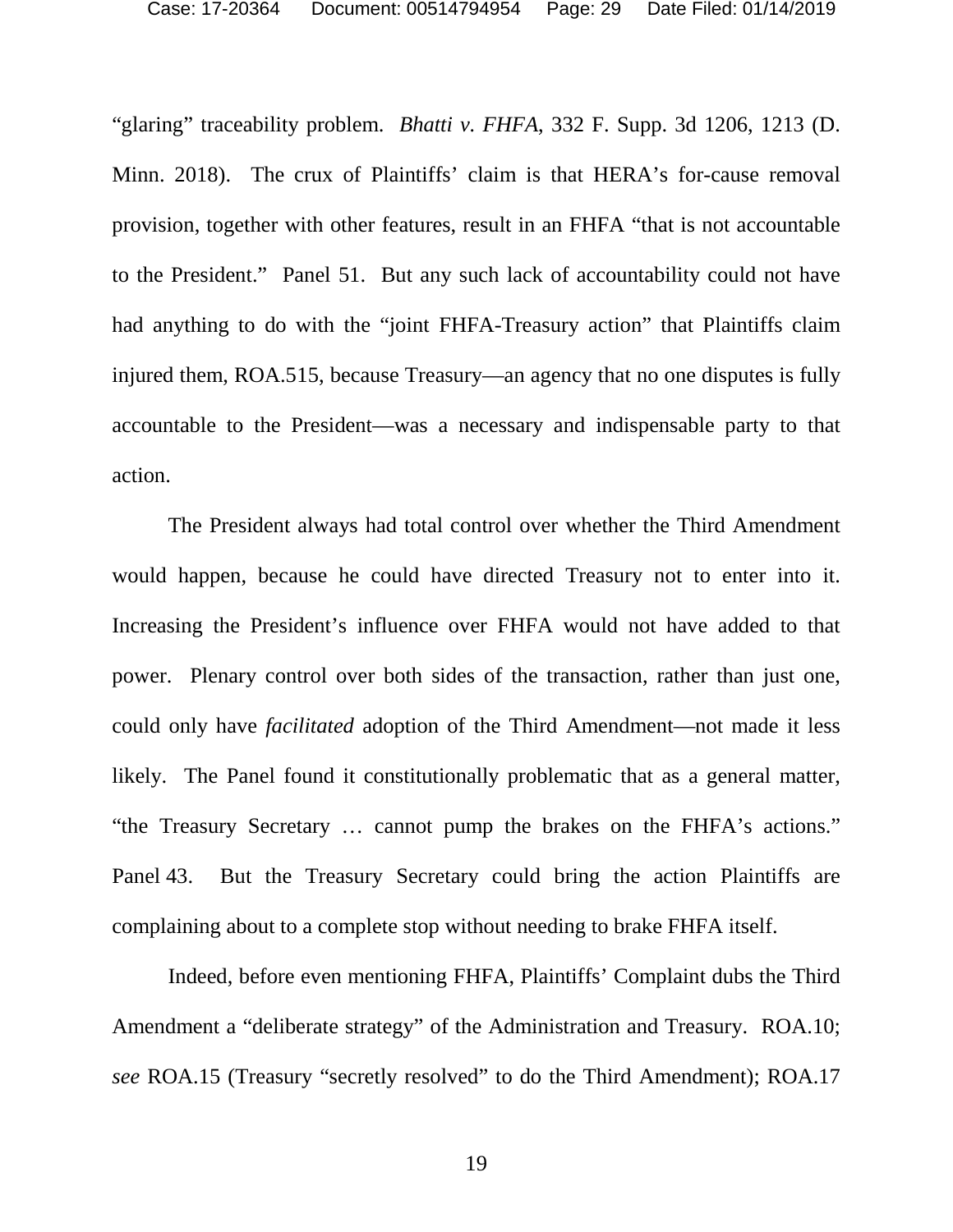(purpose was to facilitate "the Administration's plans"); ROA.20 (describing "renewed push" by Treasury). The Complaint alleges that a "senior White House official" and Treasury were responsible for "development and rollout" of the Third Amendment, which it calls an "accomplish[ment]" of Treasury. ROA.17-18, 55- 56. According to Plaintiffs, the Third Amendment effected a "massive financial windfall" for Treasury and the Administration, resulting in a "major revenue source for the United States Government." ROA.79. In the face of Plaintiffs' own narrative that "Treasury was in the driver's seat and had to convince the Agency to come along for the ride," *Roberts*, 889 F.3d at 406, "[i]t simply makes no sense to argue that the Third Amendment is 'fairly traceable' to the lack of presidential control." *Bhatti*, 332 F. Supp. 3d at 1214*.*

Plaintiffs cite several cases that they say make traceability essentially automatic when agency action is challenged on the ground that the decision-maker was protected from removal. Br. 4-6. However, those cases generally involved challenges to an adjudicator's authority that were raised as a defense in an adjudication. *See, e.g.*, *Nguyen v. United States*, 539 U.S. 69 (2003); *Glidden Co. v. Zdanok*, 370 U.S. 530 (1962); *Landry v. FDIC*, 204 F.3d 1125 (D.C. Cir. 2000). Because the underlying proceeding constituted a justiciable case-or-controversy, standing was not at issue. "Article III does not restrict the opposing party's ability to object to relief being sought at its expense," *Bond v. United States*, 564 U.S.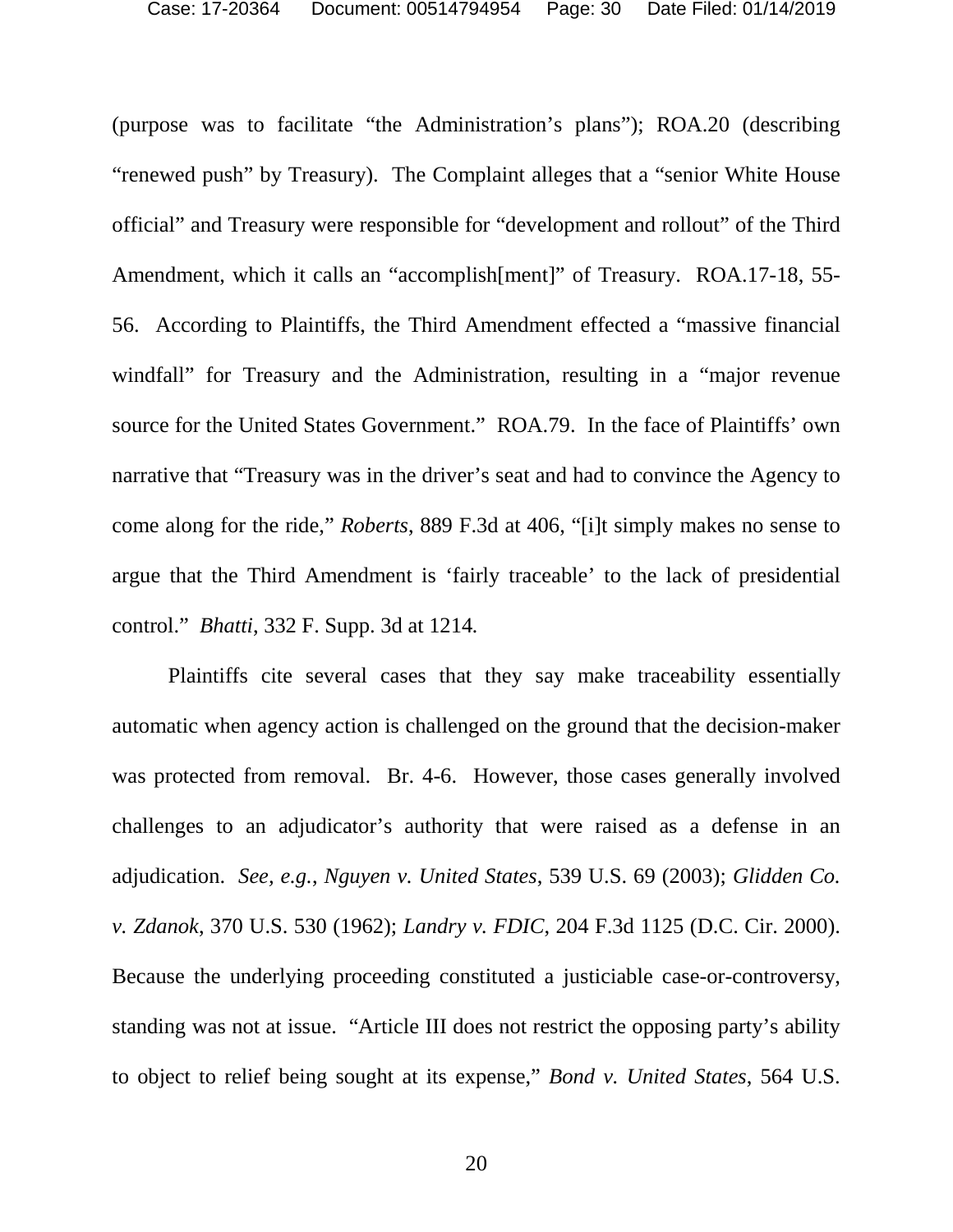211, 217 (2011), particularly on "jurisdictional" grounds, *Glidden Co.*, 370 U.S. at 536. If a non-Article III judge purports to preside over a federal trial, harmlesserror analysis of course will not save the judgment on appeal.

In each of the cases Plaintiffs cite in support of *per se* traceability, moreover, the alleged constitutional violation was an Appointments Clause or other issue affecting the very power of an official to act at all, not the conditions under which he might be removed. That distinction is key. In the invalid-appointment context, absent the constitutional violation, the official never would have been in a position to take the complained-of action. And if the issue is whether the official who made the appointment had the power to do so, a court "cannot assume" that the proper appointing authority "would have made the same appointments" or that different appointees would have adopted the same policies. *Free Enterprise Fund*, 561 U.S. at  $512$  n.12.<sup>5</sup> In contrast, where the alleged violation consists of protection from removal, the violation did not put the official in office or empower him to act. In

<sup>5</sup> Plaintiffs mistake the referenced footnote in *Free Enterprise Fund* as addressing standing for the removal-restriction claim that was the primary subject matter of that case. Br. 3. In fact, the footnote addressed standing for a separate and distinct claim—that the Appointments Clause required PCAOB members to be appointed by the Chairman of the SEC rather than the full SEC. *Free Enterprise Fund*, 561 U.S. at 511-12. While the Court did not discuss standing for the removalrestriction claim, *Buckley* forward-looking regulated-entity standing likely applied because—unlike this case—the PCAOB regulated "every detail of [plaintiff's] practice." *Id.* at 485; *supra* at 14-15.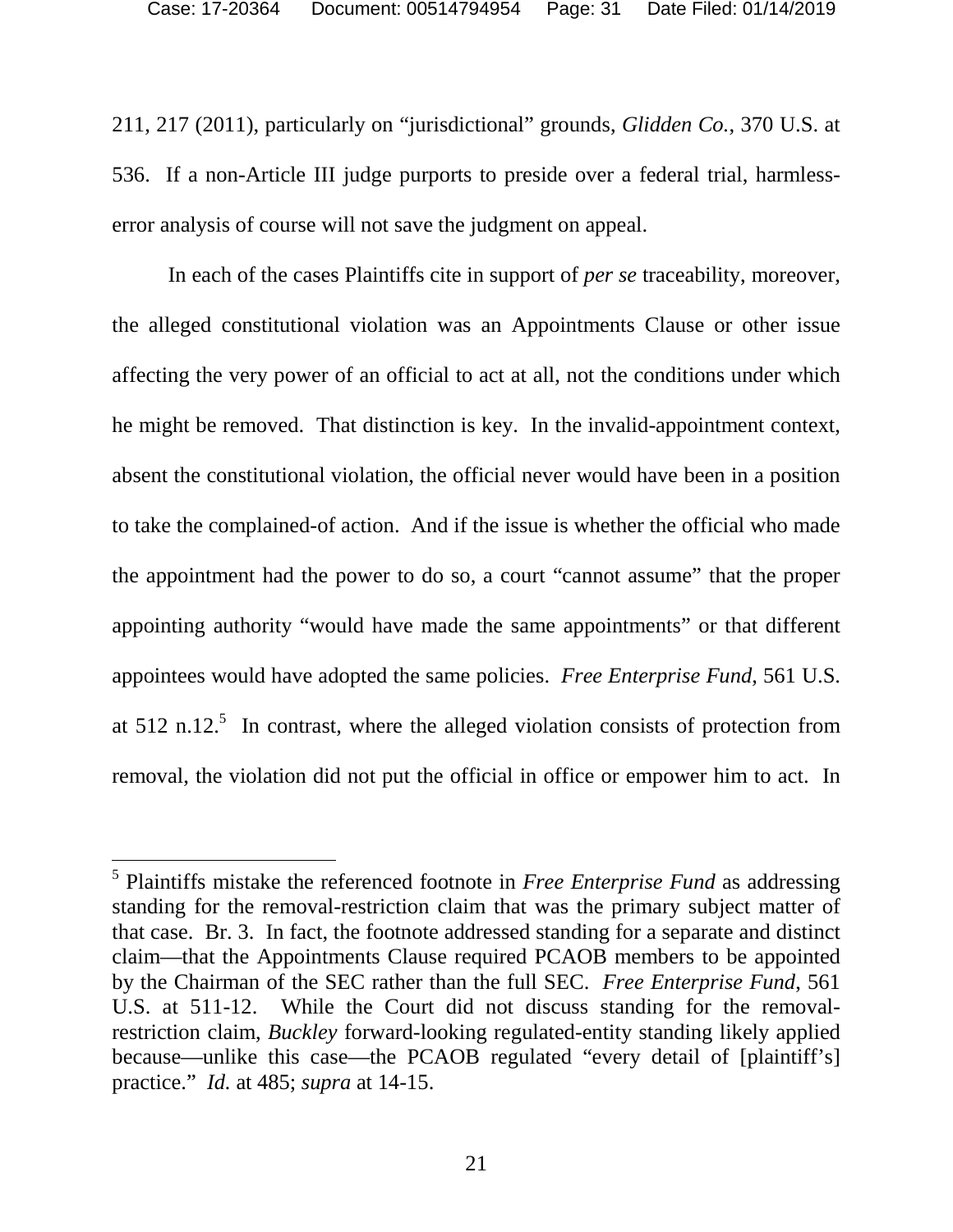that context, traceability examines whether the protection from removal had any connection to the action.

Most importantly, no case holds that plaintiffs can invoke the jurisdiction of the federal courts to render an opinion on a constitutional issue where, as here, their own averments *refute* any possible connection between the alleged violation and injury. Even if traceability might be presumed, there is no reason such a presumption should be irrebuttable. "Unlike cases such as *Free Enterprise Fund* and *Landry* in which it was simply impossible to know whether an alleged constitutional error caused any injury, here there is no doubt that the alleged constitutional violation (too little presidential control over FHFA) did *not* cause the alleged injury (an FHFA action that was too favorable to the President)." *Bhatti*, 332 F. Supp. 3d at 1214.

Plaintiffs speculate that if the Administration had fully controlled both sides of the transaction, it "might not have been willing to run the risks" of the Third Amendment. Br. 7. But Plaintiffs do not identify any "risks" in taking an action they characterize as a "massive financial windfall" for the Government and U.S. taxpaying public that helped the Administration abate a debt ceiling crisis. ROA.67, 79. There is nothing in this summary-judgment record to suggest the President had any interest in "pretending" that the choice to enter into the Third Amendment was "not his own." Br. 7. Rather, Plaintiffs insist that the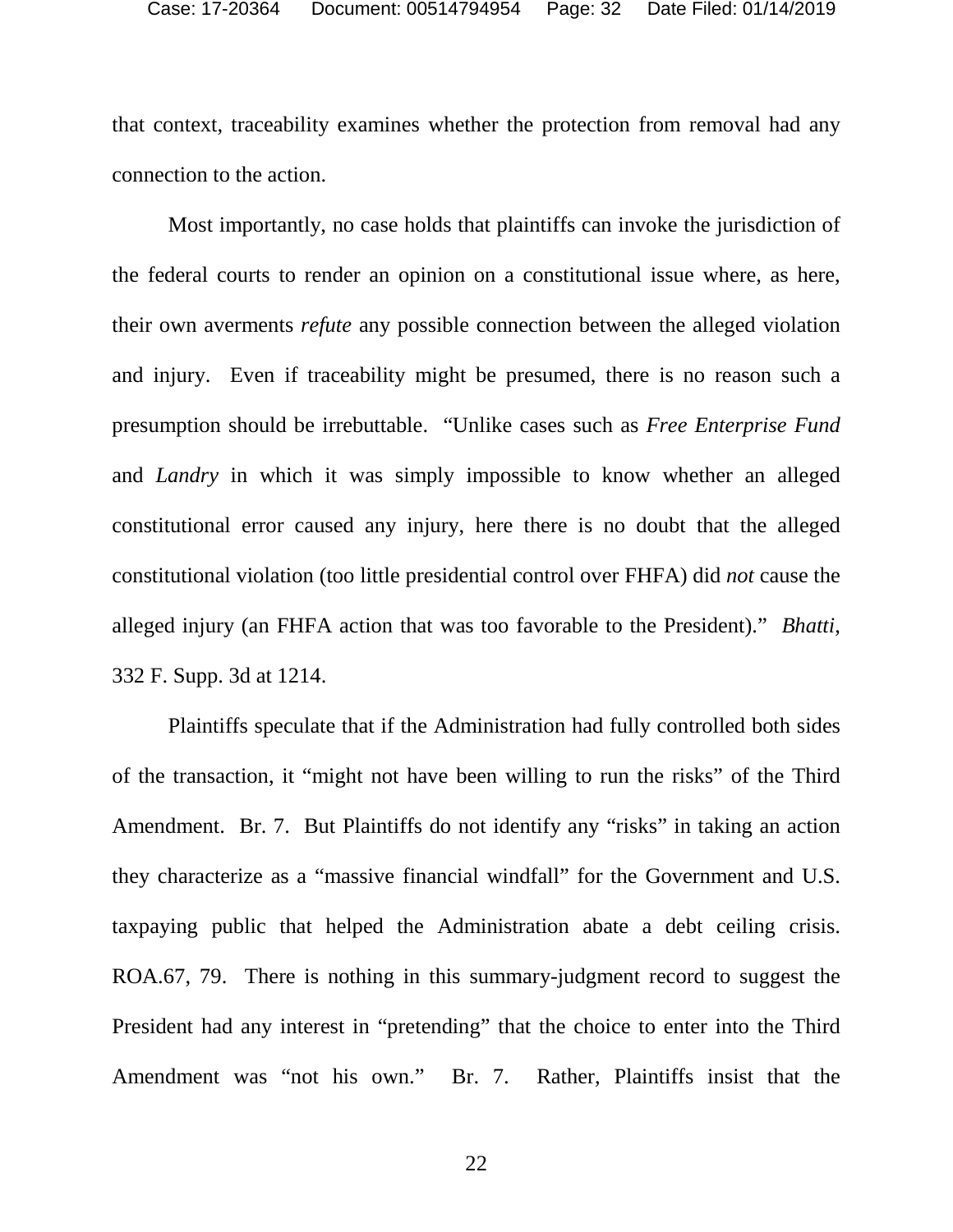Administration immediately and publicly endorsed the Third Amendment and its "benefit[s] [to] taxpayers." ROA.58, 72. "Standing is not an ingenious academic exercise in the conceivable." *Lujan*, 504 U.S. at 566. The Court should reject Plaintiffs' inverted logic, in which *greater* Administration influence translates into a *lesser* likelihood that the President pursues his chosen policies.

#### **C. Redressability Is Lacking**

Plaintiffs also cannot satisfy the redressability requirement for standing because a holding that FHFA's independent structure violates the separation of powers would not undo the Third Amendment—much less authorize the injunction, elaborate recapitalization agenda, and rewriting of the Treasury agreements that Plaintiffs ask the Court to superintend (Br. 29-32).

The Panel unanimously agreed with FHFA that setting aside the Third Amendment was not an available remedy for Plaintiffs' constitutional claim. That was correct. This Court should now follow that proper holding through to its necessary implication: because "[r]elief that does not remedy the injury suffered cannot bootstrap a plaintiff into federal court," *Steel Co. v. Citizens for a Better Envt.*, 523 U.S. 83, 107 (1998), Plaintiffs lack Article III standing.

### **1. Courts Do Not Set Aside or Enjoin Agency Actions Due to Officials' Removal Protection**

No court has invalidated or enjoined past agency action on the ground that the official who took it could be removed by the President only for cause. The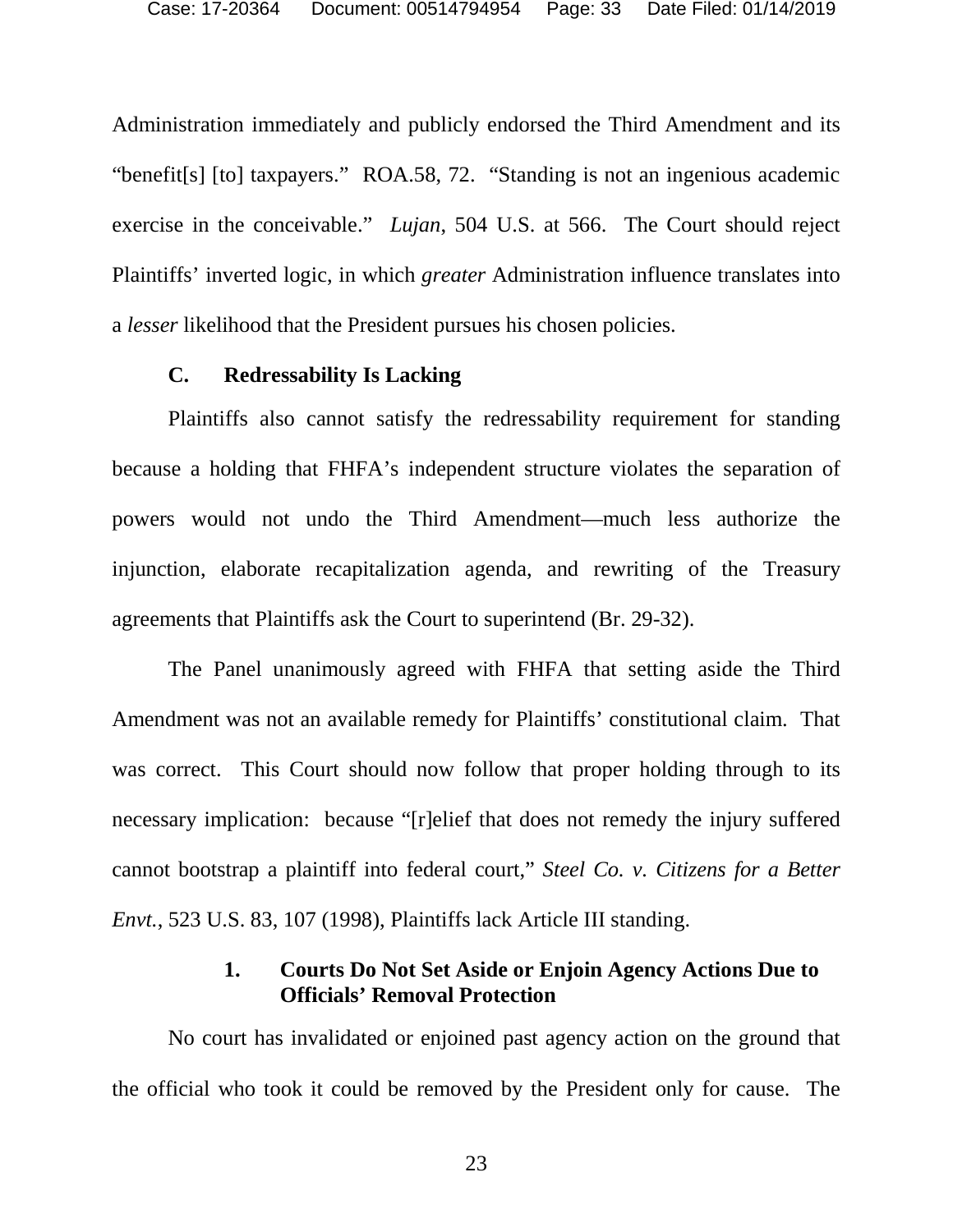bedrock precedents addressing presidential removal power were backpay suits by officials who were actually removed. *Wiener*, 357 U.S. at 350-51; *Humphrey's Executor v. United States*, 295 U.S. 602 (1935); *Myers v. United States*, 272 U.S. 52 (1926). In that setting, whether the removal restriction was unconstitutional simply determines the validity of the removal, and there was no suggestion that actions taken by the agency while the removal restriction was in effect might somehow be called into question. The unconstitutionality of the statute limiting the President's power to remove the postmaster in *Myers* was not understood as presenting an opportunity for third parties to void Postal Service transactions or regulations.

Only recently have third parties tried to use removal-restriction claims as a means of stopping an agency from operating or invalidating its past actions, and the Supreme Court made short work of that tactic in *Free Enterprise Fund*. An accounting firm aggrieved by PCAOB regulation and investigation brought a constitutional challenge to that board's structure, urging that because of removal restrictions, "the Board and all power and authority exercised by it violate the Constitution." 561 U.S. at 508; *see* Compl. ¶ 1, *Free Enterprise Fund v. PCAOB*, No. 1:06-cv-217-JR (D.D.C.). The firm identified a litany of PCAOB actions that had injured it, including allegedly excessive auditing standards and a burdensome investigation causing a five-fold drop in business, Compl. ¶¶ 69-80, *Free*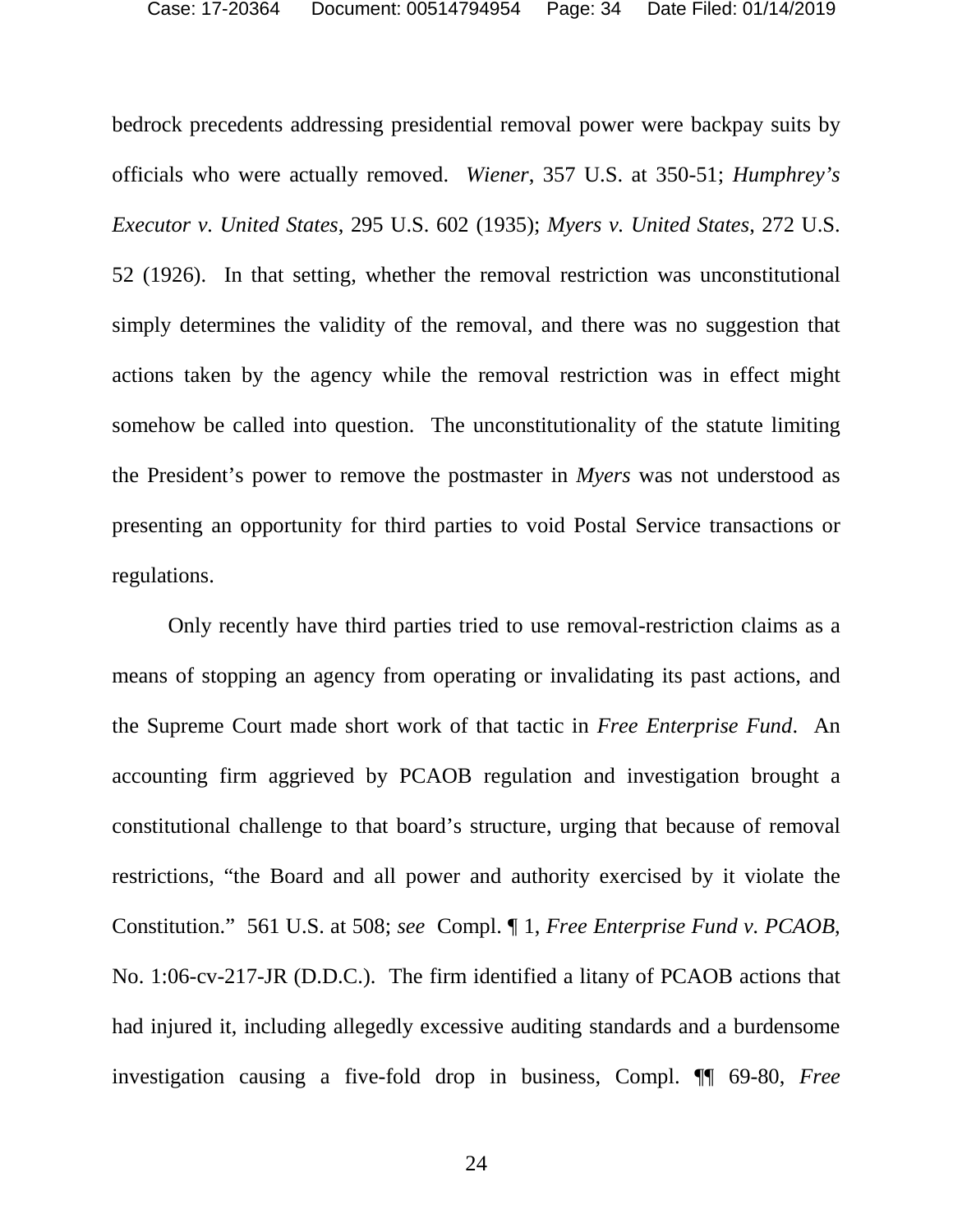*Enterprise Fund*, No. 1:06-cv-217-JR (D.D.C.), and sought injunctive relief including an order "nullifying and voiding" those "prior adverse action[s]," *id.* ¶ 23; *see* 561 U.S. at 487.

The Supreme Court rejected those requests. While the Court held that an unusual set of restrictions on the President's power to remove PCAOB members unconstitutionally infringed the President's Article II powers, it categorically rejected the plaintiffs' remedy arguments. 561 U.S. at 508-09. The Court explained that "the unconstitutional tenure provisions are severable from the remainder of the statute." *Id.* at 508. "Putting to one side petitioners' Appointments Clause challenge," the Court held, "the existence of the Board does not violate the separation of powers"; only "the substantive removal restrictions imposed by 15 U.S.C. §§ 7211(e)(6) and 7217(d)(3) do." *Id.* at 508-09. The plaintiffs were thus denied the "broad injunctive relief" they sought, and the complained-of auditing requirements and standards were not vacated. *Id.* at 513. Rather, their relief was limited to "declaratory relief" lessening the restraint on the President's removal power, *id.* at 513, leaving the PCAOB fully functional in its past and present actions, albeit separated from the President "by only a single level of good-cause tenure." *Id.* at 509.

Plaintiffs parse the Court's decision, insisting that all that was denied was "an injunction against the continued operations of the PCAOB" and the Court did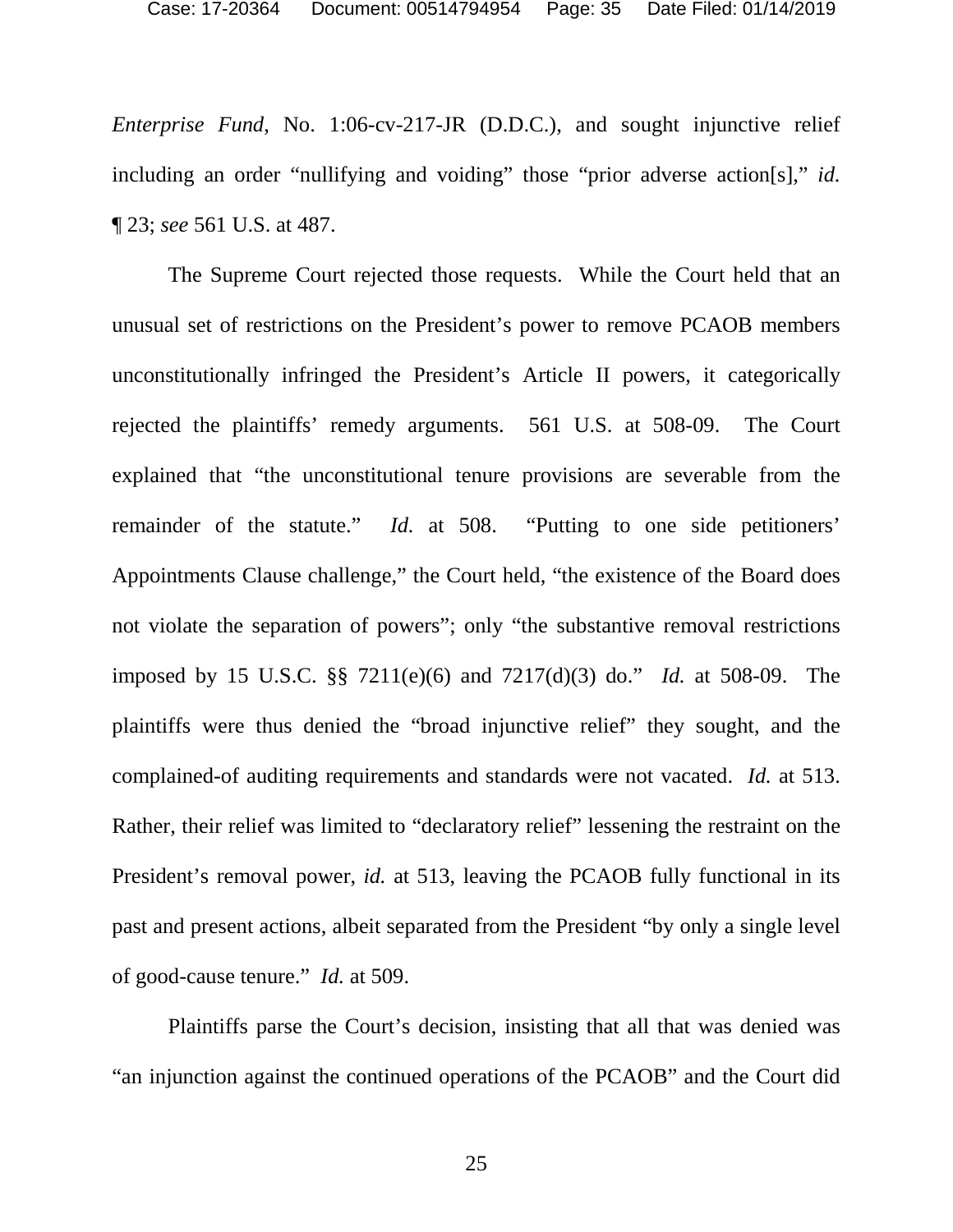not specifically "address whether past PCAOB actions should be vacated." Br. 22. That overlooks the fundamental inconsistency between Plaintiffs' vision of remedies for unconstitutional removal restrictions and the approach the Court took. The reason why Plaintiffs say "the Court must set aside the Net Worth Sweep" is that "the agency was operating in violation of the separation of powers." Br. 24. But *Free Enterprise Fund* teaches that the presence of unconstitutional removal restrictions does *not* cause "the existence of the [agency] [to] violate the separation of powers." 561 U.S. at 508; *accord John Doe Co. v. CFPB*, 849 F.3d 1129, 1133 (D.C. Cir. 2017) ("traditional constraints on separation-of-powers remedies" precluded invalidation as remedy for removal-restriction claim).

The Panel thus correctly followed *Free Enterprise Fund* in concluding that "[t]he appropriate remedy … is to strike the language providing for good-cause removal from 12 U.S.C.  $\S$  4512(b)(2)," while "leav[ing] intact the remainder of HERA and the FHFA's past actions." Panel 52-53. As the Panel held, there is no basis to find HERA's for-cause removal provision any less severable than the provision in *Free Enterprise Fund.* "HERA remains operative as a law without the restriction; its remaining provisions are capable of functioning independently from the removal restriction." Panel 52. And "[g]iven the exigent context in which the law was passed, it is unlikely that the entirety of HERA depended on a removal restriction." *Id.*; *see supra* at 4. It does not matter that HERA has no express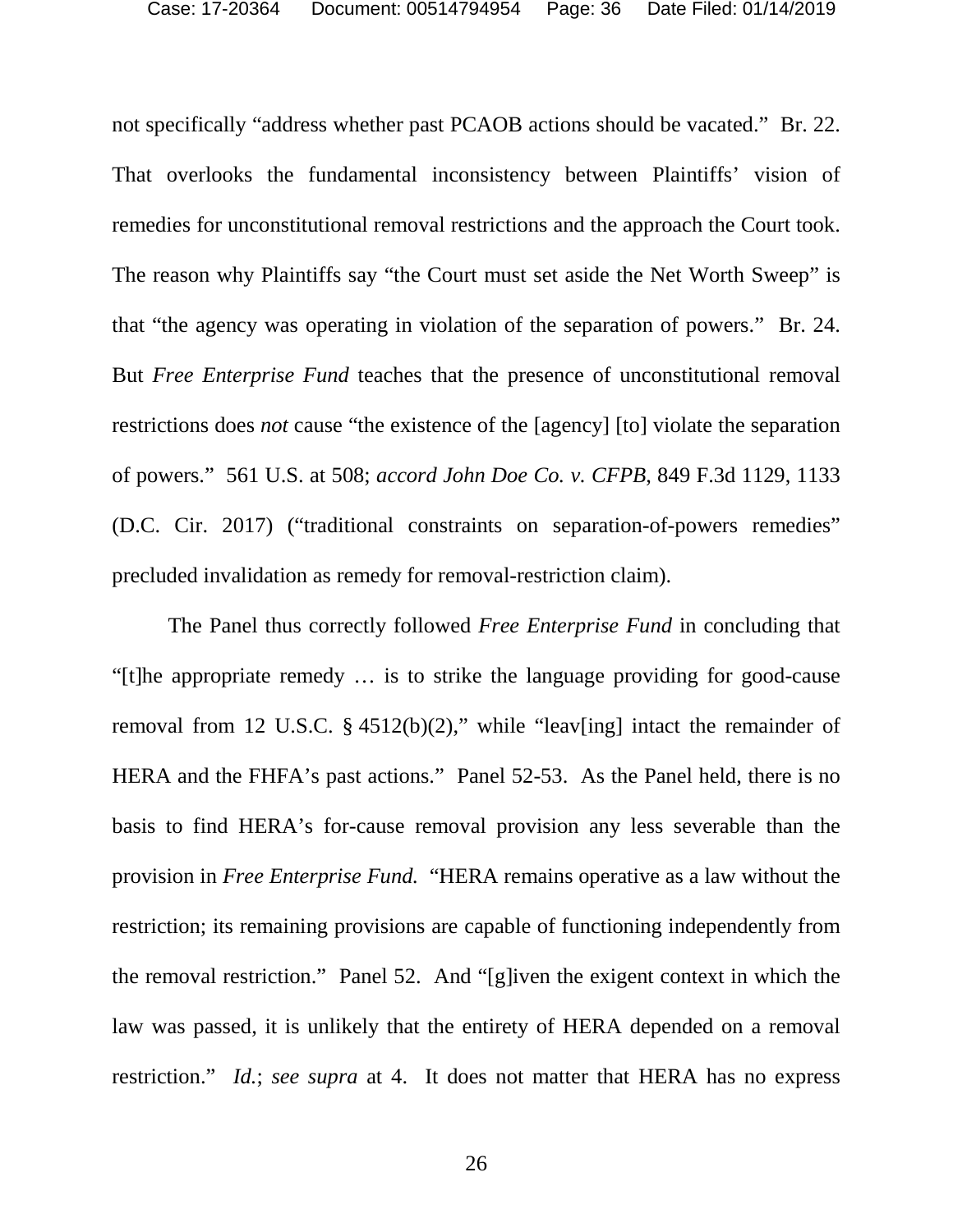severability clause; neither did the statute in *Free Enterprise Fund*, and "the absence of a severability clause" does not "raise a presumption against severability." *Alaska Airlines, Inc. v. Brock*, 480 U.S. 678, 686 (1987).

This is not a situation where leaving the rest of the statute intact would result in a regime that is "exactly backward," decouple provisions "meant to be deployed in tandem," or trigger new constitutional problems. *Murphy v. NCAA*, 138 S. Ct. 1461, 1482-84 (2018). That the Panel was correct about severability would be all the more clear under the more rigorous approach Justice Thomas advocated in his concurrence in *Murphy*. "[E]arly American courts" were far more restrained in their approach to relief for unconstitutional statutes; "they would simply decline to enforce [the statute] in the case before them," nothing more. *Id.* at 1486 (Thomas, J., concurring). The notion that the unconstitutionality of one statutory provision "places every other provision at risk of being declared nonseverable and thus inoperative" not only is inapplicable to this case but stands "in tension with longstanding limits on the judicial power." 138 S. Ct. at 1487 (Thomas, J., concurring).

Contrary to Plaintiffs' contentions (Br. 36-40), their requests for vacatur and injunctive relief necessarily presuppose that the for-cause removal provision in HERA is *non-*severable. The heart of Plaintiffs' remedy argument is that the Third Amendment is "void" as an action pursuant to "an unconstitutional statute."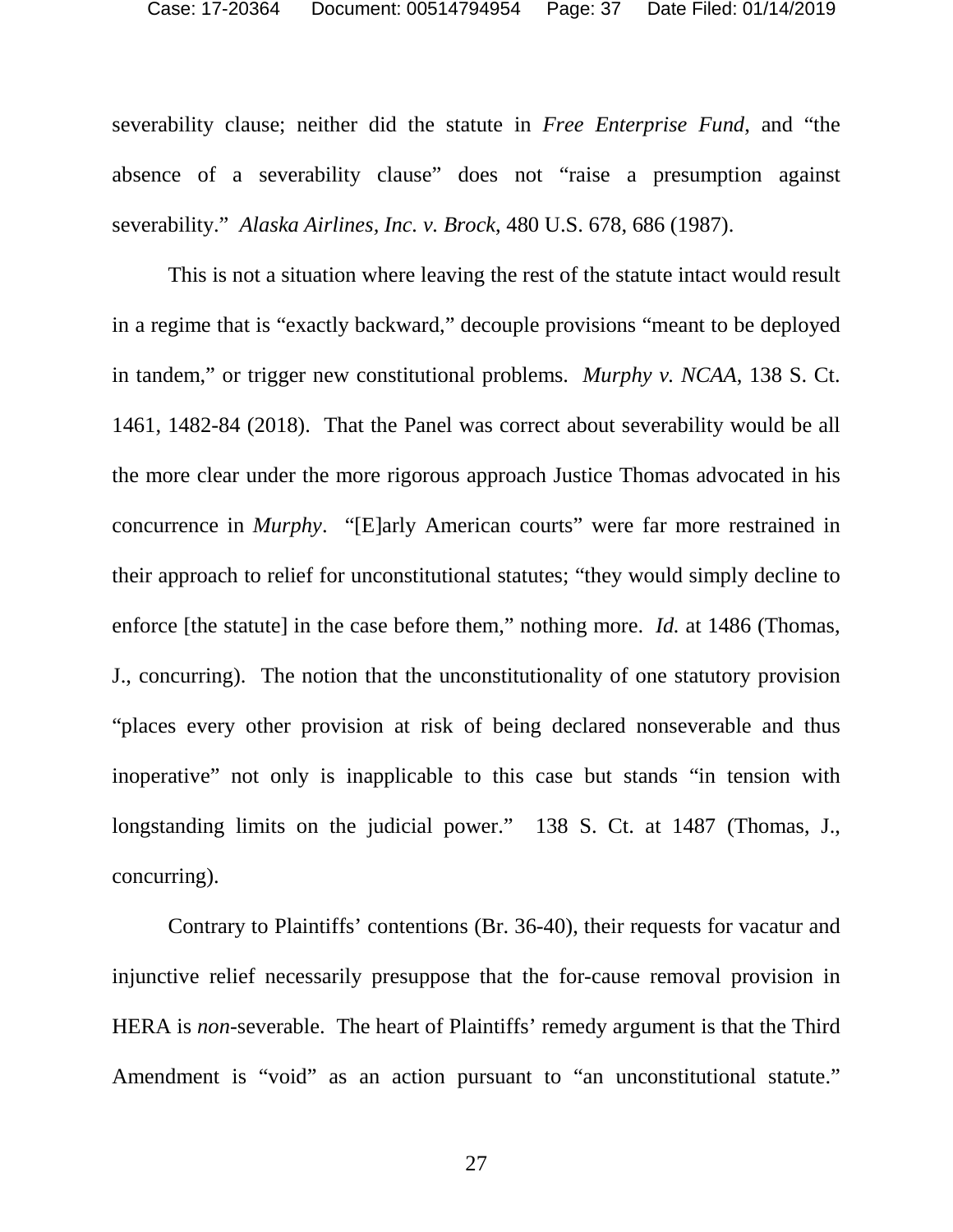Br. 20. But their constitutional attack trains on just a few discrete provisions of HERA (*e.g.*, the for-cause removal provision), while the conservatorship transaction they challenge was taken pursuant to *other* provisions. So the only way their theory could conceivably work is if the alleged defects in the challenged provisions undercut the remainder of the statute. Plaintiffs' freewheeling suggestion that the Court consider invalidating miscellaneous other HERA provisions that they find objectionable (*id.* at 38-40), despite having nothing to do with restricting presidential authority, is even more misguided. That approach would be the very kind of judicial legislation Justice Thomas warned against. *Murphy*, 138 S. Ct. at 1487 (Thomas, J., concurring).

### **2. Vacatur Is Particularly Inappropriate Here**

In sum, invalidation of past agency action is generally not a proper remedy for an unconstitutional removal restriction. But the Court need not make a categorical ruling that vacatur could never be available as a removal-restriction remedy because a host of additional, case-specific reasons make vacatur particularly inappropriate here.

1. The underpinning for Plaintiffs' claim is the constitutional mandate that the President retain "general administrative control of those executing the laws." *Free Enterprise Fund*, 561 U.S at 492-93. But as the District Court observed, "the challenged Third Amendment was adopted by the FHFA in its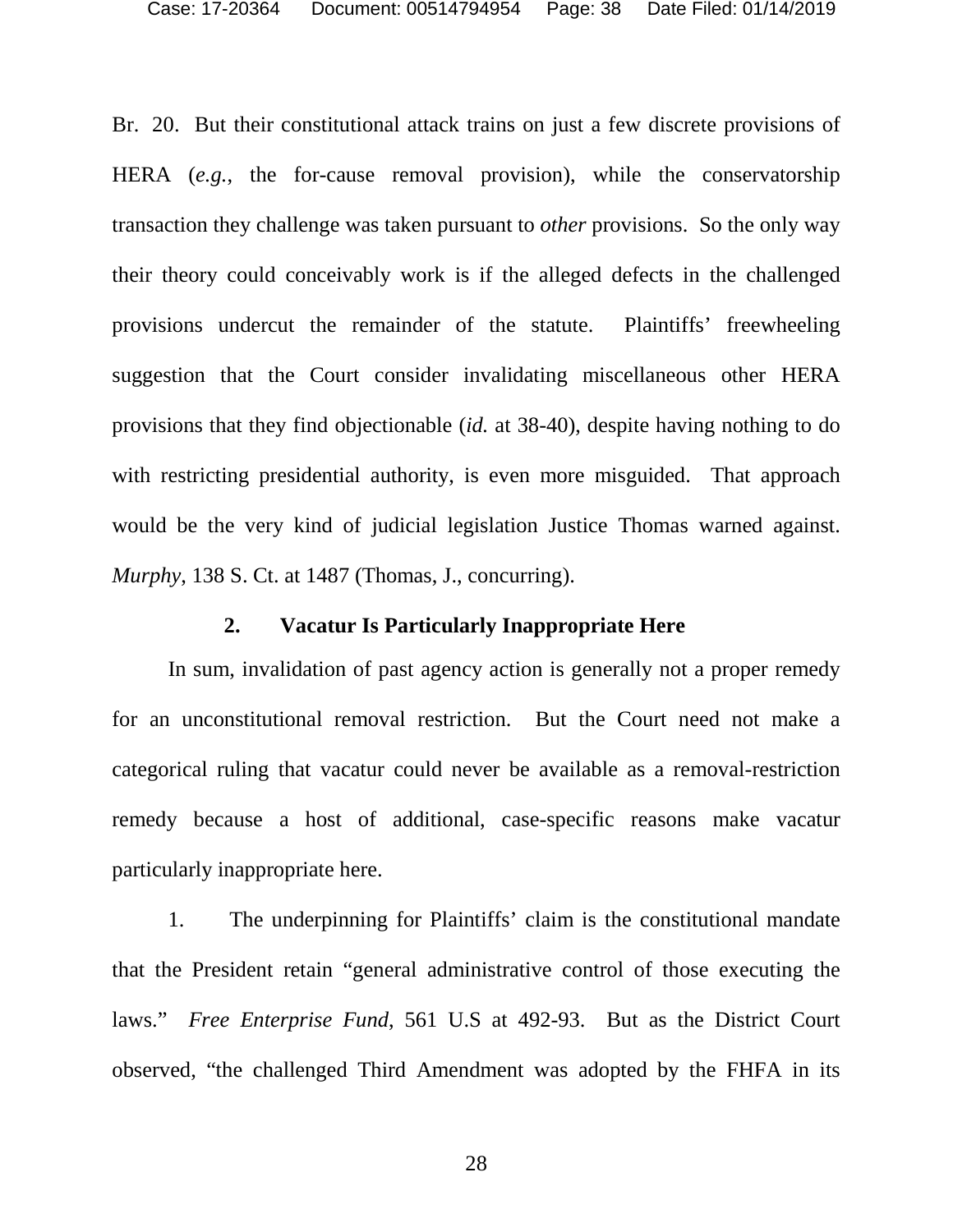capacity as conservator of Fannie Mae and Freddie Mac, not as an executive enforcing the laws of the United States." ROA.959. The Third Amendment was a financing transaction, not an exercise of the type of sovereign executive powers that the Constitution vests in the President.

When agencies such as FHFA serve as conservators or receivers for financial institutions, they are deemed to step into the shoes of those institutions and generally do not act as Government entities. *United States v. Beszborn*, 21 F.3d 62, 68 (5th Cir. 1994); *see generally O'Melveny & Myers v. FDIC*, 512 U.S. 79, 86-87 (1994). The Third Amendment in particular lies far outside the sovereign executive realm that Article II commits to the President. Plaintiffs do not complain about FHFA prosecuting them, sanctioning them, exercising police power against them, or imposing restrictions on their conduct. They protest a transaction born of "broad operational authority" to "renegotiate an existing lending agreement"—a sort of action "within the heartland of powers vested in the officers or board of directors of any corporation." *Saxton*, 901 F.3d at 960-61 (Stras, J., concurring); *accord Jacobs*, 908 F.3d at 890; *Perry Capital*, 864 F.3d at 607.

Article II does not mandate that the President have final authority over such business operations of financial institutions in conservatorship. Thus, even if an excessive limitation on the President's removal authority could in theory warrant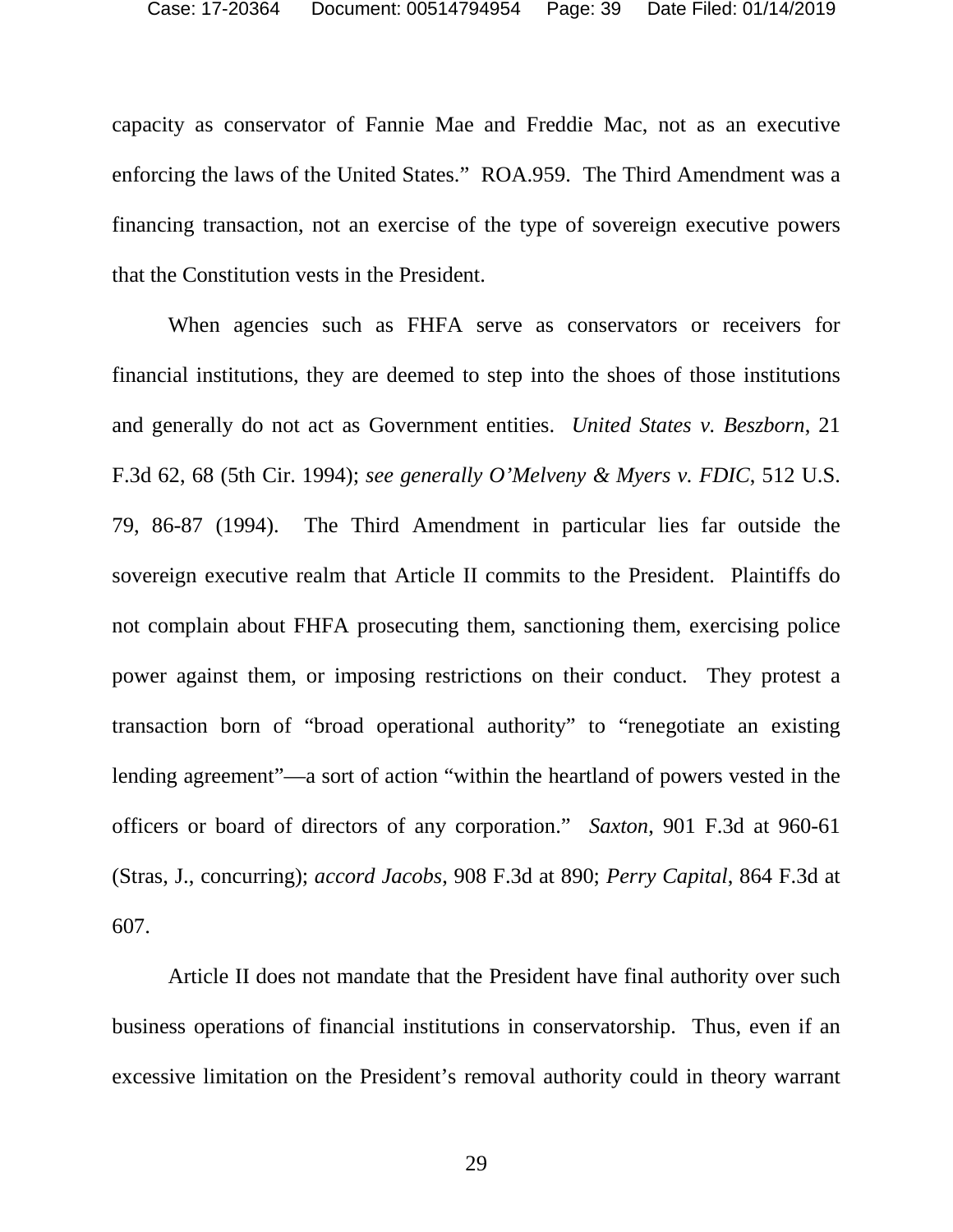setting aside an *executive* action, that rationale would not apply to the Third Amendment. *See John Doe Co.*, 849 F.3d at 1132 (removal-restriction claim was not basis for invalidating CFPB investigative demand because "requesting information from private entities subject to regulation" is not a function "exclusively confined to the Executive Branch").<sup>6</sup>

2. Vacating the challenged action in this case would also be particularly inappropriate because Plaintiffs waited over five years to bring their challenge. As discussed below, in contrast to removal-restriction cases, vacatur of agency action is sometimes a proper remedy when an official's appointment is invalid. *See infra* at 35-36. But even in that context, the *de facto* officer doctrine insulates past agency actions unless the challenge is brought "at or around the time that the challenged government action [was] taken" and the agency had "reasonable notice." *SW Gen., Inc. v. NLRB*, 796 F.3d 67, 81 (D.C. Cir. 2015), *aff'd*, 137 S. Ct. 929 (2017); *see Ryder v. United States*, 515 U.S. 177, 180 (1995) (*de facto* officer

<sup>6</sup> Plaintiffs are wrong to assume that FHFA makes discrete approvals of contractually-required dividend payments to Treasury in FHFA's distinctive capacity as regulator. Because the considerations relevant to whether to approve a dividend under the regulation referenced by Plaintiffs are the same considerations that guide the Conservator in the performance of its duties in the first place, and because the Treasury agreements are recognized as an integral and foundational part of the conservatorships, FHFA has not seen it as necessary to engage in a second round of authorization, as regulator, of dividend payments under the Treasury agreements. In any event, non-approval under the regulation would simply result in Treasury's liquidation preference being increased by the same amount; Plaintiffs do not claim that distinction affects their injury. ROA.239, 248.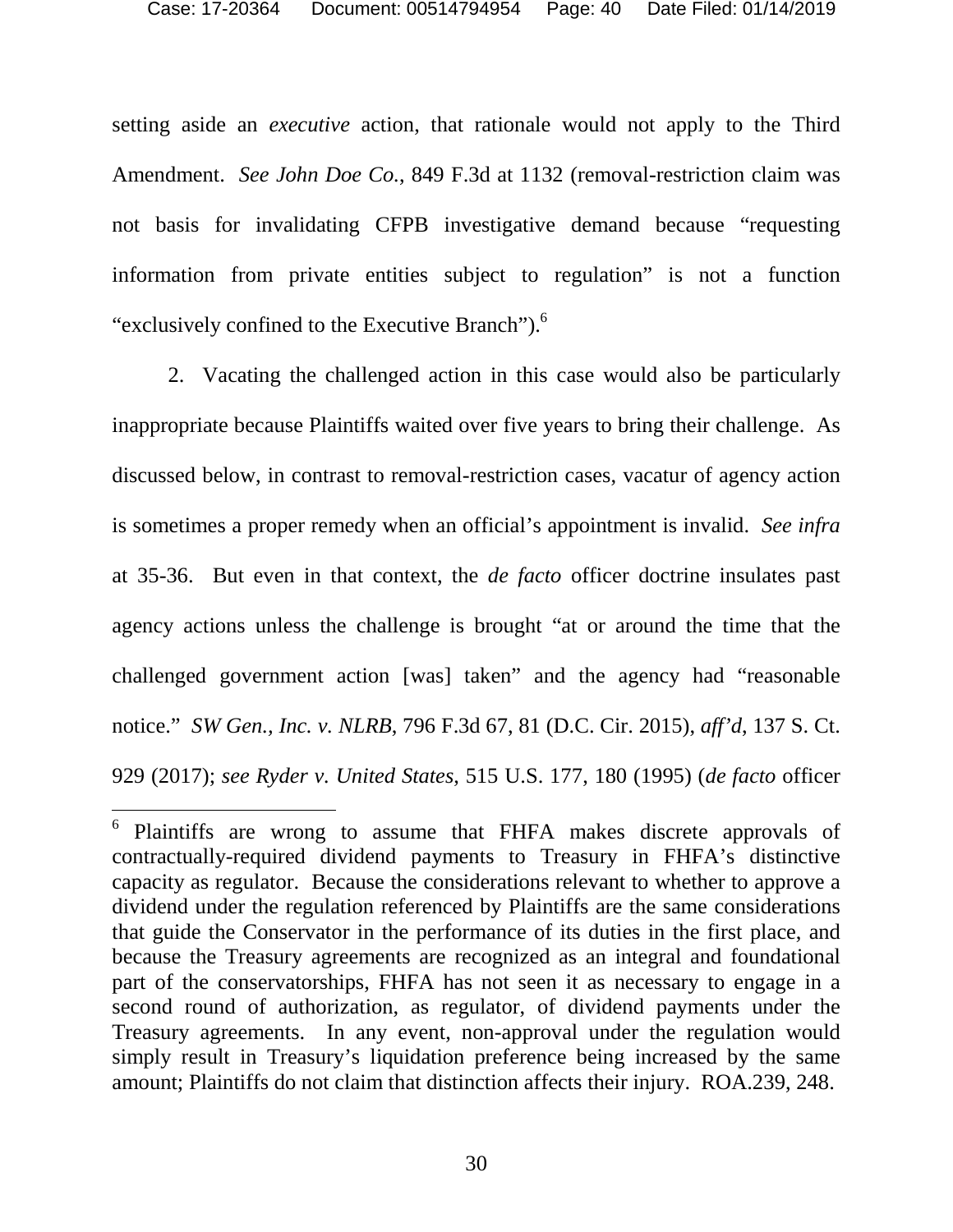doctrine promotes "orderly functioning of the government" and avoids the risk of "chaos"). In the cases Plaintiffs cite vacating agency action because of invalid appointments, for example, the challenge was brought in "real time," *e.g.*, as a defense in an unfolding agency proceeding, never in a period measured in years. It would make no sense to apply any less protection in the context of removalrestriction claims, where there is no precedent for vacating past agency actions at all.

3. If any further reason foreclosing vacatur were needed, the particular remedy Plaintiffs seek here is the archetype of what Congress intended to place off limits in 12 U.S.C. § 4617(f), which proscribes judicial action that would "restrain or affect the exercise of powers or functions of the Agency as a conservator." It is difficult to imagine a more intrusive restraint than unwinding the terms of agreements the Conservator negotiated to promote continued availability of funds to avert receivership.

This is put in sharp relief by Plaintiffs' request that the Court rewrite the stock agreements with their preferred terms and overhaul the Enterprises' capital structures. Plaintiffs' recapitalization plan asks the Court "to order Defendants to treat the excess Net Worth sweep dividends … as having paid down the liquidation preference." Br. 29-32. But the original agreements prohibit the Enterprises from paying down the liquidation preference "[p]rior to termination of the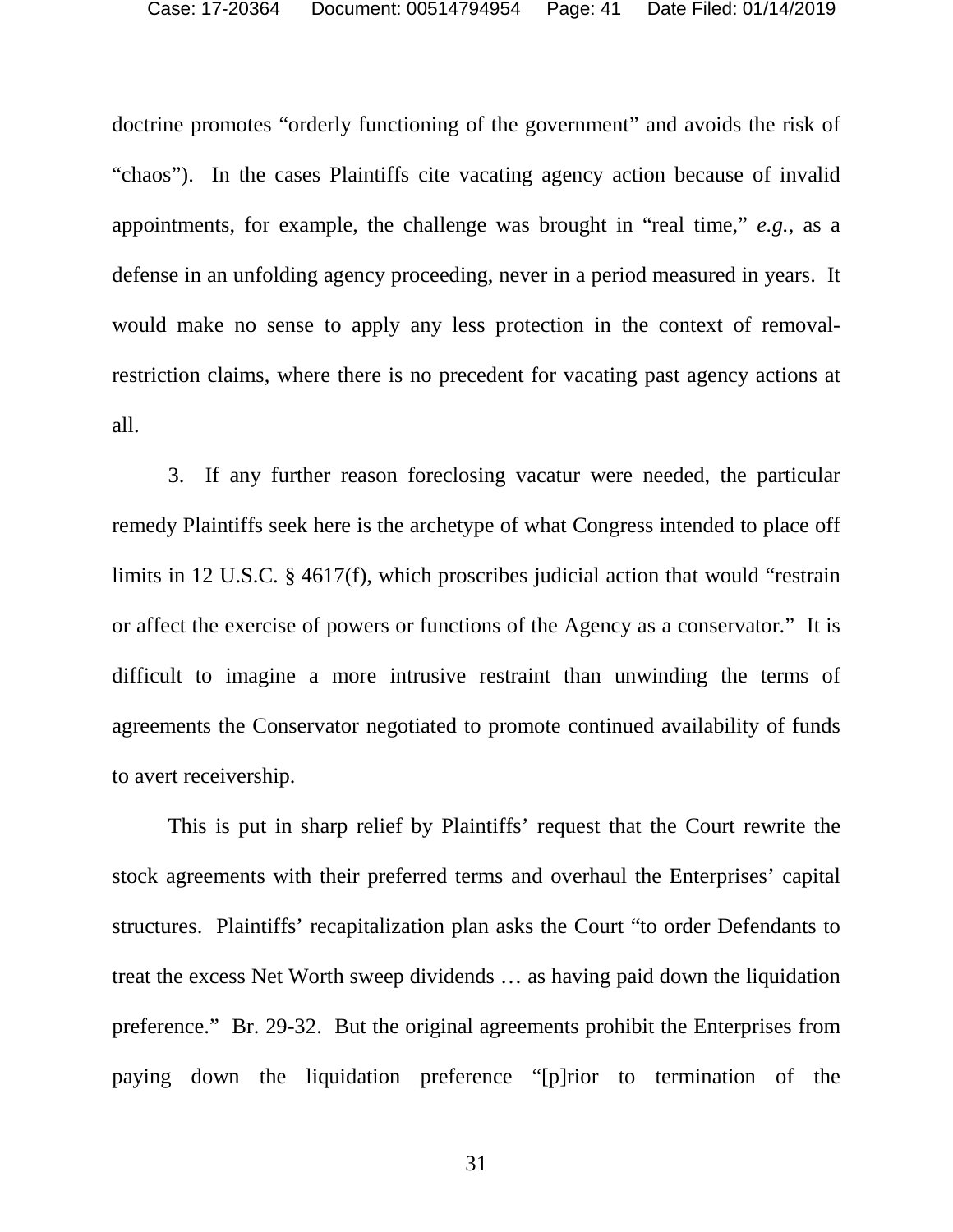Commitment." ROA.240, 249-50. Plaintiffs' pro forma calculations (Br. 51-52) likewise ignore the obligation of the Enterprises to pay commitment fees triggered if the Third Amendment no longer "remains … in effect." ROA.274, 282. Plaintiffs recommend that the Court emulate "the Government's experience investing in AIG" (Br. 30), but Congress could not have been clearer about committing those kinds of operational and policy matters to the Conservator.

This is not to suggest that  $\S 4617(f)$  by its own force would preclude constitutional claims from being litigated. But Congress can specify remedies and channels for claims. *See Hindes v. FDIC*, 137 F.3d 148, 161 (3d Cir. 1998) (holding that rescission of receiver transaction as "void *ab initio*" was not an available remedy for shareholders' constitutional claims). Here, the fact that the extravagant remedy Plaintiffs seek is a textbook example of the type of interference proscribed by § 4617(f) simply adds to the reasons why the Court should not diverge from the straightforward remedial approach enunciated in *Free Enterprise Fund*.

#### **3. Plaintiffs' Authorities Are Inapposite**

In support of their position that vacatur of past agency action is the preferred remedy in removal-restriction cases, Plaintiffs rely chiefly on *Bowsher v. Synar*, 478 U.S. 714 (1986). In that case, the Supreme Court overturned a deficitreduction statute that assigned core executive functions to an agent of Congress,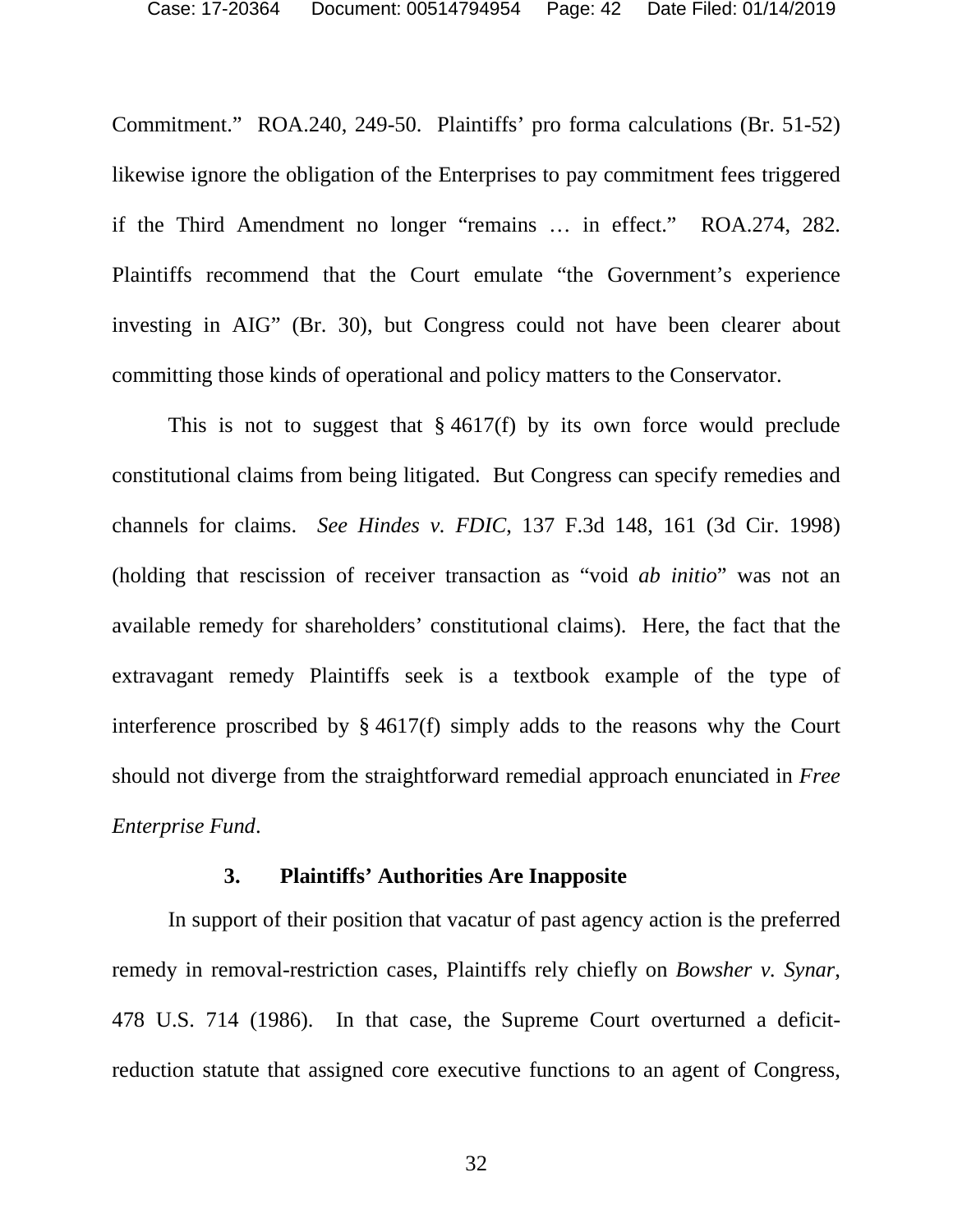the Comptroller General, and the lower court vacated budget actions taken as part of that unconstitutional process. *Bowsher* does not support Plaintiffs' position, and if anything underscores the *un*availability of vacatur on the facts presented here.

For starters, the constitutional violation in *Bowsher* was not the Comptroller General's independence from the President, but the operation of an automatic deficit-reduction process in which "an officer controlled by Congress … execut[ed] the laws," creating what amounted to a "congressional veto." 478 U.S. at 726. Thus, upon finding that "the automatic deficit reduction process" requiring the President to defer to the Comptroller General was "unconstitutional," the court naturally held that orders issued "pursuant to the unconstitutional automatic deficit reduction process" were "without legal force and effect." *Synar v. United States*, 626 F. Supp. 1374, 1404 (D.D.C. 1986), *aff'd*, 478 U.S. 714 (1986).

That is far different from this case. Plaintiffs' theory here is not that a specific unconstitutional process caused the Third Amendment, but rather that *any* action FHFA takes while the removal restriction is in effect is itself a violation of the separation-of-powers, "*ultra vires*[,] and subject to vacatur," regardless of the lack of any connection between the independence and the action. Br. 20. *Bowsher* offers no support for that sweeping proposition.

In fact, the *Bowsher* court observed that the Comptroller General had long performed a vast array of functions "as a legislative aid, in the performance of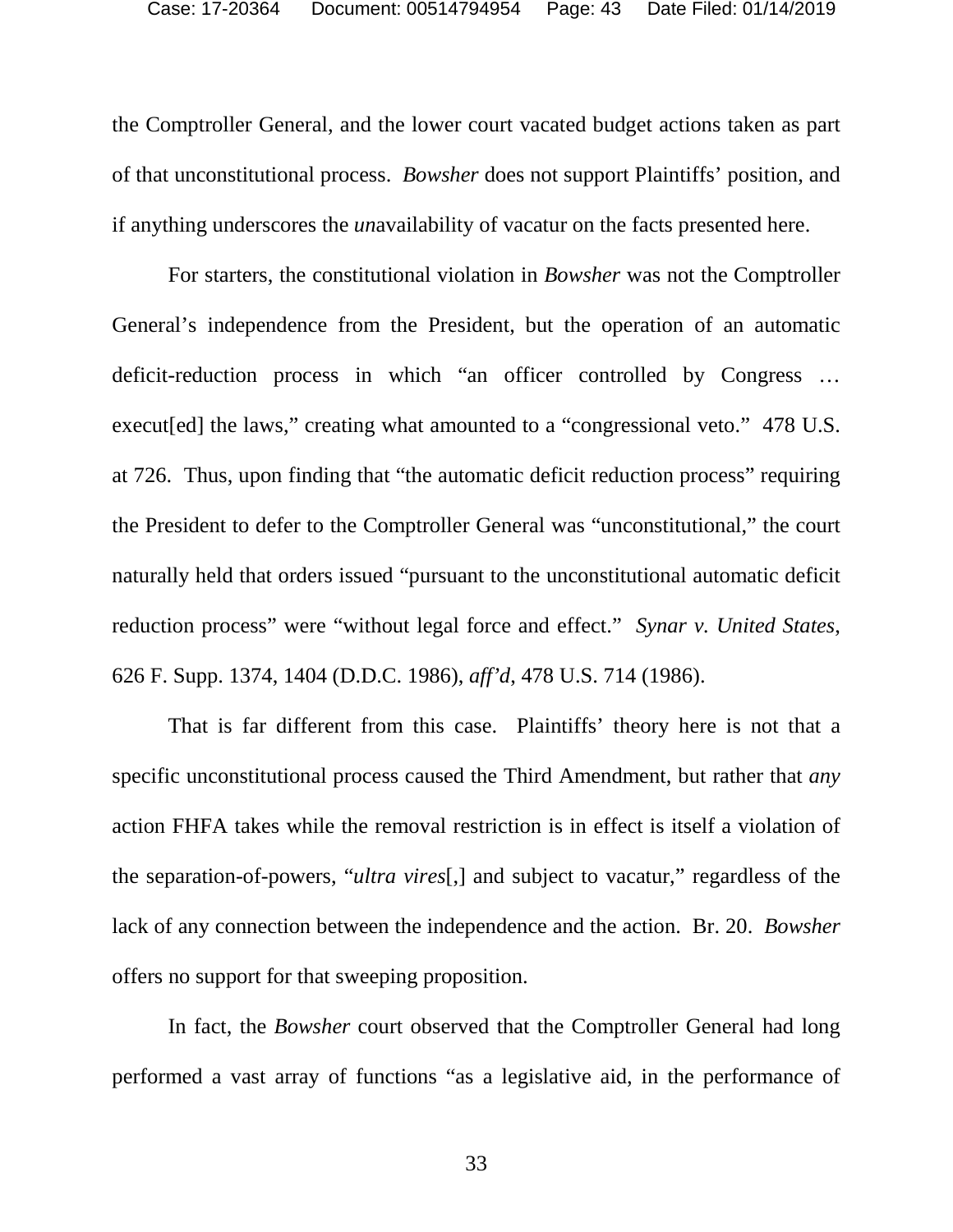which he cannot in any proper sense be characterized as an arm or an eye of the executive." 626 F. Supp. at 1399 n.29 (internal quotation marks omitted). There was no suggestion those actions were rendered invalid, only the specific functions assigned to him by the deficit-reduction statute—and as to those, only after searching analysis established their "executive nature." 478 U.S. at 733. That distinction underscores the irrelevance of Plaintiffs' theory to the Conservator's entry into the Third Amendment, which was *not* of an executive nature. *See supra* at 29-30.

Moreover, unlike *Free Enterprise Fund* and this case, the statute in *Bowsher* expressly mandated that if any aspect of the scheme was found unconstitutional, the whole process would be null and the budget would have to be redone. *Synar*, 626 F. Supp. at 1381. Thus, the statute directly answered the severability and redressability questions, making it unnecessary to consider what type of remedy might have been available absent Congress's specification.

Plaintiffs' repeated description of the remedy in *Bowsher* as backwardlooking (Br. 1, 17, 22) is misleading. Plaintiffs sued in December 1985 "[w]ithin hours" of the statute's enactment, seeking to enjoin a budget process that had not yet begun, and the litigation and budget process proceeded simultaneously. 478 U.S. at 719; 626 F. Supp. at 1377-78. The order upon which Plaintiffs rely issued on February 7, 1986 to vacate a challenged sequestration order released on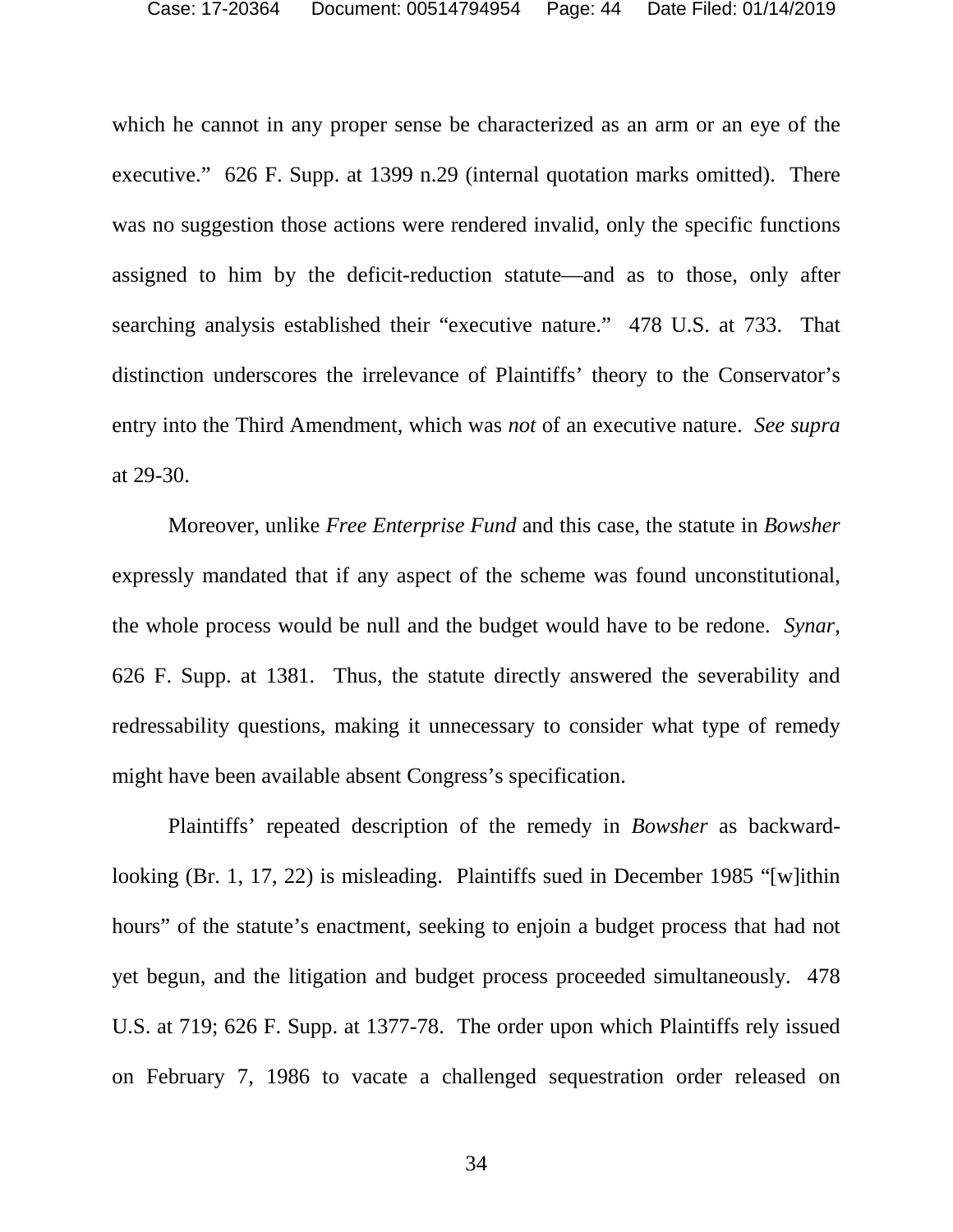February 1, 1986, during the pendency of litigation and with a one-month delay of effectiveness. 626 F. Supp. at 1377, 1404. That timeline bears no resemblance to this case, filed over five years after the challenged transaction. Had the *Bowsher* suit been brought in 1991, it is difficult to imagine the courts being receptive to nullifying aspects of the 1986 budget.

Plaintiffs' cases involving Appointments Clause issues in adjudications are also inapposite. Br. 19. To be sure, "the appropriate remedy for an *adjudication* tainted with an *appointments violation* is a new hearing before a properly appointed official." *Lucia v. SEC*, 138 S. Ct. 2044, 2055 (2018) (internal quotation marks omitted; emphasis added). This case, however, involves neither an Appointments Clause challenge nor an adjudication. It is logical that adjudications by officials who lacked jurisdiction to adjudicate, or by boards that "did not have [the] quorum" needed "to lawfully take action," *Noel Canning v. NLRB*, 705 F.3d 490, 493 (D.C. Cir. 2013), *aff'd*, 134 S. Ct. 2550 (2014), must be redone. But there is no warrant for extending that approach to removal-restrictions claims, which do not implicate the power of the official to act, particularly when the object of the challenge is not an adjudication but a financial transaction taken long in the past.

*Free Enterprise Fund*, which included both an appointments claim and a removal-restriction claim, speaks directly to the difference in remedial approaches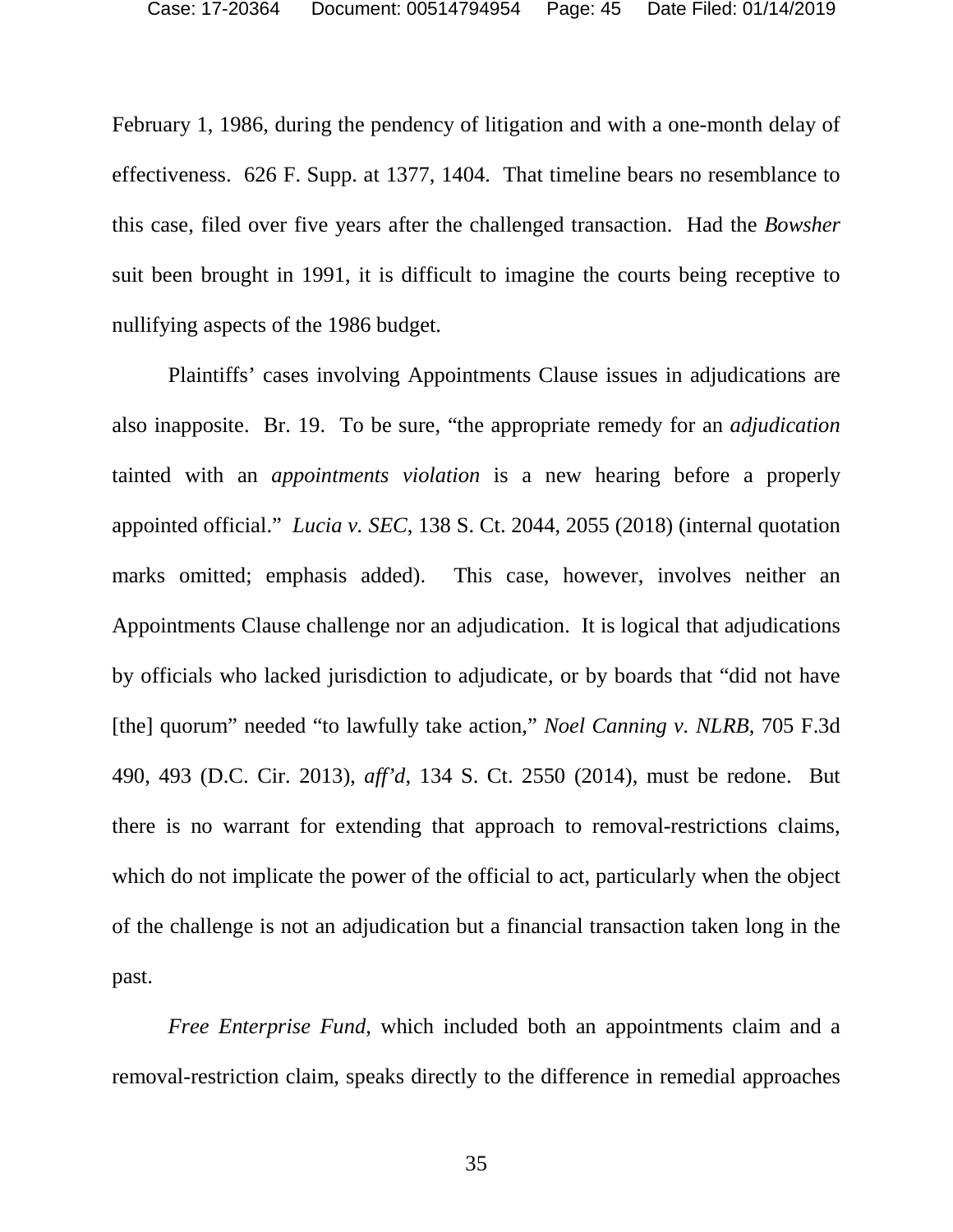between the two types of claims. When explaining the narrowness of the remedy for an unconstitutional removal restriction, the Court stressed that it was "[p]utting to one side petitioners' Appointments Clause challenge." 561 U.S. at 508-09. And while it rejected the appointment claim, it remarked that the remedy for that claim would have consisted of "broad injunctive relief against the Board's continued operations." *Id.* at 513. In contrast, the relief for the unconstitutional removal restrictions was limited to striking the problematic provisions to make the agency "accountable to the Executive." *Id.* So too here.

Finally, there is no merit to Plaintiffs' arguments that the Panel's remedial approach constitutes improper "prospective decisionmaking," or violates a mandate in the APA to set aside agency action. Br. 1-2, 21, 24-27. Neither Defendants nor the Panel rely on the presumption against retroactive constitutional adjudication that Plaintiffs say is obsolete. And Plaintiffs did not bring their constitutional claim under the APA. *Compare* ROA.81, 83, 85 (APA counts) *with* ROA.81 (constitutional count). In any event, the general provisions of the APA neither displace the classic judicial function of fitting remedies to particular claims and situations, *see Webster v. Doe*, 486 U.S. 592, 604-05 (1988), nor mandate equitable relief barred by other statutes, 12 U.S.C. § 4617(f). Most fundamentally, Plaintiffs' APA argument presumes that if HERA's *removal-restriction* is unconstitutional, that would necessarily mean "FHFA's *conduct* … violate[s] …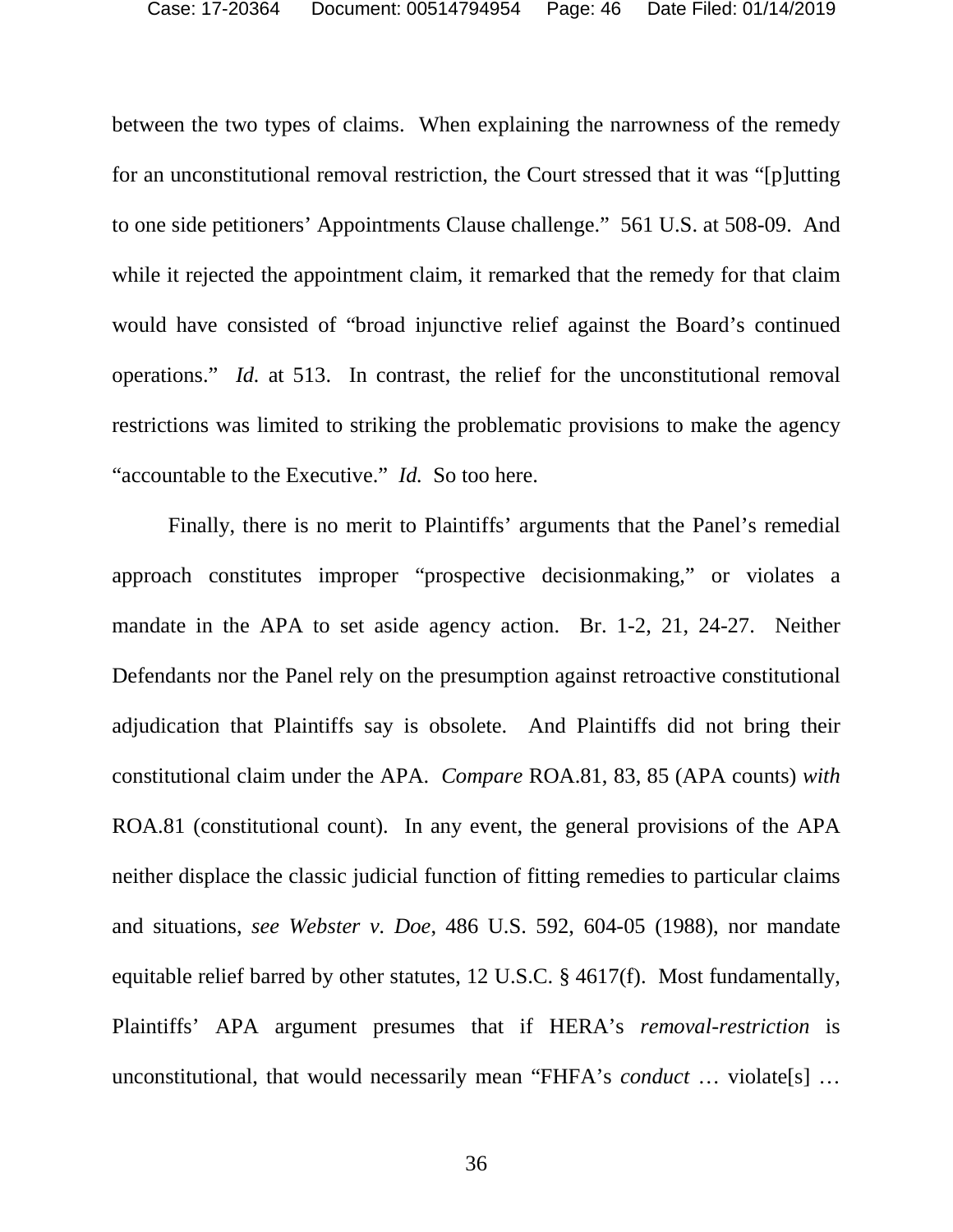the Constitution." Br. 21-22 (emphasis added). But that disregards *Free Enterprise Fund*'s rejection of the premise that an unconstitutional removal restriction renders "all power and authority exercised by [the agency] in violation of the Constitution." 561 U.S. at 508.

Plaintiffs' APA-mandate argument does, however, expose how sweeping their position is and how radical the consequences would be if the Court were to adopt it. By Plaintiffs' logic that any agency action taken while a removal restriction is in effect is itself rendered a constitutional violation that must be vacated on demand, literally every action FHFA has taken would be at risk. Moreover, the unsettling implications of Plaintiffs' position extend beyond FHFA to any agency. Those implications are all the more pernicious to the extent the alleged violation lies in a "unique constellation of insulating features" (Panel 44), a standard that provides little notice to Congress and other agencies of what other constellations might have the effect of retroactively nullifying an agency's work long after the fact. Plaintiffs' assurances that obstacles such as standing would make the practical consequences "very limited" (Br. 33) ring hollow given that Plaintiffs elsewhere insist standing is virtually automatic for separation-of-powers claims.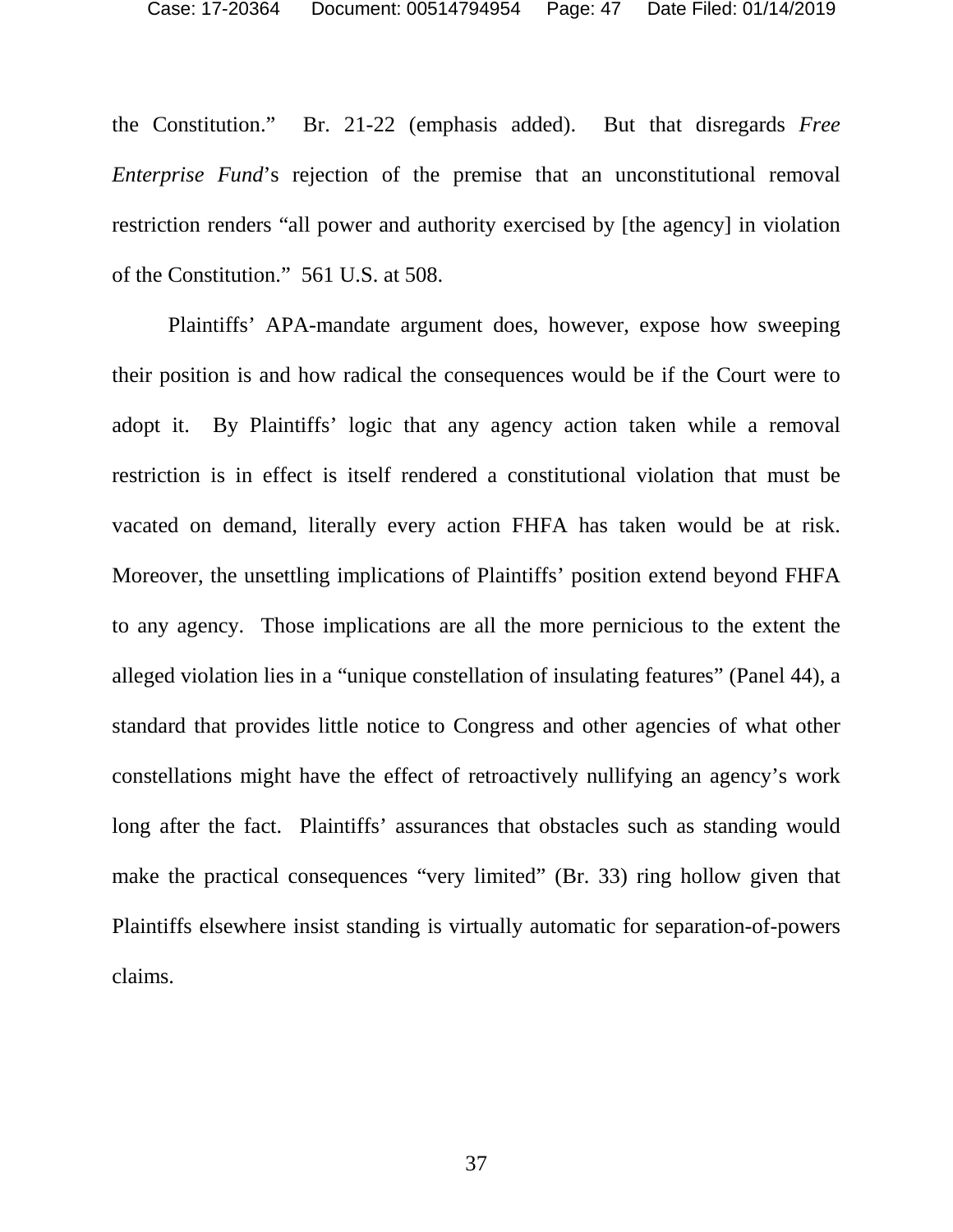## **4. The Unavailability of Vacatur and Injunctive Relief Defeats Redressability**

For all of the above reasons, and as the Panel opinion illustrates, if Plaintiffs were to succeed on their constitutional claim, the result would be a declaration that the for-cause provision in HERA unconstitutionally limits presidential authority and shall have no effect. That declaration would do nothing to relieve Plaintiffs' alleged injury, which defeats redressability and Article III standing.

As the Panel correctly acknowledged, redressability hinges on "whether a plaintiff personally would benefit in a tangible way from the court's intervention." Panel 22. Plaintiffs allege injury from what they characterize as an "expropriat[ion]" or "nationaliz[ation]" effected by the Third Amendment. ROA.15. A declaration of presidential rights that leaves that transaction intact benefits Plaintiffs neither personally or tangibly. Plaintiffs "have no standing to complain simply that their Government is violating the law," *Bond*, 564 U.S. at 225, and "[r]elief that does not remedy the injury suffered cannot bootstrap a plaintiff into federal court." *Steel Co.*, 523 U.S. at 107.

Despite finding the relief Plaintiffs sought unavailable, the Panel found redressability satisfied on grounds unrelated to the Third Amendment: that Plaintiffs are "being subjected to enforcement or regulation by an unconstitutionally constituted body." Panel 23. However, as discussed above, Plaintiffs are not regulated or subject to enforcement activity by FHFA, and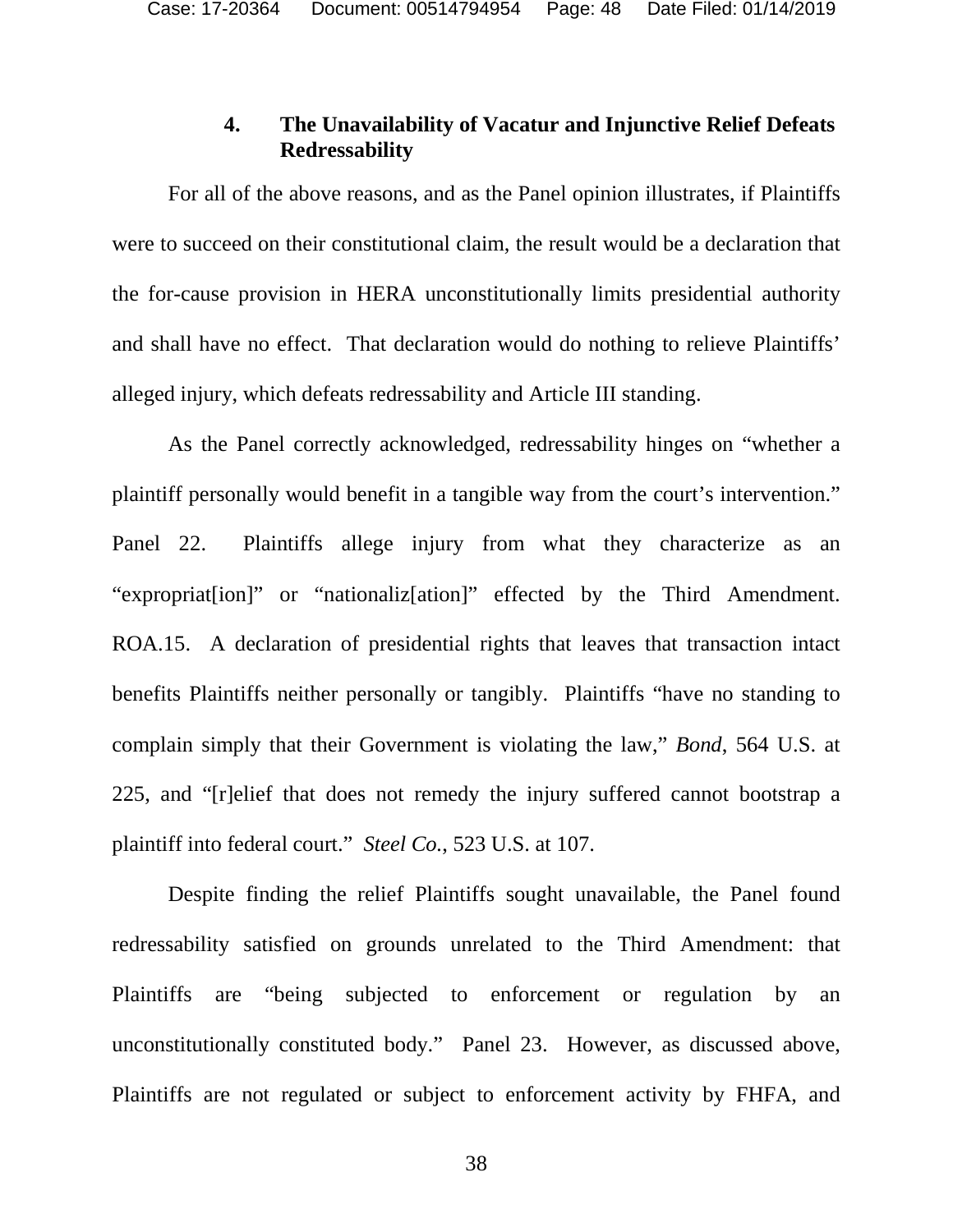alleged no injury distinct from the Third Amendment. *See supra* at 14-15. Indeed, the Panel's discussion of injury-in-fact rested on "the expropriation of [Plaintiffs'] rights" supposedly effected by the Third Amendment, Panel 16-17, and Article III does not permit "mixing [of] a stated injury" with "redressability of an entirely different injury," *HealthNow N.Y. Inc. v. N.Y.*, 448 F. App'x 79, 81 (2d Cir. 2011).

\* \* \*

Enforcing Article III's redressability requirement does not impermissibly conflate standing and the merits as Plaintiffs contend. In any event, whether the remedial issue is viewed as Article III standing or the merits ultimately makes little practical difference given the posture of this case, where no party contends that anything remains to be done other than enter judgment for one side or the other. Regardless of standing, courts do not "reach out to make novel or unnecessarily broad pronouncements on constitutional issues when a case can be fully resolved on a narrower ground." *Greater New Orleans Broad. Ass'n, Inc. v. United States*, 527 U.S. 173, 184 (1999). Whether as a matter of jurisdiction or prudential restraint, the Court should not reach the merits of an important constitutional question in a case where the answer makes no difference to any concrete personal interest of the Plaintiffs. If the Court nevertheless concludes that Plaintiffs do have Article III standing, and reaches the merits, it should hold that the considerations set forth above, and those discussed in Treasury's Supplemental Brief at Section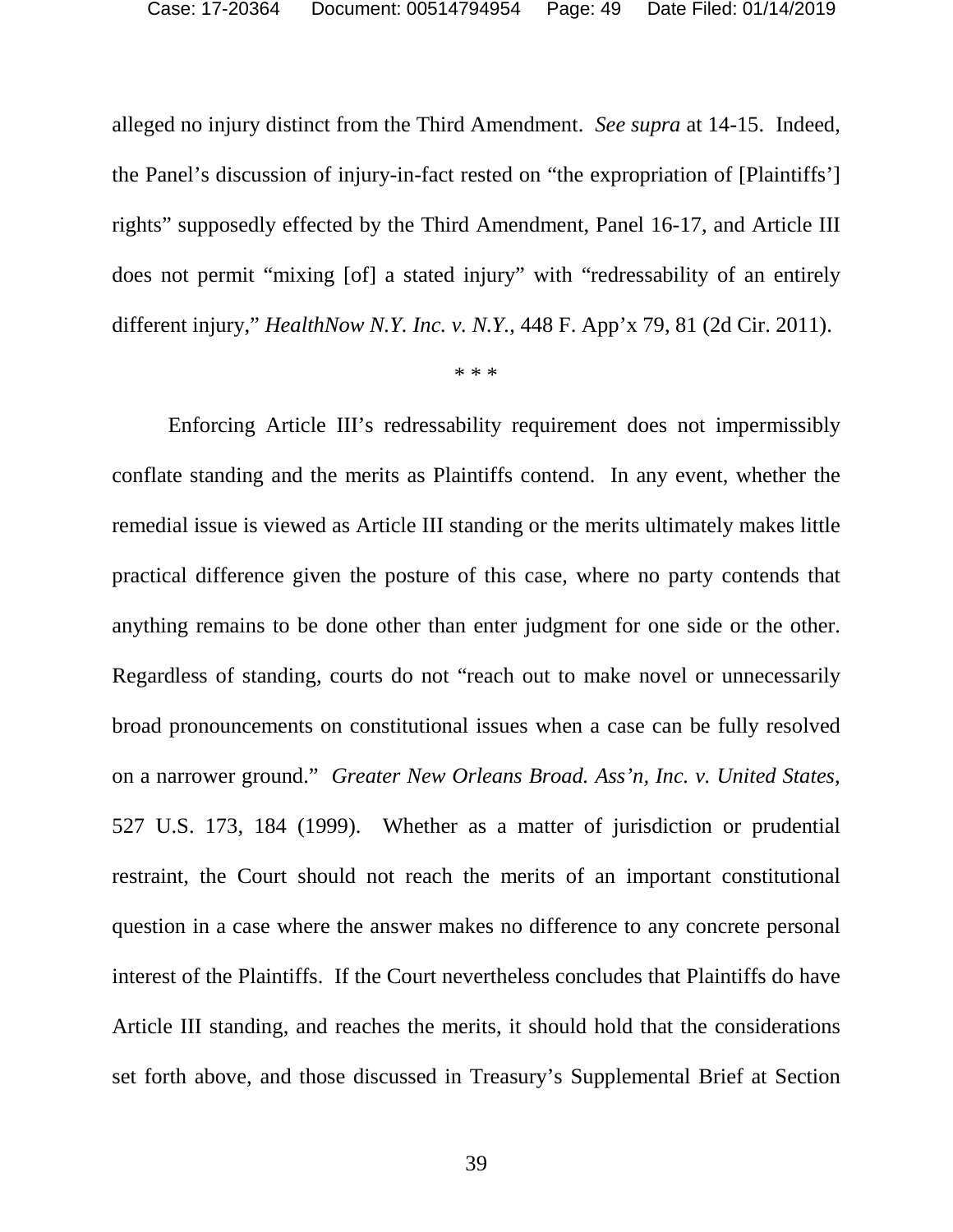III.B.3, which FHFA adopts and incorporates by reference, still preclude any relief in this case beyond a declaration that the for-cause removal provision is unconstitutional and unenforceable.

### **II. PLAINTIFFS' STATUTORY CLAIMS FAIL**

Because the Conservator "acted within its statutory authority" under HERA in agreeing to the Third Amendment, the Court "lack[s] authority" under Section 4617(f) "to grant relief on any of the Shareholders' statutory claims." Panel 15. Including the Panel and district court in this case, a total of 23 jurists—16 circuit and seven district judges—have rejected Plaintiffs' arguments, with only two dissenting. *See supra* at 12. Nothing in Plaintiffs' arguments warrants splitting from five of this Court's sister circuits.

## **A. Section 4617(f) Bars Relief That Would Restrain or Affect FHFA's Exercise of Conservatorship Powers**

To enable the Conservator to carry out its functions, Congress mandated that "no court may take any action to restrain or affect the exercise of powers or functions of the Agency as a conservator." 12 U.S.C. § 4617(f). This "plain statutory text" draws a "sharp line" against "litigative interference—through judicial injunctions, declaratory judgments, or other equitable relief—with FHFA's statutorily permitted actions as conservator." *Perry Capital*, 864 F.3d at 606.

Section 4617(f) is materially identical to a FIRREA provision this Court has construed to bar claims seeking injunctive or other equitable relief against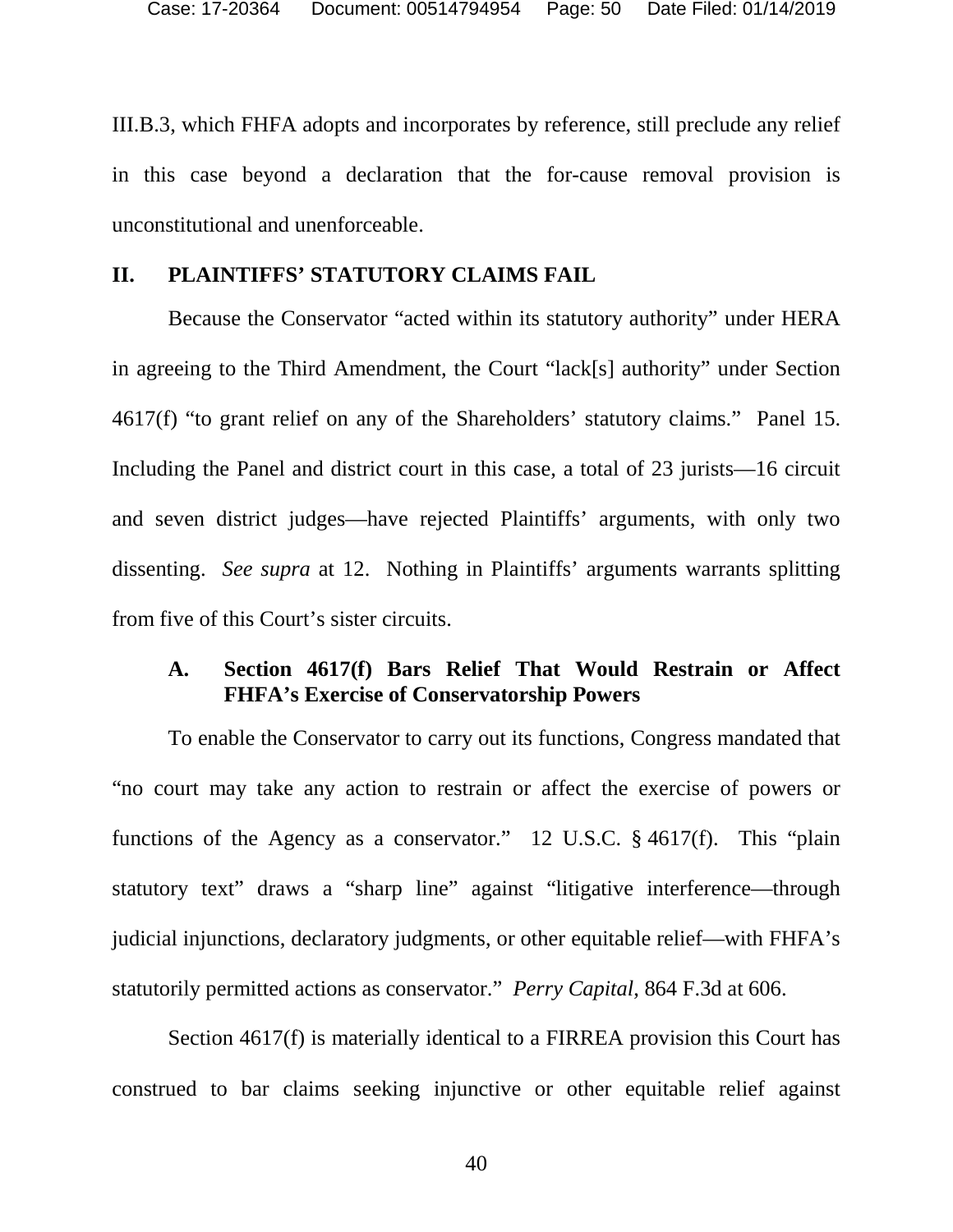conservators and receivers. *See, e.g.*, *Ward v. RTC*, 996 F.2d 99, 103 (5th Cir. 1993); *281-300 Joint Venture v. Onion*, 938 F.2d 35, 39 (5th Cir. 1991). Such provisions "effect a sweeping ouster of courts' power to grant equitable remedies," *Freeman v. FDIC*, 56 F.3d 1394, 1399 (D.C. Cir. 1995), and apply "regardless of [the plaintiff]'s likelihood of success on the underlying claims." *281-300 Joint Venture*, 938 F.2d at 39.

The analysis to determine whether such provisions preclude judicial review is straightforward and "quite narrow." *Bank of Am. Nat'l Ass'n v. Colonial Bank*, 604 F.3d 1239, 1243 (11th Cir. 2010). "[A]s long as the [conservator] is exercis[ing] judgment under one of its enumerated powers such as running the affairs of a troubled financial institution … the courts may not enjoin the [conservator's] activities." *Ward*, 996 F.2d at 103; *see also Jacobs*, 908 F.3d at 889.

Thus, the dispositive question is whether the Third Amendment fits within FHFA's statutory powers as Conservator. It plainly does.

## **B. The Third Amendment Is Within FHFA's Statutory Conservatorship Powers**

HERA grants the Conservator "broad powers to operate Fannie and Freddie," to "assume complete control" over the Enterprises in conservatorship, and to exercise "exclusive authority over [their] business operations." *FHFA v. City of Chicago*, 962 F. Supp. 2d 1044, 1058, 1060 (N.D. Ill. 2013). Indeed,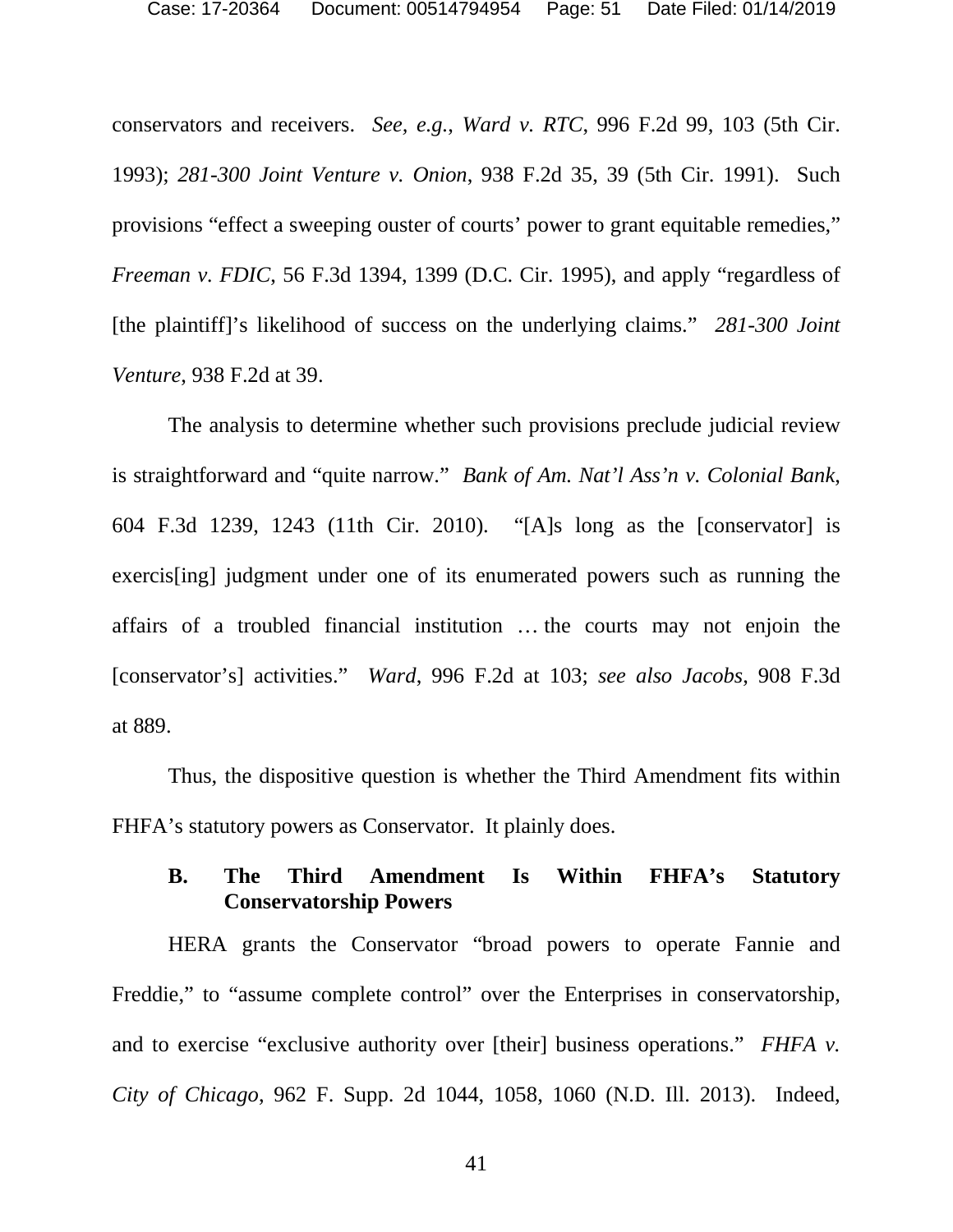HERA uses "terms so broad that it authorizes FHFA to do almost anything when it comes to Fannie and Freddie." *Saxton*, 901 F.3d at 960 (Stras, J., concurring).

The Conservator's execution of the Third Amendment fell squarely within its broad statutory powers and functions, including to "take over the assets of and operate the [Enterprises]," "carry on [their] business," "perform all functions" of the Enterprises, "contract" on their behalf, and "conduct all business of the [Enterprises]"—all in the manner the Conservator "determines is in the best interests of the [Enterprises] or the Agency." 12 U.S.C. § 4617(b)(2). As the Third Circuit reasoned, "[t]o operate their businesses, Fannie and Freddie must secure ongoing access to capital, manage debt loads, control cash flow, and decide whether and how to pay dividends." *Jacobs*, 908 F.3d at 890. "The Third Amendment is in essence a renegotiation of an existing lending agreement"—the Treasury stock agreement—that provides the Enterprises with a capital backstop of hundreds of billions of dollars. *Id.*; *see also Perry Capital*, 864 F.3d at 607 ("Renegotiating dividend agreements, managing heavy debt and other financial obligations, and ensuring ongoing access to vital yet hard-to-come-by capital are quintessential conservatorship tasks designed to keep the Companies operational.").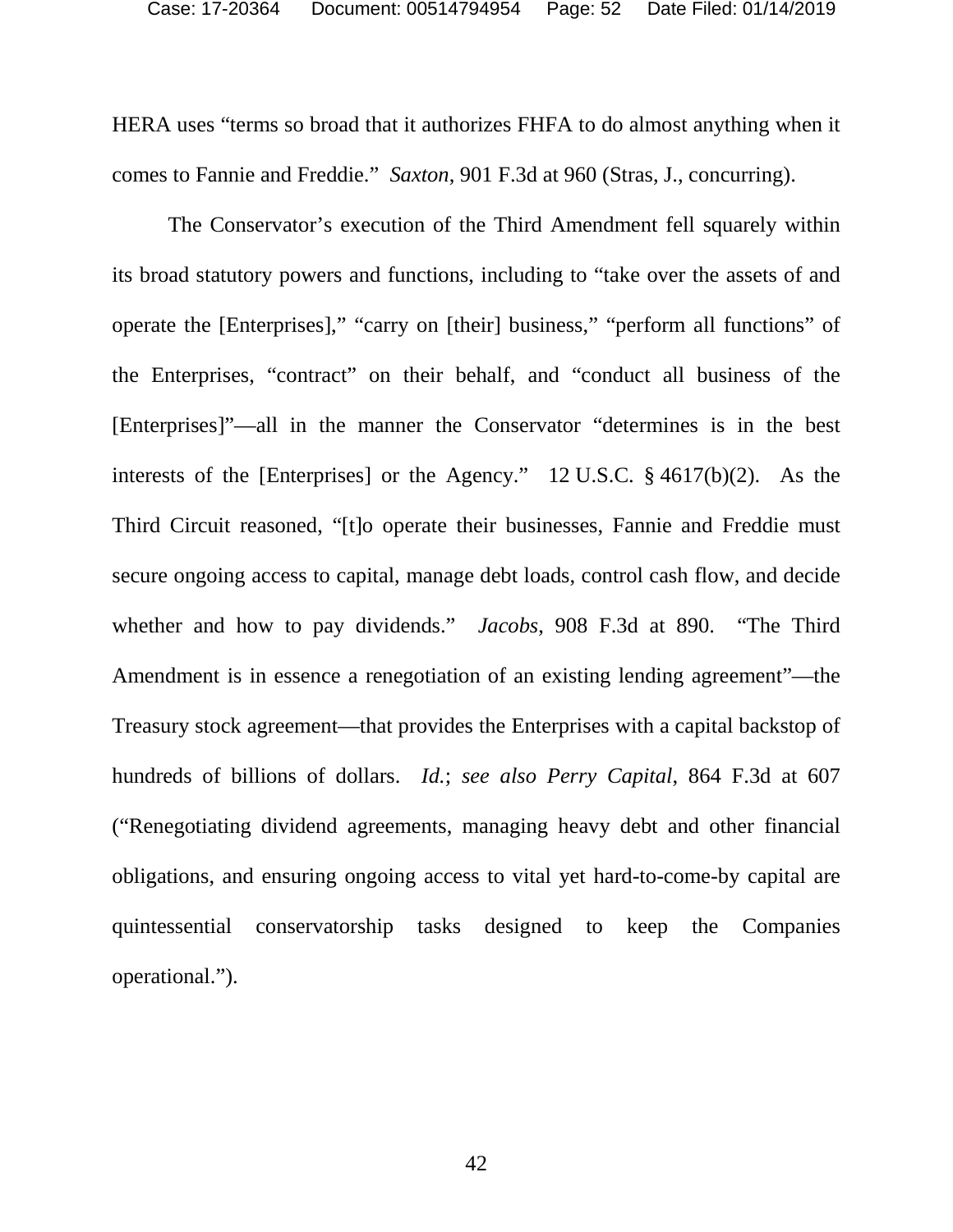Accordingly, "HERA does not bar FHFA's decision as conservator to restructure the Companies' dividend payments to Treasury" via the Third Amendment. *Robinson*, 876 F.3d at 231.

#### **C. Plaintiffs' Arguments Do Not Overcome Section 4617(f)**

Plaintiffs nevertheless argue the Third Amendment fails to preserve and conserve Enterprise assets, is not authorized by HERA's "best interests" provisions, and constitutes an impermissible "wind down." These arguments fail.

1. HERA provides that FHFA "*may*, as conservator or receiver, … preserve and conserve the assets and property" of the Enterprises, and "*may*, as conservator, take such action *as may be* ... appropriate to … preserve and conserve the[ir] assets and property." 12 U.S.C. §§ 4617(b) (emphases added). Plaintiffs and the dissent argue these provisions create mandatory obligations to be policed through litigation. Br. 41-44; Panel 60, 62 (Willett, J., dissenting in part).

However, every court to consider this issue has held that "the most natural reading of [HERA] is that it permits FHFA, but does not compel it in any judicially enforceable sense, to preserve and conserve Fannie's and Freddie's assets." *Perry Capital*, 864 F.3d at 607; *accord Saxton*, 901 F.3d at 958 ("Reading § 4617(b) as a whole, it is clear that Congress intended the permissive 'may' to grant FHFA broad discretion in its management and operation of Fannie and Freddie."); *Roberts*, 889 F.3d at 403 ("HERA does not impose such mandatory duties on conservators.");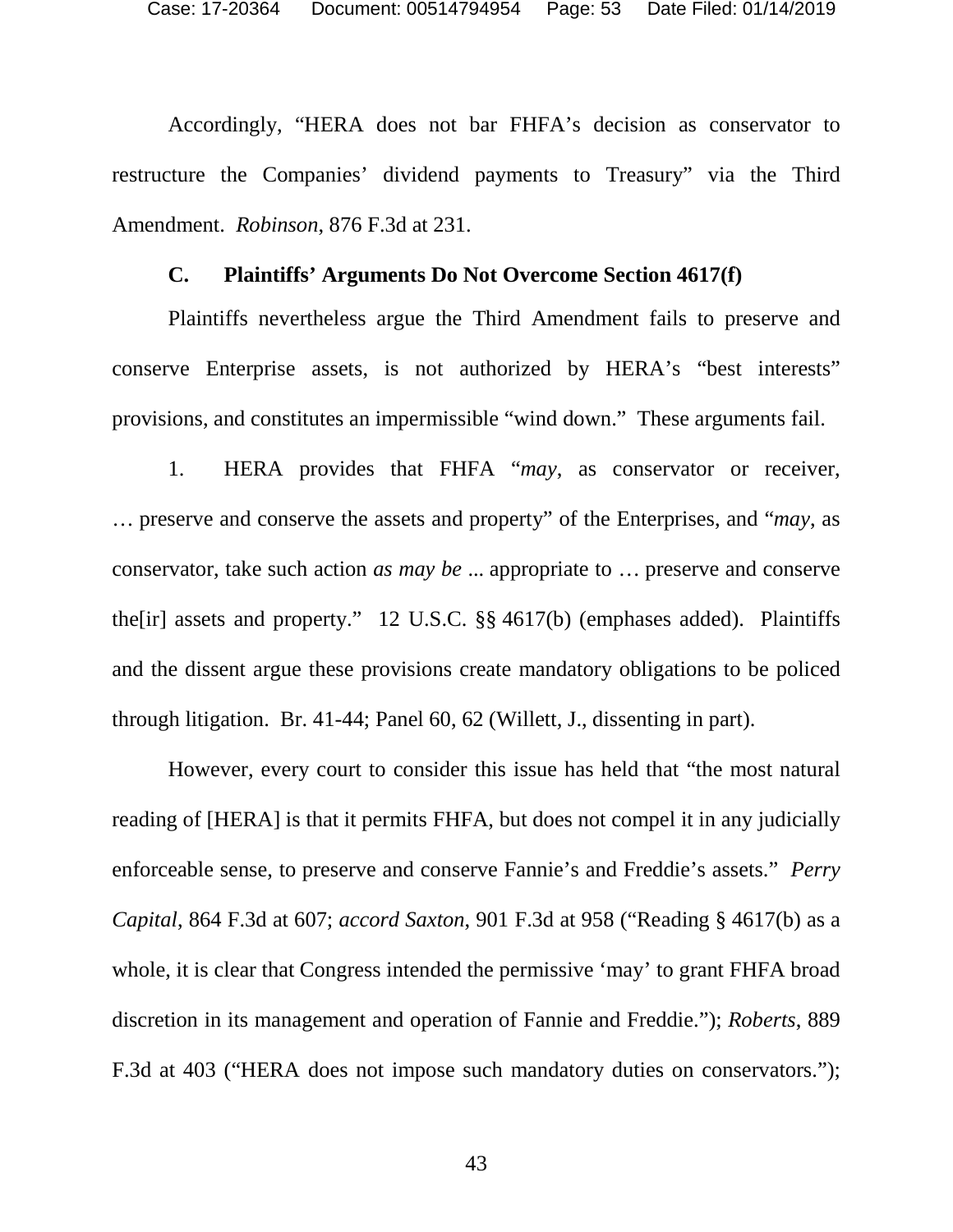*Robinson*, 876 F.3d at 230 (HERA's "language is permissive and . . . details *powers* that FHFA holds rather than *duties* that FHFA must perform."). "Typically, 'may' implies discretion." Panel 73 (Willett, J., dissenting in part); *accord Saxton*, 901 F.3d at 961 (Stras, J., concurring) ("Ordinarily, the word may is permissive, while shall is mandatory."). The dissent's reasoning that the Conservator nonetheless "may *not* take an action that is inconsistent" with the power to preserve and conserve assets (Panel 73 (Willett, J., dissenting in part)) does not hold, because "[n]ot every statutory 'may' is coupled with an implied 'may not.'" *Saxton*, 901 F.3d at 958. Plaintiffs' argument obliterates any distinction between Congress's use of "may" in some parts of Section 4617 (over 50 times) and "shall" in others (over 100 times). *Id.* at 961. "Under the wholestatute and consistent-usage canons, there is no reason to doubt that the powers-asconservator provision uses 'may' in its normal, permissive sense, consistent with the rest of the statute." *Id*. 7

Even if "may" were a mandatory term, Plaintiffs' argument still fails. The Third Amendment preserves and conserves the Enterprises' assets and protects

<sup>7</sup> Plaintiffs and the Panel dissent also suggest that HERA requires the Conservator to "build capital reserves." Br. 42; Panel 82 (Willett, J., dissenting in part). But the court below and D.C. Circuit both rightly concluded that HERA contains no "mandate, command, or directive to build up capital for the financial benefit of [Enterprise] stockholders." ROA.955 (quoting *Perry Capital*, 848 F.3d at 1088); *accord Robinson*, 876 F.3d at 231 ("Nor does HERA oblige FHFA as conservator to preserve certain capital.").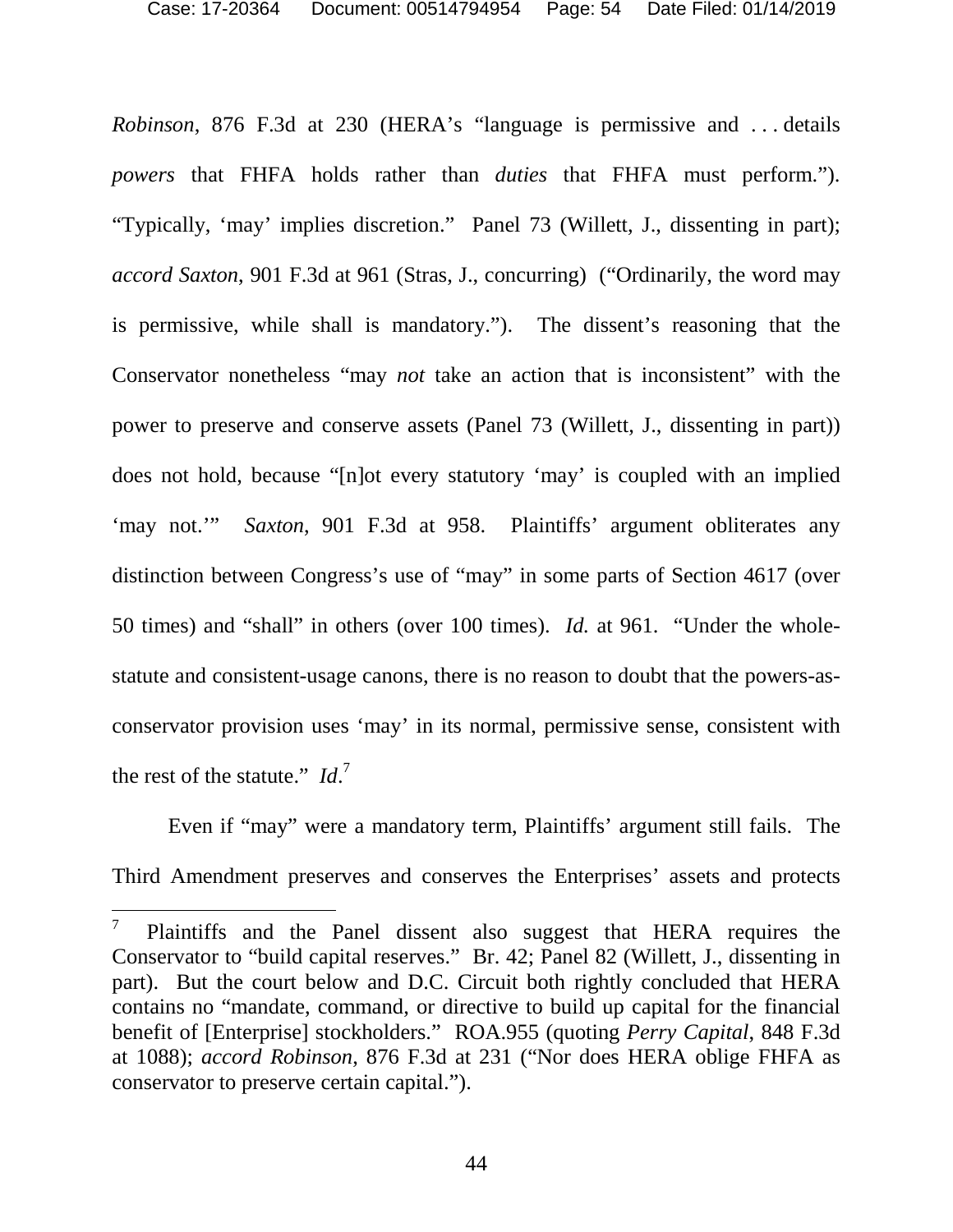their safety and soundness by ensuring an ongoing financial lifeline from Treasury. *See Jacobs*, 908 F.3d at 894 ("The Third Amendment … prevent[ed] unpayable dividends from ratcheting up their debt loads to unsustainable levels."); *Roberts*, 889 F.3d at 404-05 ("The Third Amendment permanently eliminated the risk that cash-dividend payments would consume the companies' financial lifeline, and it forever prevented Treasury from demanding payment of commitment fees."); *Robinson*, 876 F.3d at 232 ("Treasury's continuing funding commitment guarantees that the Companies will remain solvent."); *Saxton*, 901 F.3d at 962 (Stras, J., concurring) (Third Amendment "provid[ed] immediate relief from having to pay \$19 billion in fixed annual dividends" and "commitment fees" on top of that). In short, the Third Amendment "was among a range of actions suitable for preserving and conserving assets, well within the discretion granted to the FHFA under the statute, even if the shareholders would have preferred a different course of action." *Saxton,* 901 F.3d at 962 (Stras, J., concurring); *accord Roberts*, 889 F.3d at 404 ("[A] conservator could have believed that the [Third] amendment's terms would further the conservation of the companies' assets better than" plaintiffs' proposed alternatives.); *Perry Capital*, 864 F.3d at 610 (HERA "does not compel" FHFA to plaintiffs' proposed alternatives and "Section 4617(f)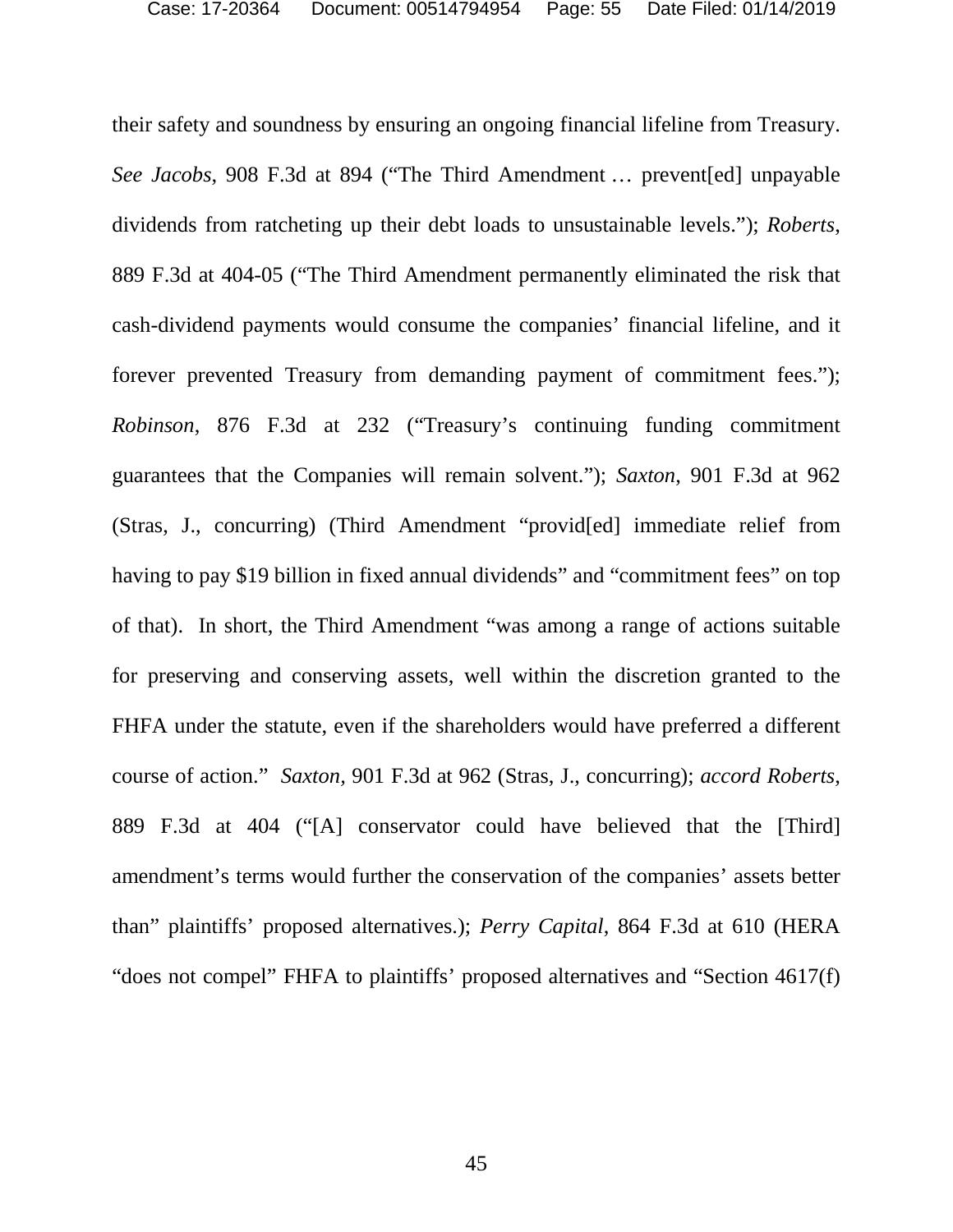flatly forbids . . . superintending to that degree FHFA's conservatorship or receivership judgments.").<sup>8</sup>

Plaintiffs also rely on HERA's provision that the Conservator "shall … maximize[] the net present value return" from any disposition of Enterprise assets. Br. 44 (quoting 12 U.S.C. § 4617(b)(11)(E)). But this Court rejected an identical argument under FIRREA, holding that even where a conservator allegedly "failed to maximize the net present value return" for the entity's assets, Section 1821(j) barred relief. *Ward*, 996 F.2d at 103. "For, even if the [conservator] improperly or unlawfully exercised an authorized power or function, it clearly did not engage in an activity outside its statutory powers." *Id*.

2. Plaintiffs and the dissent also argue that HERA's "best interests" provision (12 U.S.C. § 4617(b)(2)(J)(ii)) does not allow the Conservator to act in a manner "wholly untethered from its specific powers as conservator." Panel 75 (Willett, J., dissenting in part); *see* Br. 45-46. But the Conservator's execution of the Third Amendment *is* "tethered" to the numerous statutory powers described

<sup>8</sup> Plaintiffs and the Panel dissent also cite certain FHFA statements they characterize as describing the Conservator's powers as mandatory. Br. 43-44; Panel 71 (Willett, J., dissenting in part). At most, these statements reflect the Conservator's efforts to balance various, potentially competing, high-level goals and priorities set forth by Congress. They do not suggest that the Conservator's powers are binding in any "judicially enforceable sense," *Perry Capital*, 864 F.3d at 607, nor do they give Plaintiffs license to challenge the manner in which the Conservator balances its goals and priorities. *See Robinson*, 876 F.3d at 232 ("HERA does not require FHFA to prioritize one of its obligations over others.").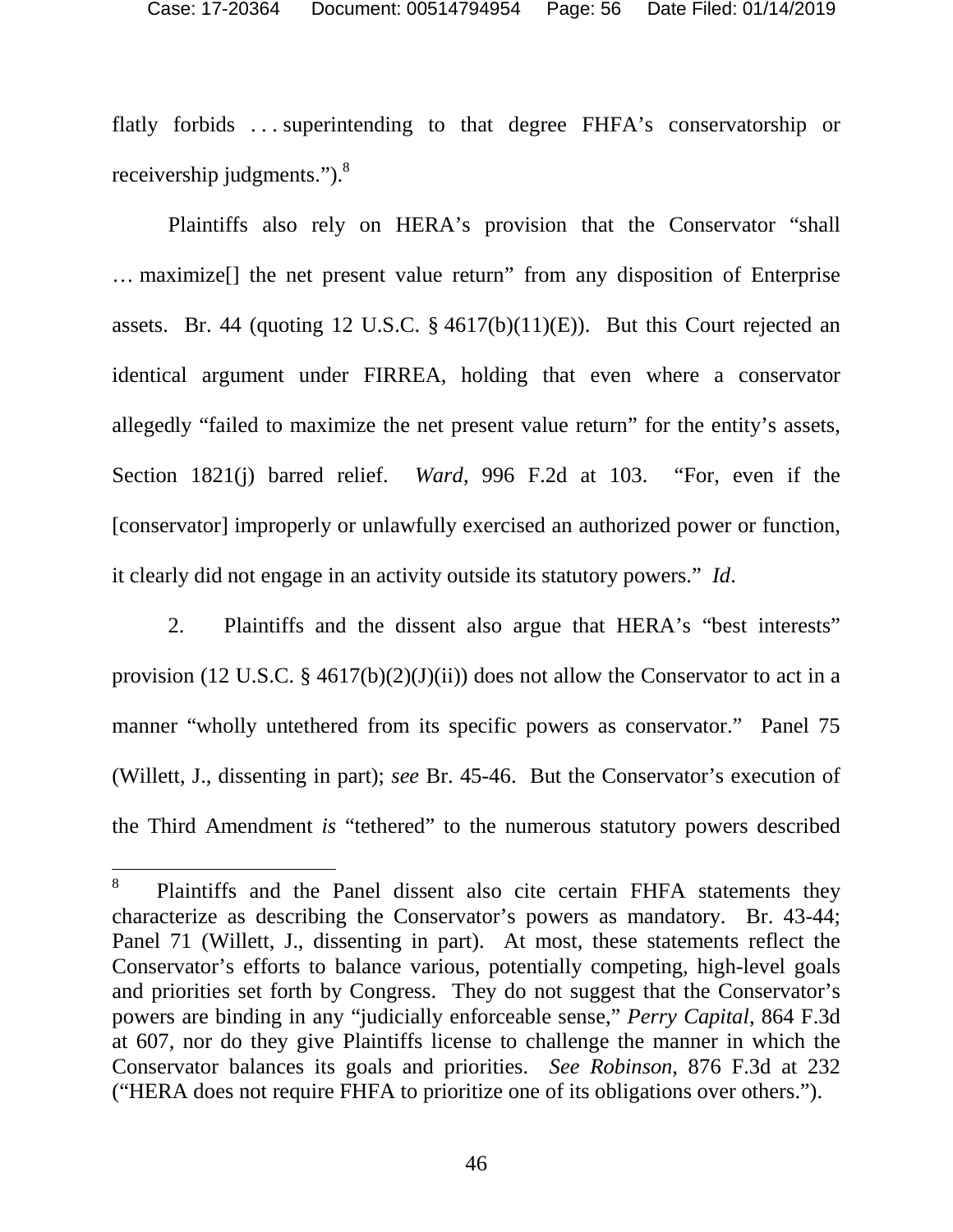above. And while Plaintiffs suggest the Conservator must consider interests of shareholders, it is significant that in transplanting FIRREA's "best interests" provision to HERA, Congress "omit[ted] the analogue of depositors shareholders—from its list, referring only to the best interests of Fannie, Freddie, and the Agency." *Jacobs*, 908 F.3d at 893. "In short, [FHFA] is supposed to act in its own interests (which reflect the interests of the government and the public), *not* in the interests of Fannie's and Freddie's shareholders." *Id*.

Nor is HERA's best-interests provision limited by an implied understanding that FHFA must act as a traditional common-law conservator. Br. 45-46; Panel 69 (Willett, J., dissenting in part). HERA enumerates conservatorship powers and duties in detail, demonstrating that Congress did not expect courts to resort to common-law analogies. "Congress made clear in [HERA] that FHFA is not your grandparents' conservator." *Perry Capital*, 864 F.3d at 613. Here, "clear statutory text," not common law, "dictates the outcome." *Saxton*, 901 F.3d at 963 (Stras, J., concurring); *see also id*. at 959 ("HERA does not limit FHFA to the discretion traditionally ascribed to conservators."); *Robinson*, 876 F.3d at 230.

3. The Panel's rejection of Plaintiffs' APA claims does not blur the "distinct" roles of conservators and receivers. Panel 63-67 (Willett, J. dissenting in part). HERA permits these roles to overlap, allowing FHFA to "be appointed *conservator or receiver* for the purpose of *reorganizing, rehabilitating, or winding*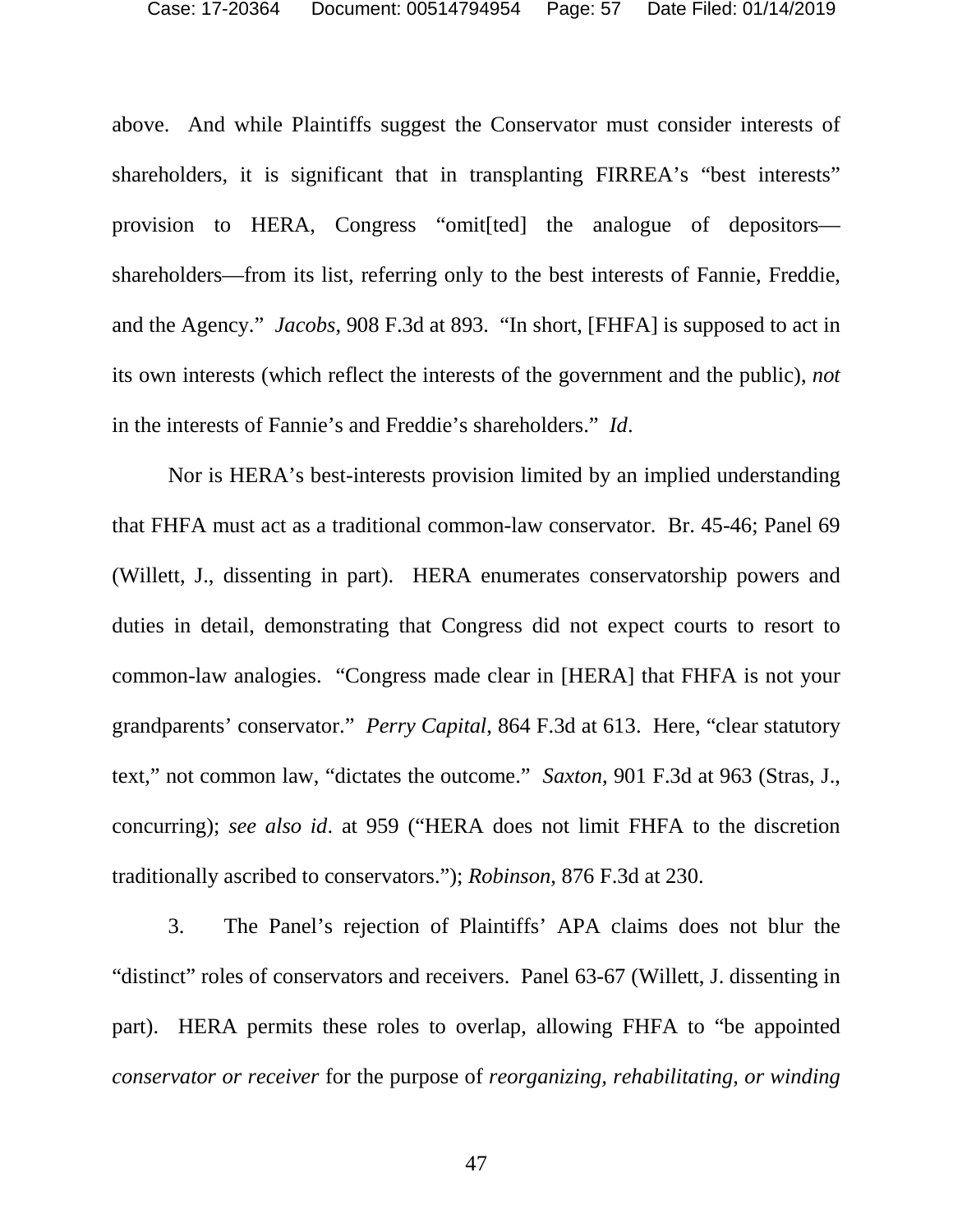*up* the affairs of" the Enterprises, 12 U.S.C. § 4617(a)(2) (emphases added), and granting many of the same powers to the "conservator or receiver," *see, e.g.*, *id.*  § 4617(b)(2). "Undertaking permissible conservatorship measures even with a receivership mind"—like shrinking the Enterprises' operations until an ultimate resolution is determined—is not outside of the Conservator's "statutory bounds." *Perry Capital*, 864 F.3d at 612. In any event, contrary to Plaintiffs' argument, the Third Amendment has not wound down or liquidated the Enterprises, which "continue to operate long-term, purchasing more than 11 million mortgages and issuing more than \$1.5 trillion in single-family mortgage-backed securities," and "remain fully operational entities with combined operating assets of \$5 trillion." *Id.* at 610-11. The Panel's dismissal of the APA claims was sound.

#### **III. HERA'S SUCCESSION PROVISION BARS PLAINTIFFS' CLAIMS**

FHFA incorporates by reference the arguments set forth in Section I of Treasury's Supplemental Brief that HERA's succession provision, 12 U.S.C. § 4617(b)(2)(A)(i), precludes all of Plaintiffs' claims.

#### **CONCLUSION**

For the foregoing reasons, the Court should affirm the judgment dismissing the Complaint.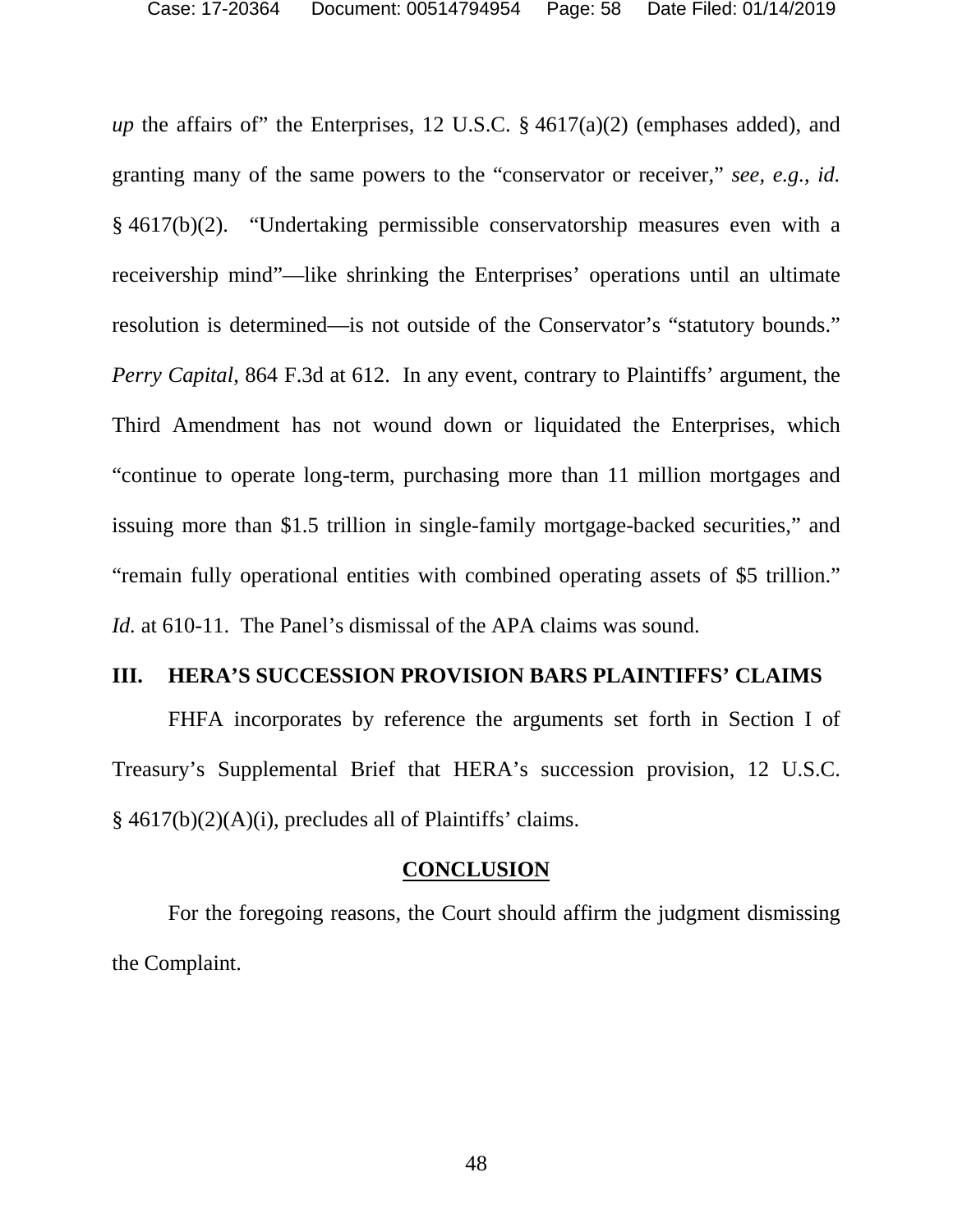Dated: January 14, 2019 Respectfully Submitted,

/s/ Robert J. Katerberg Howard N. Cayne Asim Varma Robert J. Katerberg Ian S. Hoffman Dirk C. Phillips ARNOLD & PORTER KAYE SCHOLER LLP 601 Massachusetts Ave. NW Washington, DC 20001 (202) 942-5000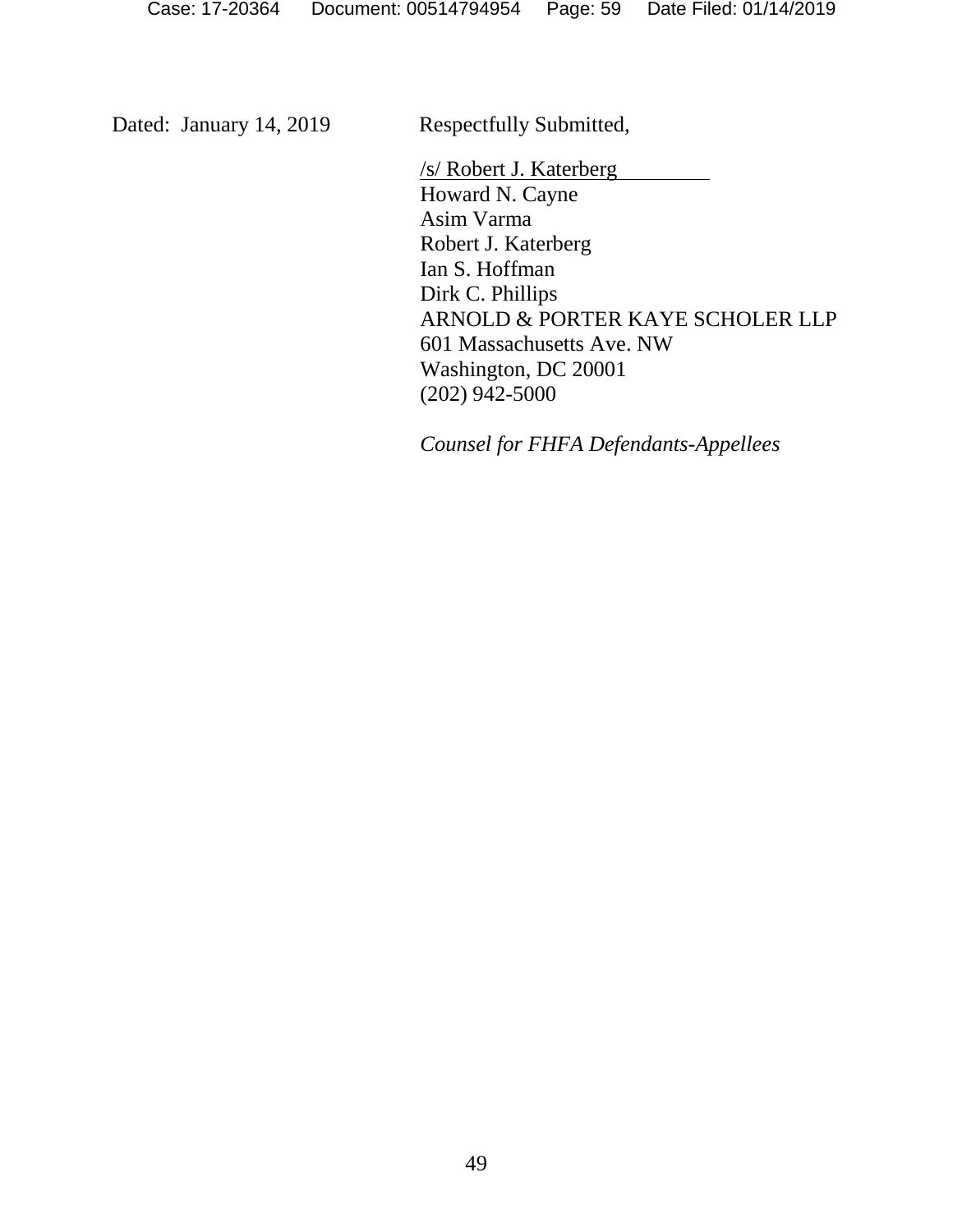### **CERTIFICATE OF COMPLIANCE**

This brief complies with the type-volume limitation of Fed. R. App. P.  $32(a)(7)(B)(i)$  because the brief contains 10,812 words, excluding the parts of the brief exempted by Fed. R. App. P. 32(f). This brief complies with the typeface and type style requirements of Fed. R. App. P.  $32(a)(5)$  and  $32(a)(6)$ , respectively, because this brief has been prepared in a proportionately spaced typeface using Microsoft Word 2007 in 14-point Times New Roman font.

Dated: January 14, 2019 /s/ Robert J. Katerberg

Robert J. Katerberg